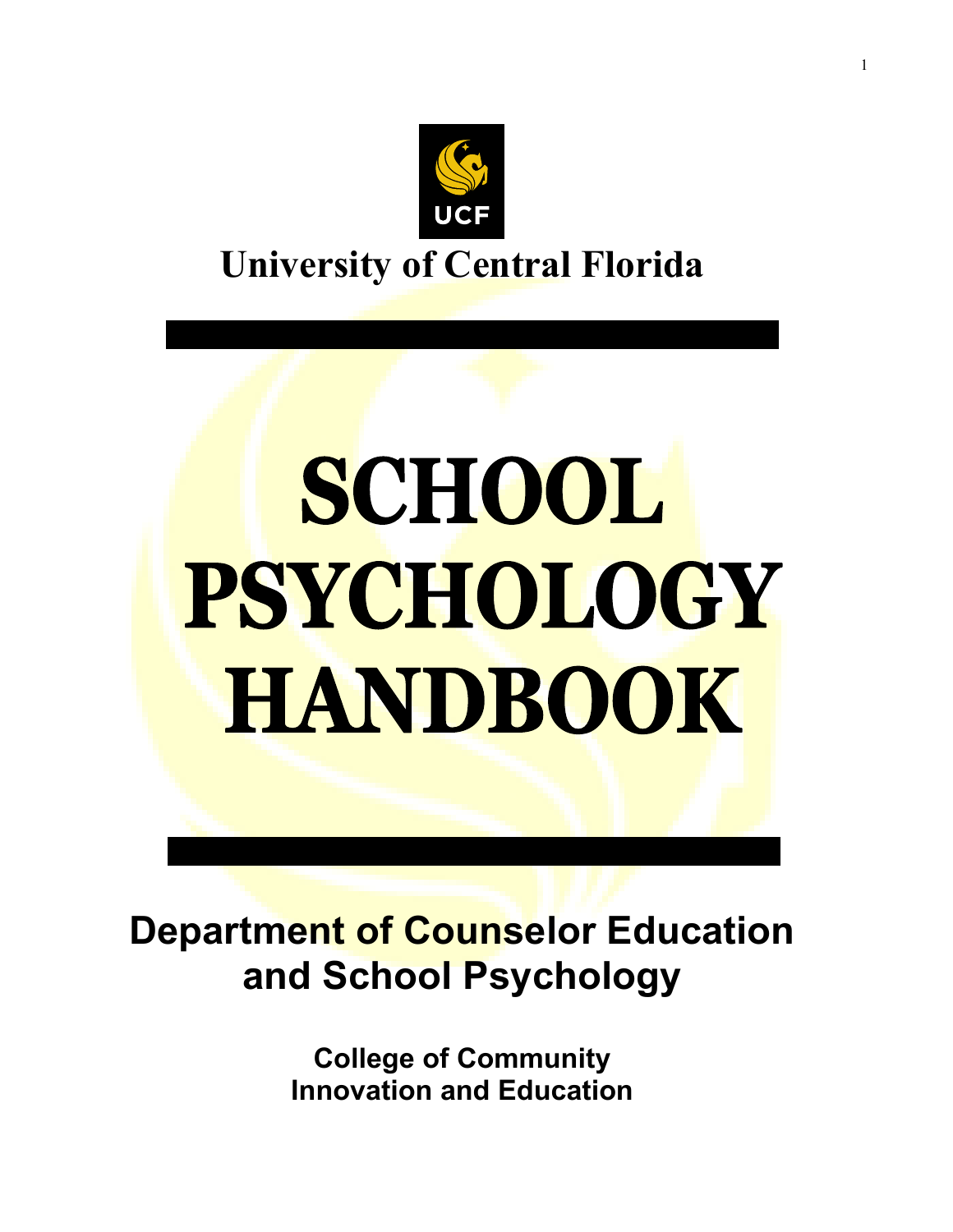# TABLE OF CONTENTS

| THE COLLEGE OF COMMUNITY INNOVATION AND EDUCATION 15 |
|------------------------------------------------------|
|                                                      |
|                                                      |
|                                                      |
|                                                      |
|                                                      |
|                                                      |
|                                                      |
|                                                      |
|                                                      |
|                                                      |
|                                                      |
|                                                      |
|                                                      |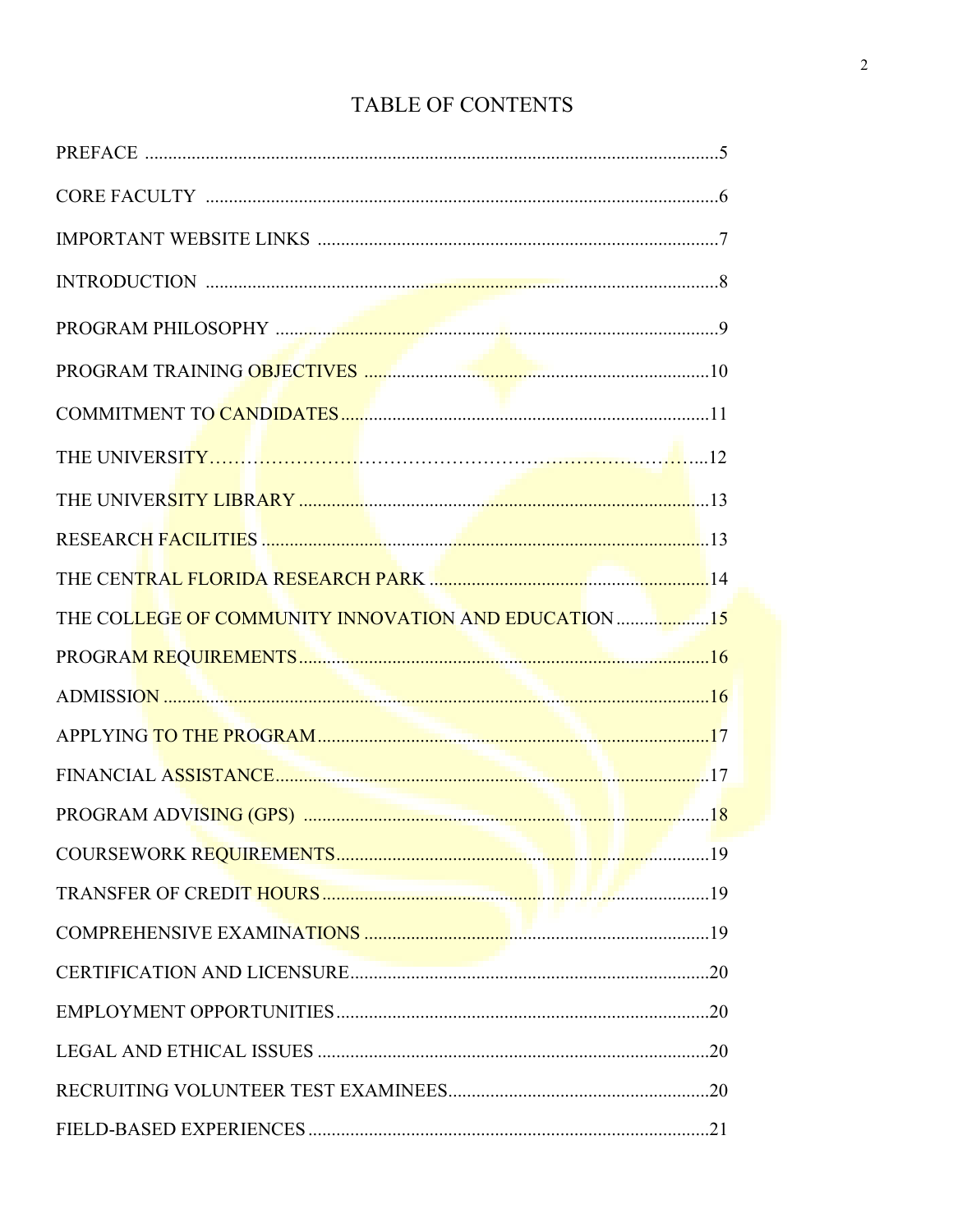| MULTIFACTOR PRACTICUM TRANSITION EVALUATION FORM 22         |
|-------------------------------------------------------------|
|                                                             |
|                                                             |
|                                                             |
|                                                             |
|                                                             |
|                                                             |
|                                                             |
|                                                             |
| <b>MULTIFACTOR INTERNSHIP TRANSITION EVALUATION FORM 28</b> |
|                                                             |
|                                                             |
|                                                             |
|                                                             |
|                                                             |
|                                                             |
|                                                             |
| PRAXIS SERIES™ IN SCHOOL PSYCHOLOGY PREPARATION GUIDES32    |
|                                                             |
|                                                             |
|                                                             |
|                                                             |
|                                                             |
|                                                             |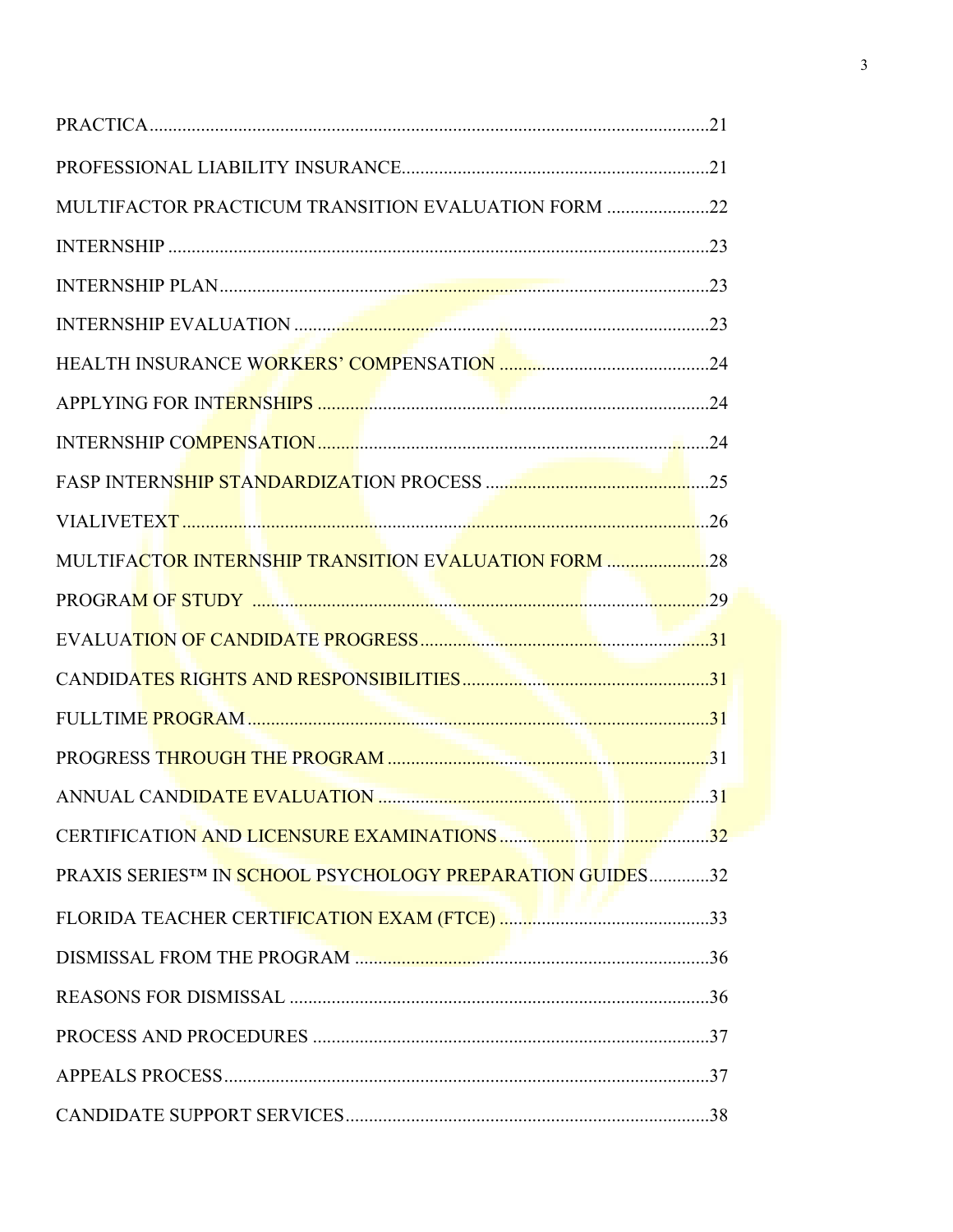| APPENDIX B - FLORIDA EDUCATOR ACCOMPLISHED PRACTICES 47        |  |
|----------------------------------------------------------------|--|
| APPENDIX C - FLDOE STATE EXAM DRAFT COMPETENCIES AND SKILLS 50 |  |
| APPENDIX D - NASP STANDARDS OF SCHOOL PSYCHOLOGY TRAINING 54   |  |
| APPENDIX E - CURRICULUM MAP OF COURSES BY NASP STANDARDS57     |  |
| APPENDIX F – MEANS TO MEASURE ACHIEVEMENT BY COURSE58          |  |
| APPENDIX G - SAMPLE MATRIX OF APPLICANT CREDENTIALS/RATING 59  |  |
| APPENDIX H - SAMPLE SCHOOL PSYCHOLOGY INTERVIEW MATRIX 60      |  |
| <b>APPENDIX I - HANDBOOK ACKNOWLEDGMENT SIGNATURE FORM  61</b> |  |

\*Information in this document that contradicts University or college policies are superseded by such policies **UCF School Psychology Program Handbook 2022--2023**

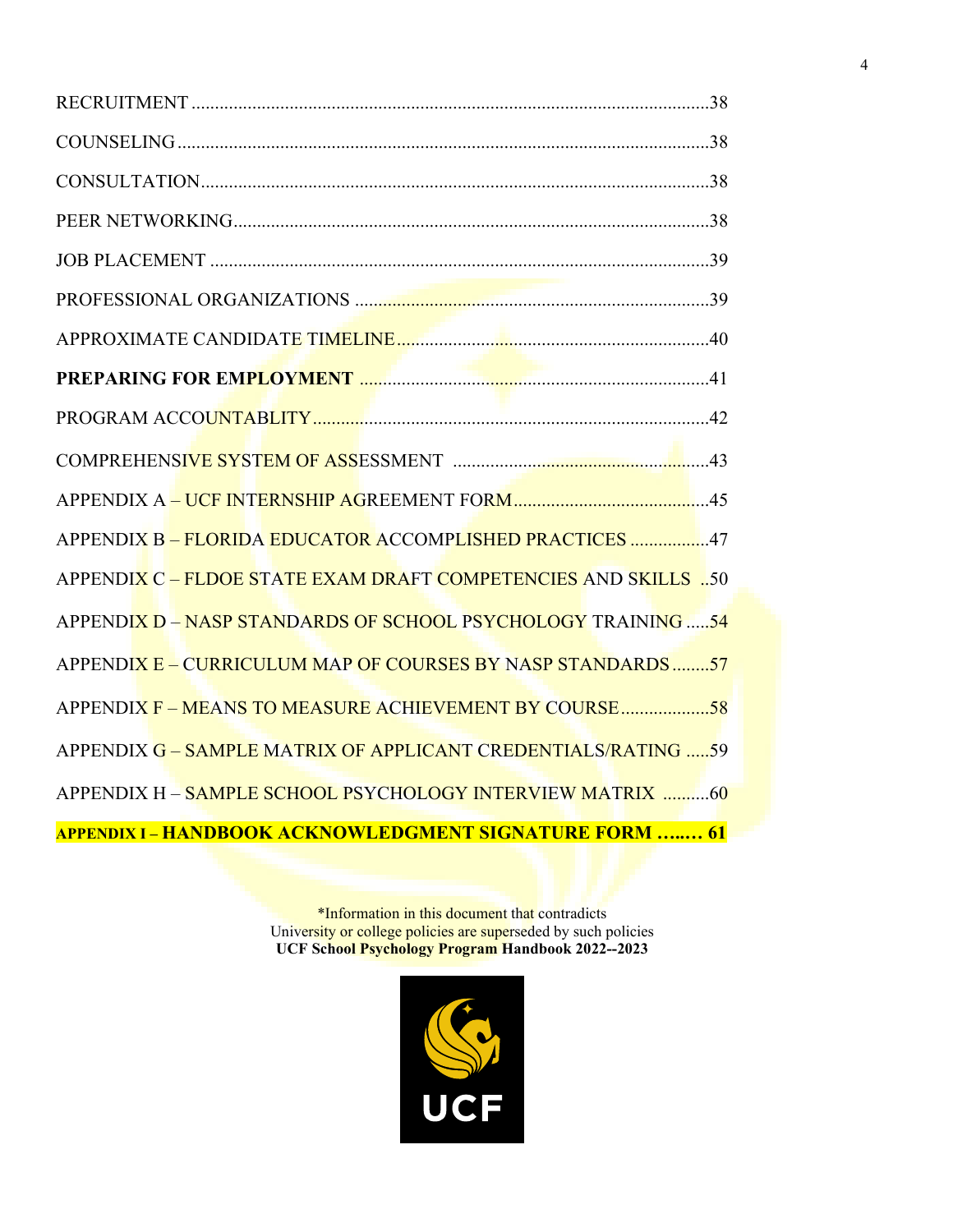## **GRADUATE STUDY IN SCHOOL PSYCHOLOGY UNIVERSITY OF CENTRAL FLORIDA PREFACE**

Welcome to the School Psychology Program at the University of Central Florida (UCF)! The faculty and staff are pleased that you have selected to enter our Program and we are committed to helping you make this a positive educational and personal growth experience. For candidates who are now first entering the Program, we wish you much success. For candidates who are continuing to study with us, we trust that you are progressing toward your degree in an exemplary manner.

School Psychology candidates matriculate through the Program in a cohort. For first-time graduate candidates, courses are often more challenging than undergraduate courses. Thus, we advise you to establish and maintain close relationships and friendships both within and across cohorts to ease any challenges.

This Handbook is important to your success in our graduate Program. Within these pages you will find information about the Program and our services, policies, and procedures. You will also find information regarding the expectations we have for our graduate candidates. Please refer to this Handbook often.

Although written information is important and helpful and should be referenced as needed, nothing can substitute for personal contacts. Do not hesitate to request help or information from School Psychology faculty and staff members in the College of Community Innovation and Education Department of Child, Family, and Community Sciences. You should contact your advisor as soon as possible to ensure a smooth transition into the Program and your coursework.

The goal of the School Psychology faculty and staff is to work to ensure your matriculation through the Program is as successful, beneficial, and meaningful as possible. **We would like to thank you for the privilege of entrusting us with your graduate education!**

Sincerely,

Your School Psychology Faculty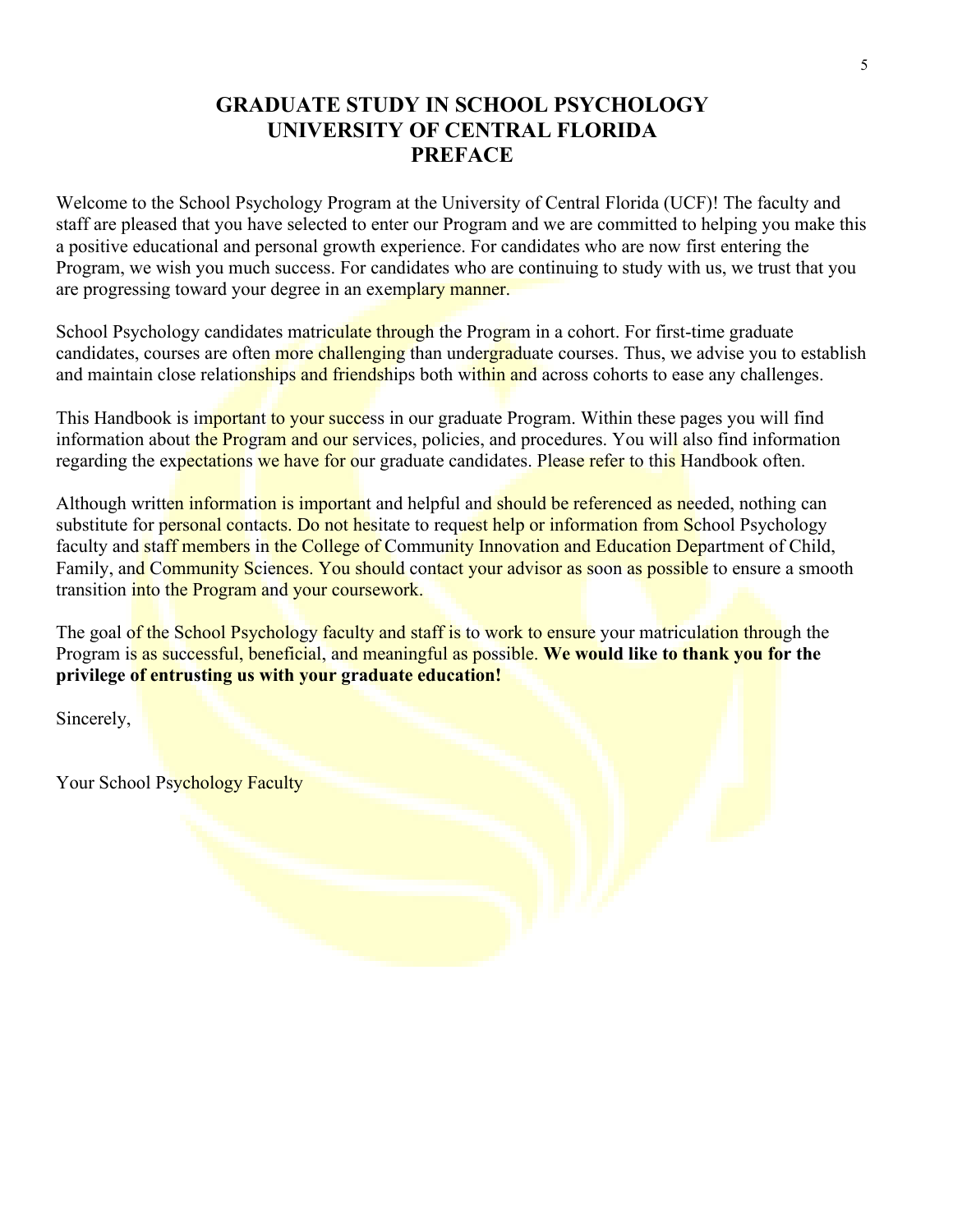## **THE SCHOOL PSYCHOLOGY PROGRAM FACULTY PAGE**

#### **Dr. Oliver W. Edwards**

Dr. Edwards is a Professor of School Psychology. He is also the Chair of the Department of Counselor Education and School Psychology. He completed his undergraduate studies in psychology at Florida International University in 1986. He completed an Ed.D. in education at Florida International University in 1998 and graduate degrees and a Ph.D. in school psychology at the University of Florida in 1989 and 2003, respectively. During his graduate education, he was a McKnight Doctoral Fellow.

Dr. Edwards practiced as a school psychologist with the School Board of Broward County, Florida for several years. He later became an administrator with the district, supervising roughly 65 school psychologists and school social workers in their work with 65 schools and some 75,000 candidates.

Dr. Edwards' research interests are motivated by two imperatives: helping children and serving the profession of school psychology. His previous research addressed theories of intelligence, intellectual testing of racial/ethnic minorities, and the sociology of education. Currently, he is researching issues involving utilizing family and social support networks to aid candidates' intellectual, academic, and emotional functioning. In addition, he is keenly interested in researching issues involving high-stakes testing.

#### **Dr. Gordon E. Taub**

Dr. Gordon E. Taub is a Florida Licensed Psychologist, Licensed School Psychologist and is Associate Professor, Internship Supervisor, and Co-Coordinator of the School Psychology Program at the University of Central Florida. Dr. Taub is a nationally recognized expert in the structure and measurement of intelligence. His research is foundational in the revision of several contemporary tests of intelligence including the Wechsler Adult Intelligence Scale and the Wechsler Intelligence Scale for Children.

Dr. Taub conducts research in the areas of intelligence, the relationship between academic achievement and intelligence, intelligence and real-world performance, professional issues in psychology, law and forensic psychology. Dr. Taub also works in forensic psychology, which is the application of psychology in legal settings. As a Forensic Psychologist, Dr. Taub consults with legal professionals across the country. He also serves as an expert witness in federal and state courts testifying in cases involving the death penalty, intelligence, intellectual disabilities, malingering, Miranda rights, and habeas corpus.

#### **Dr. Sarah N. Lawson**

Dr. Sarah N. Lawson is a Lecturer in the School Psychology Program at the University of Central Florida. She is licensed and certified to work as a school psychologist in Florida. She also holds national certification as a school psychologist. Dr. Lawson attended graduate school at the University of Central Florida, where she obtained her Ed.S. in School Psychologist in 2013. She completed an Ed.D. in Educational Leadership and Policy Studies in 2021 at Florida State University.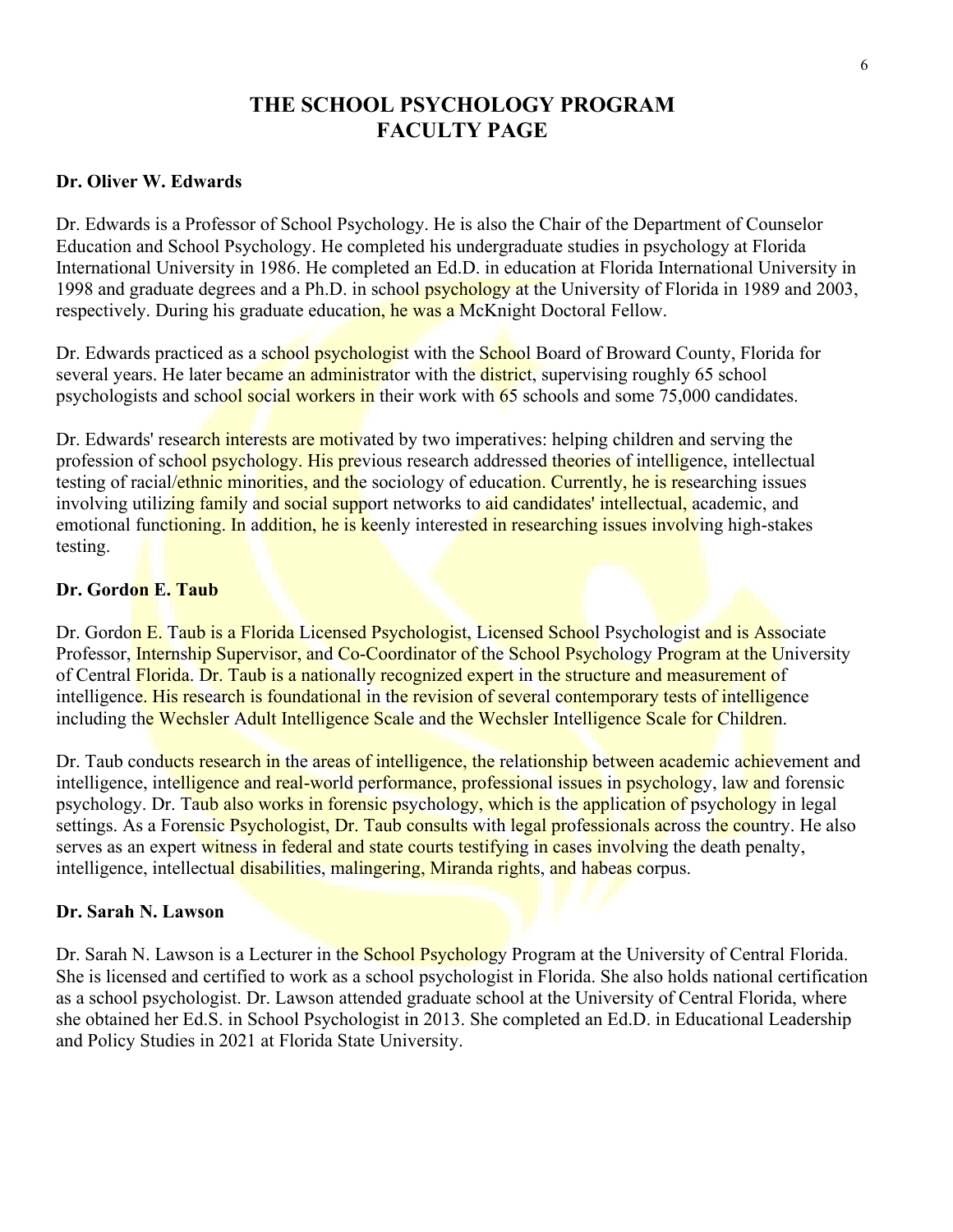Dr. Lawson worked as a school psychologist in the public-school setting for several years. During that time, she was assigned to alternative schools, an early learning center, elementary and middle schools, and a K-12 charter school. She worked at the district level to train educators on best practices when working with candidates with dyslexia and Attention-Deficit/Hyperactivity Disorder. Outside of the traditional school setting, Dr. Lawson has also worked on standardization projects and provided teletherapy services.

#### **Affiliated Faculty**

#### **Dr. Stephen Sivo**

Dr. Sivo is a tenured Associate Professor at the University of Central Florida. He has taught statistics, research methods, and measurement at UCF for 8 years. He has chaired or served on around 120 doctoral dissertations since he began at UCF. Dr. Sivo specializes in Statistics, Research Methodology, and Measurement with a particular emphasis on Structural Equation Modeling as applied to the Behavioral and Social Sciences. His coursework includes Doctoral level Structural Equation Modeling, Survey Research, and Multivariate Statistics and Masters level Research Methods and Assessment & Measurement. Dr. Sivo has published one book and more than 30 peer-reviewed articles focusing on educational research methodology, yet many articles communicate this same methodological work to other disciplines (for example, breast cancer research, entrepreneurial research, information systems, and communications among other areas). The methodological journals he has published in have the highest impact factors and rejection rates most often exceeding 90%.

#### **Important Informational Links**

**NASP Approval Site:** http://www.nasponline.org/certification/naspapproved.aspx

**State of Florida Accreditation Site:** http://www.fldoe.org/profdev/teachprep/teachprep.asp

#### **Important University Links**

**UCF Graduate Catalog – School Psychology**  [http://education.ucf.edu/pop.cfm?catLink=http://www.graduate.ucf.edu/acad\\_progs/index.cfm?progID=129](http://education.ucf.edu/pop.cfm?catLink=http://www.graduate.ucf.edu/acad_progs/index.cfm?progID=129&scrn=curriculum#SPYES) [&scrn=curriculum#SPYES](http://education.ucf.edu/pop.cfm?catLink=http://www.graduate.ucf.edu/acad_progs/index.cfm?progID=129&scrn=curriculum#SPYES)

**UCF Graduate Catalog – University Policies:** <http://www.graduatecatalog.ucf.edu/Content/Policies.aspx>

**UCF Graduate Studies:** [http://www.candidates.graduate.ucf.edu/currentgradcatalog/](http://www.students.graduate.ucf.edu/currentgradcatalog/)

#### **UCF Financial Assistance – APPLY BEFORE MARCH 1:**

[http://www.candidates.graduate.ucf.edu/sitemap/index.cfm?RsrcID=57&SubCatID=192](http://www.students.graduate.ucf.edu/sitemap/index.cfm?RsrcID=57&SubCatID=192)

**UCF Academic Calendars:** <http://www.registrar.sdes.ucf.edu/calendar/academic/2009/summer/>

**UCF Registrar's Office:** <http://registrar.ucf.edu/> and http://registrar.ucf.edu/)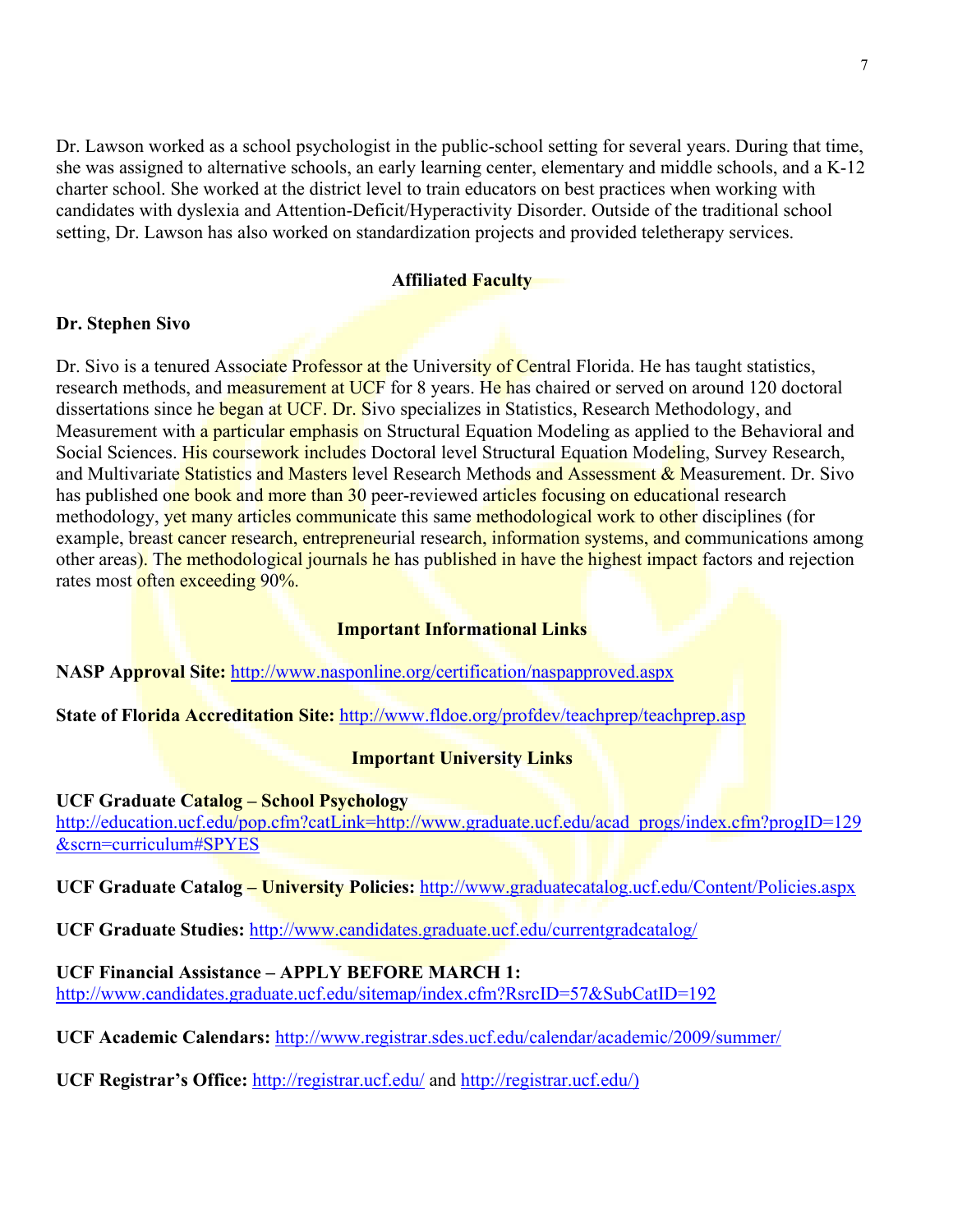## **INTRODUCTION**

The School Psychology Program at the University of Central Florida is dedicated to preparing highly competent future professional school psychologists based on a practitioner-scholar-scientist model. As a result of their broad-based training, graduates are prepared to make significant contributions to this dynamic, exciting, and challenging field. Current and prospective candidates should comprehensively review this description of the School Psychology Ed.S. Program, the goals and objectives of the Program, the list of required coursework, and The University of Central Florida Graduate Catalog for information needed to plan their graduate training in school psychology. This document contains the guidelines, policies, and activities of the Program and university.

The Educational Specialist (Ed.S.) degree Program in School Psychology is a unique specialization in psychology and education. This Program is based on the assumptions that school psychologists can apply relevant knowledge and skills from a variety of disciplines to the learning and adjustment problems of preschool and school-aged children; and that relevant knowledge and skills can be transmitted through a variety of services including (a) consultation with teachers and parents, (b) direct and indirect services to children and young adults, and  $(c)$  direct and indirect services to school and community organizations.

School psychologists may practice in public or private schools, colleges and universities, rehabilitation centers, hospitals, mental health clinics, government agencies, child guidance centers, penal institutions, and may develop private practices. Applicants with backgrounds in education, psychology or other undergraduate majors may qualify. The Program involves formal preparation and practical experiences focusing on psychological foundations (human development, learning and motivation), psycho-educational assessment, exceptional candidates, applying primary prevention models, remediation or intervention techniques, counseling skills, statistics, research and professional issues related to the practice of school psychology. A fulltime (1200 hours) internship is required.

The Program is offered through the College of Community Innovation and Education's Department of Child, Family, and Community Sciences and works closely with other departments in the college. The School Psychology Program is accredited by the Florida Department of Education and graduates are eligible for certification as School Psychologists in the State of Florida. The Program is aligned with the National Association of School Psychologists 2020 document, Standards for Training and Field Placement Programs in School Psychology. The Program has received full approval from NASP. Graduates of the Program are eligible for the National Certificate in School Psychology upon successful completion of the National School Psychology Examination. Graduates are certifiable at the state level.

The Ed.S. Degree at the University of Central Florida meets the Florida State Department of Education requirements for certification as a school psychologist. The state of Florida has upgraded certification to reflect the recommendations of The National Association of School Psychologists. This Program currently meets those recommended standards. Graduates of the Program may qualify for licensure as a private practice school psychologist in Florida. A minimum of three years of experience beyond the Ed.S. Degree is required for licensure. Specific details are available through the Florida Department of Health, Division of Medical Quality Assurance Board. To obtain certification in School Psychology from the Florida Department of Education candidates must have graduated from the Program and successfully passed the certification examination used by the DOE. Applications for the exam can be obtained in the College of Community Innovation and Education Candidates Services Office. If graduates of the Program do not possess a Florida teaching credential, successful completion of a Professional Orientation Program during the first year of employment is required. The Professional Orientation Program is administered by the respective local education agency.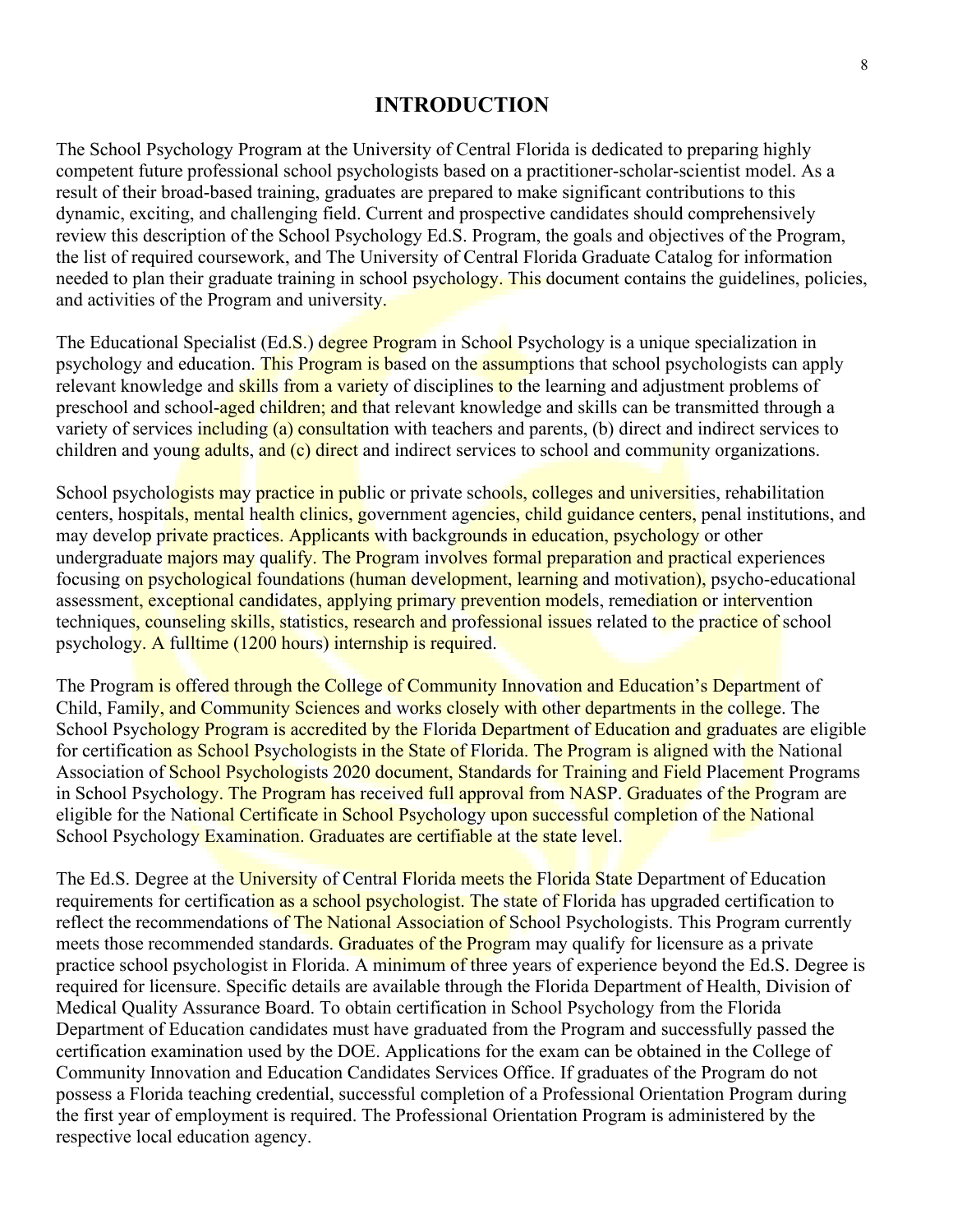## **PROGRAM PHILOSOPHY**

The philosophy and goals of the Program are aligned with the mission of the UCF College of Community Innovation and Education and that mission is to provide a high-quality education for its candidates and others as reflective practitioners, to promote and conduct research and scholarship, and to participate in learning communities that enhance practice and candidate outcomes. Specific philosophies and goals are as follows:

**Commitment to Respect for Individual Differences**. The School Psychology Program is committed to recognizing the worth and dignity of every individual. The Program emphasizes awareness of cultural diversity and the unique learning characteristics of certain groups and the ability to work with appropriate agencies to ensure that an *individual's abilities* to learn are maximized. To help accomplish this, the School Psychology Program is committed to training candidates to work as effective change-agents with schoolbased personnel, parents, and community agencies. Coursework and field-based experiences are designed to ensure School Psychology candidates develop competence in working with cultural and linguistically diverse candidates.

**Commitment to Ethical Practice.** The School Psychology Program stresses the importance of sound ethical practice in the delivery of school psychological services. The Program conducts all activities according to the ethical standards of the American Psychological Association and the National Association of School Psychologists. The Program is committed to providing candidates with the opportunities to interact with the legal profession in order to validate the legal and ethical aspects of our work.

**Commitment to Best Practice based on Empirical Knowledge**. The School Psychology Program is dedicated to teaching candidates about best practices that have been empirically evaluated and shown to be reliable and valid. The Program is committed to teaching candidates to question existing practices and to provide them with the skills to conduct research to evaluate new or existing practices.

**Commitment to Theoretical, Practical, and Applied Learning**. During preservice classroom training and extensive field-based experiences, candidates learn to make decisions that are data-based. By way of critical reflection during execution of needs assessment, data collection, prevention and intervention implementation, progress monitoring, and evaluation of candidate outcomes, Program graduates utilize their problem-solving skills to foster efficient and effective prevention and intervention strategies. Faculty and field-based supervisors mentoring and feedback assist candidates develop these critical competencies as a means of advancing favorable learning environments that respond equitably and beneficially to the needs of all candidates.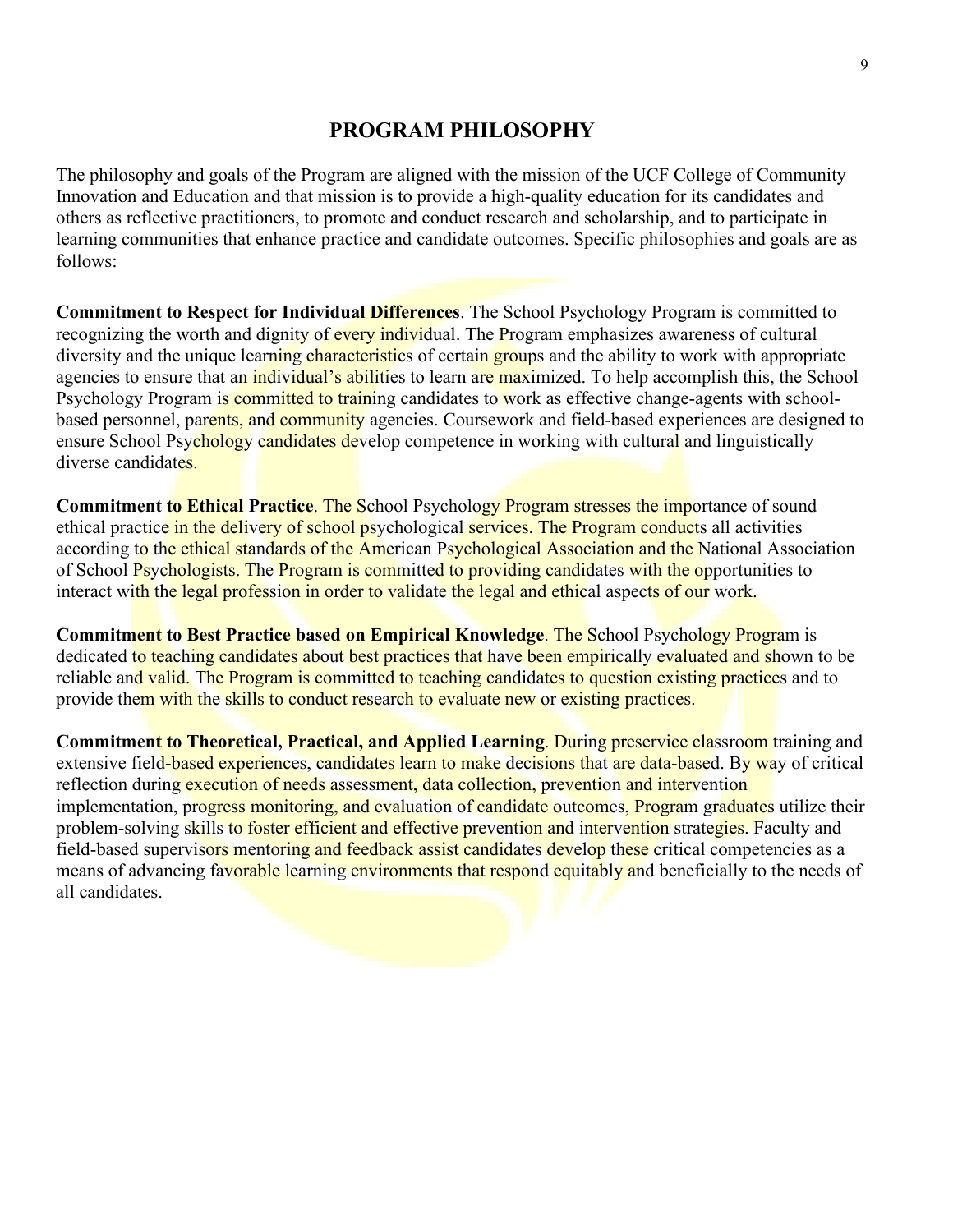## **PROGRAM TRAINING OBJECTIVES**

A central objective of the Program is to enhance the capacity of school psychologists to provide comprehensive psychological services within schools and to facilitate candidate learning and mental health. Thus, the Program is designed in order that Program graduates evidence skills that are necessary for the capable and competent practice of School Psychology. The following are specific Program objectives for graduates:

- Graduates will evidence the ability to make data-based decisions
- Graduates will evidence effective consultation skills
- Graduates will evidence knowledge of effective instructional procedures
- Graduates will evidence the ability to develop prevention and interventions strategies and plans
- Graduates will evidence knowledge of candidates' social and developmental bases of behavior
- Graduates will evidence competent evaluation skills using standardized academic, intellectual, behavior/emotional problems, and psychological processing measures
- Graduates will understand the importance of evaluating candidates' school-related functioning using measures such as FAIR, DIBELS, and CBM
- Graduates will evidence culturally competent evaluation and practice skills
- Graduates will evidence knowledge of organizational structure, policies, procedures, laws and climate of schools
- Graduates will evidence knowledge of positive youth development and developmental psychopathology
- Graduates will evidence knowledge of systems theory and its relevance to school psychology practice
- Graduates will evidence knowledge of research procedures
- Graduates will be able to apply basic statistical methods in research and practice
- Graduates will evidence understanding of School Psychology as an ethical profession
- Graduates will apply technological skills relevant to the practice of School Psychology

Program objectives for candidates are appraised by faculty and field-based supervisors via the following:

- Coursework
- Candidate examinations during courses
- Case study assignments
- Administration, scoring, and interpretation of standardized tests
- Written reports
- Implementation of prevention and intervention strategies
- Reflective writing assignments
- Demonstration of skills during field-based experiences
- Completion of prevention and intervention or research projects
- Passing a comprehensive examination
- Passing the Florida Teacher Competency Examination
- Completion of a Program Portfolio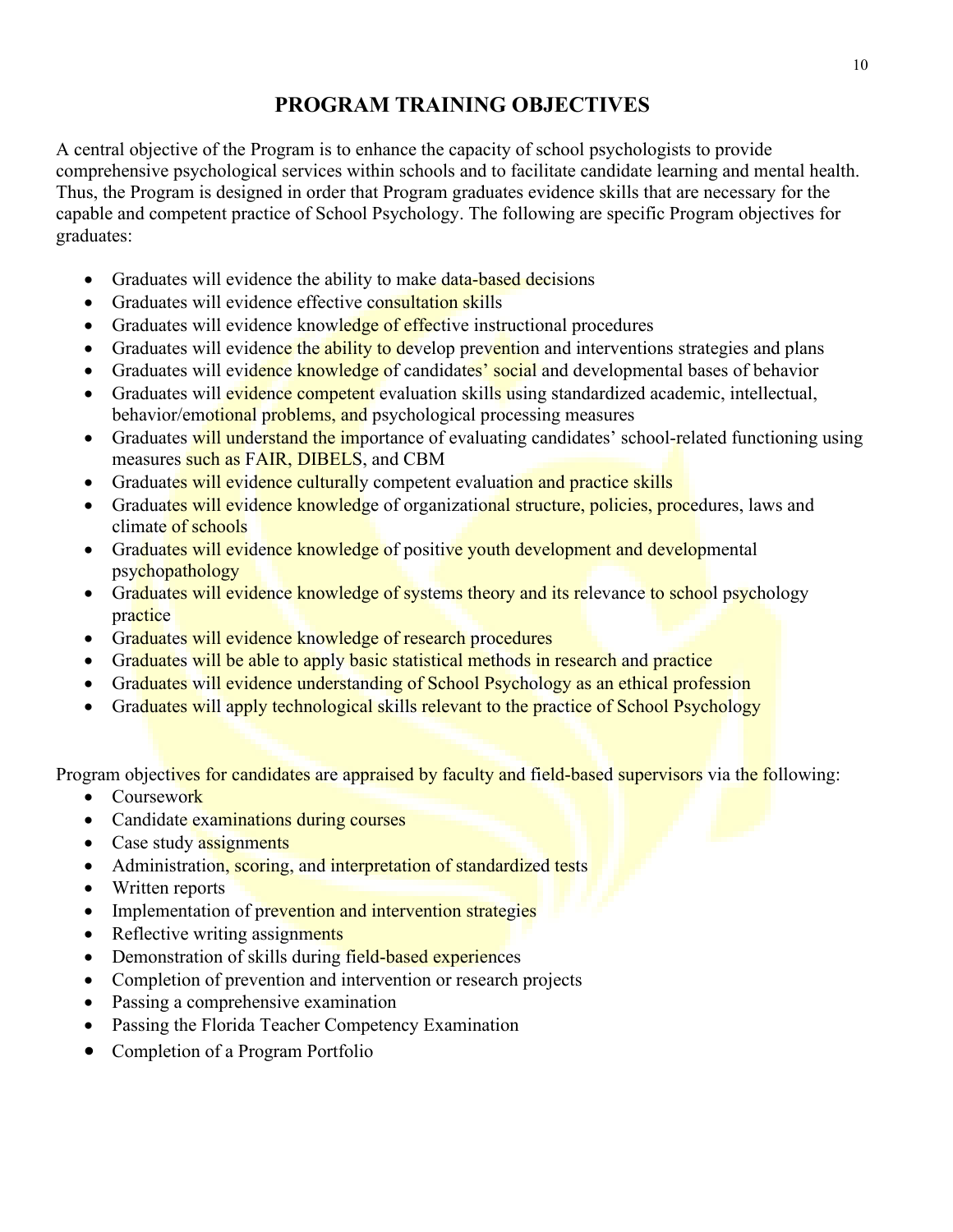## **OUR COMMITMENT TO CANDIDATES**

The School Psychology Program at the University of Central Florida is dedicated to the belief that the quality of a Program is not determined by its size, but by its commitment to best practice and to the effective performance of its graduates. The Program utilizes a practitioner-scholar-scientist model throughout the course of study and emphasizes the delivery of comprehensive school psychological services focusing on the unique characteristics of each individual learner. The Program operates from a problem-solving perspective and provides candidates with the opportunity to develop skills with professionals in related disciplines.

Recognizing that change is one constant that the effective professional school psychologist must facilitate, the Program emphasizes the role of the school psychologist as a primary change agent within the components of the learning process. Candidates' field-based studies (i.e., practica and internship assignments in the applied setting) are used to compare and contrast best practice with each candidate's experience. The Program faculty members work closely with the practica and internship supervisors to ensure Program integrity and to compliment the on-site supervision.

The Program's coursework has been designed to provide candidates with a thorough sequential knowledge base and experiences that orient the candidates to the traditional roles of the school psychologist and allow the acquisition of advancing skills to provide appropriate intervention/preventive service in a number of settings. This blend of formal coursework and carefully selected field-based experiences is viewed as a strength of the Program. The Program faculty work closely with local education agencies and model the role of the school psychologist as a change agent.

The Program is dedicated to preparing highly competent future professional school psychologists. Program faculty work with candidates throughout the Program to help to ensure that our candidates are able to facilitate the delivery of comprehensive effective psychological services. A strength of the Program has been the quality of its graduates. The Program's admission policies result in the selection of outstanding candidates. Once admitted to the Program, every effort is made to ensure that each candidate will experience success. A supportive environment is provided and first-year candidates are paired with second and thirdyear candidates in what has been referred to as the "peer resource model." This model is encouraged throughout the **Program and into an individual's professional career.** 

The curriculum is carefully sequenced and all candidates in a cohort are required to take the courses in almost exactly the same order. Candidates may transfer up to nine credit hours in the Program and these candidates do not need to enroll in those courses as required of all other candidates in the cohort. In addition, coursework outside the School Psychology Program (e.g., non-SPS courses) is coordinated to ensure that candidates in the **Program have minimal, if any, difficulty in registering for needed courses.** An orientation is held for entering candidates with an emphasis on the candidate's Program of Study. Candidates are aware of the curriculum sequence, course offerings, and Program expectations for each course before enrolling in the Program.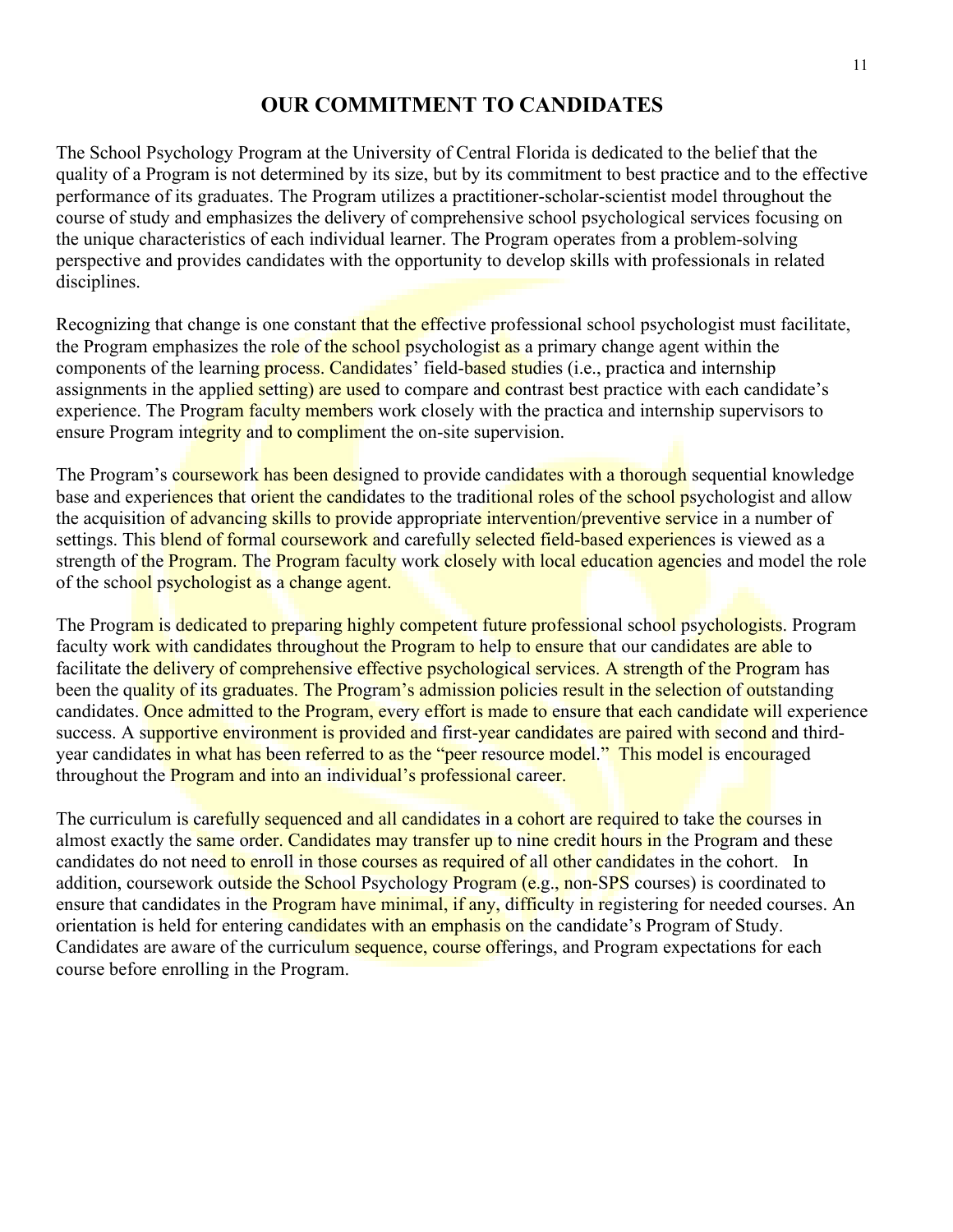## **THE UNIVERSITY**

The University of Central Florida opened in the Fall of 1968. Its original name, Florida Technological University, was changed by the Florida Legislature on December 6, 1978. This name change reflects the changing role of the University in the Central Florida area. Initially, the University was developed in response to the Cape Kennedy space complex, but with its enthusiastic acceptance by the Central Florida community and its rapid growth, the University began to acquire a broader educational mission.

The University's presently assigned role within the nine-campus State University System of Florida is that of a general-purpose institution offering degree Programs at all levels of instruction. In addition, the University has the responsibility of assisting in the economic development of the Central Florida region especially in the areas of high technology, electronics and tourism.

#### **Mission Statement**

The University of Central Florida serves the people of Florida by providing graduate and undergraduate education in most general areas of study and in specifically selected technological and professional disciplines.

Master's degree Programs are offered in over forty areas of the University. Doctoral Programs are available in computer science, education, engineering, human factors psychology, and business administration.

#### **The East Central Florida Area and the Campus**

UCF is located in the east central Florida region with a population estimated at 1.9 million. The area is endowed with a rich heritage of cultural, educational, industrial, and recreational activities. Cultural activities include a symphony orchestra, civic theater, dinner theaters, art galleries, and museums. The beauty of the Orlando area is evidenced by its numerous parks and flower gardens. In addition to UCF, educational needs of the area are served through quality public school systems, public community colleges and several privately supported colleges and schools. Recreation opportunities abound in the Orlando area.

The campus of UCF, located 13 miles east of downtown Orlando, consists of 1,227 acres of land in a scenic setting of pine, palm, cypress, cedar and oak trees. Lake Claire, covering 40 acres, and Lake Lee, covering 14 acres, contribute to the natural beauty of the campus. Since campus construction began in 1966, more than 60 buildings have been built including the library, classroom buildings, laboratories, residence halls and candidate facilities. The Creative School for Children was built with funds contributed by the Edyth Bush Charitable Foundation of Winter Park and the UCF Candidate Government. Recreational facilities include lighted tennis and handball courts, a flag football/soccer field, a swimming pool, a golf driving range with putting greens, volleyball courts, and a baseball field. The campus currently serves over 27,000 candidates.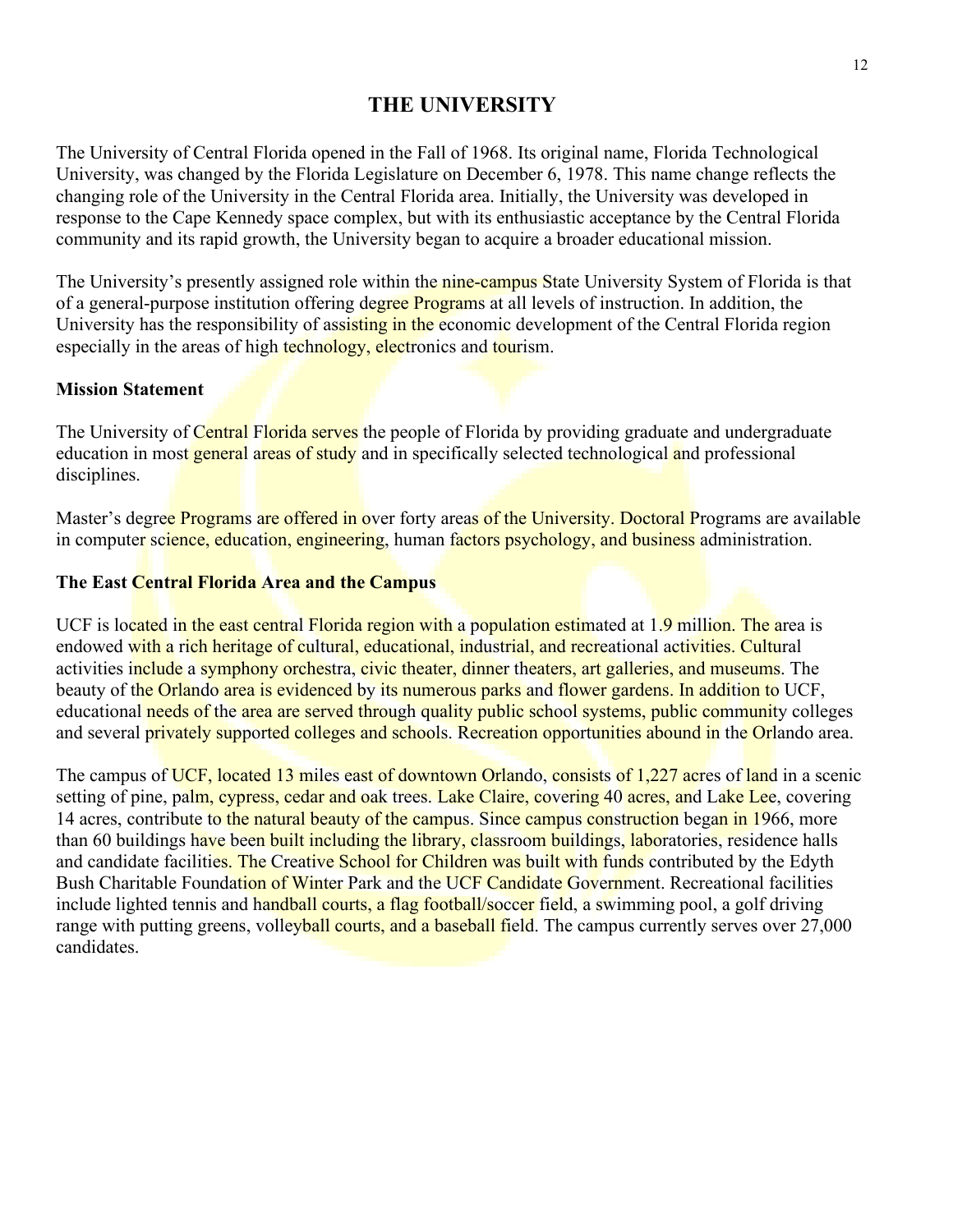#### **The University Library**

The University Libraries has a collection of over 1.8 million volumes, including 17,000 current serial subscriptions. In addition to bound volumes, the library owns approximately 3 million microforms and 45,000 media titles. UCF is a partial depository for both United States and Florida government publications.

See the [Collections Overview](http://library.ucf.edu/CollectionMgmt/CollectionsOverview.asp) and [Statistical Summary](http://library.ucf.edu/Administration/FactsFigures/StatSum.asp) pages for more information.

#### **Hours**

The main library is open approximately 105 hours per week including evenings and weekends. See the [Hours](http://library.ucf.edu/Administration/Hours/Default.asp) page or call 407-823-2756 for specific hours of operation.

#### **Computers and Technology**

Over 250 computer workstations are available for public use on the five floors, including 70 laptops with wireless cards that can be checked out for use anywhere in the building. Patrons can bring their own laptops and wireless cards to connect to the library's Internet. The main library also has 2 classrooms outfitted with 41 computer workstations for hands-on instruction in the use of electronic resources.

The Libraries' Web-based catalog, [ALEPH,](http://cf.aleph.fcla.edu/F) can be accessed from any computer on the Internet. The Libraries also provides access to hundreds of electronic databases, the catalogs of other Florida university system libraries, and the community college system libraries.

See the [Articles, Databases, and More](http://library.ucf.edu/Databases/default.asp) pages to see the Libraries' online resources.

See the [Public Computer Software](http://library.ucf.edu/Systems/PublicPCSoftware.asp) page for information on what software the main UCF Library has on its public-access computers.

#### **Research Facilities**

*The Center for Educational Research and Development (CERD)* is a type IV institute within the College of Community Innovation and Education whose purpose is to support the vision and mission of the College by facilitating research activities. CERD is a support service for the College in the area of contracts and grants as well as non-funded research. College of Community Innovation and Education faculty members are provided support in identifying funding sources, preparation of grant proposals and budgets, and submitting reports. CERD provides guidance to faculty in the area of contracts and grants administration and compliance.

In addition, CERD provides evaluation services for funded projects both within and outside the College. A staff of research assistants provides faculty with advice in designing evaluation plans for proposals and implementing evaluation plans for funded projects.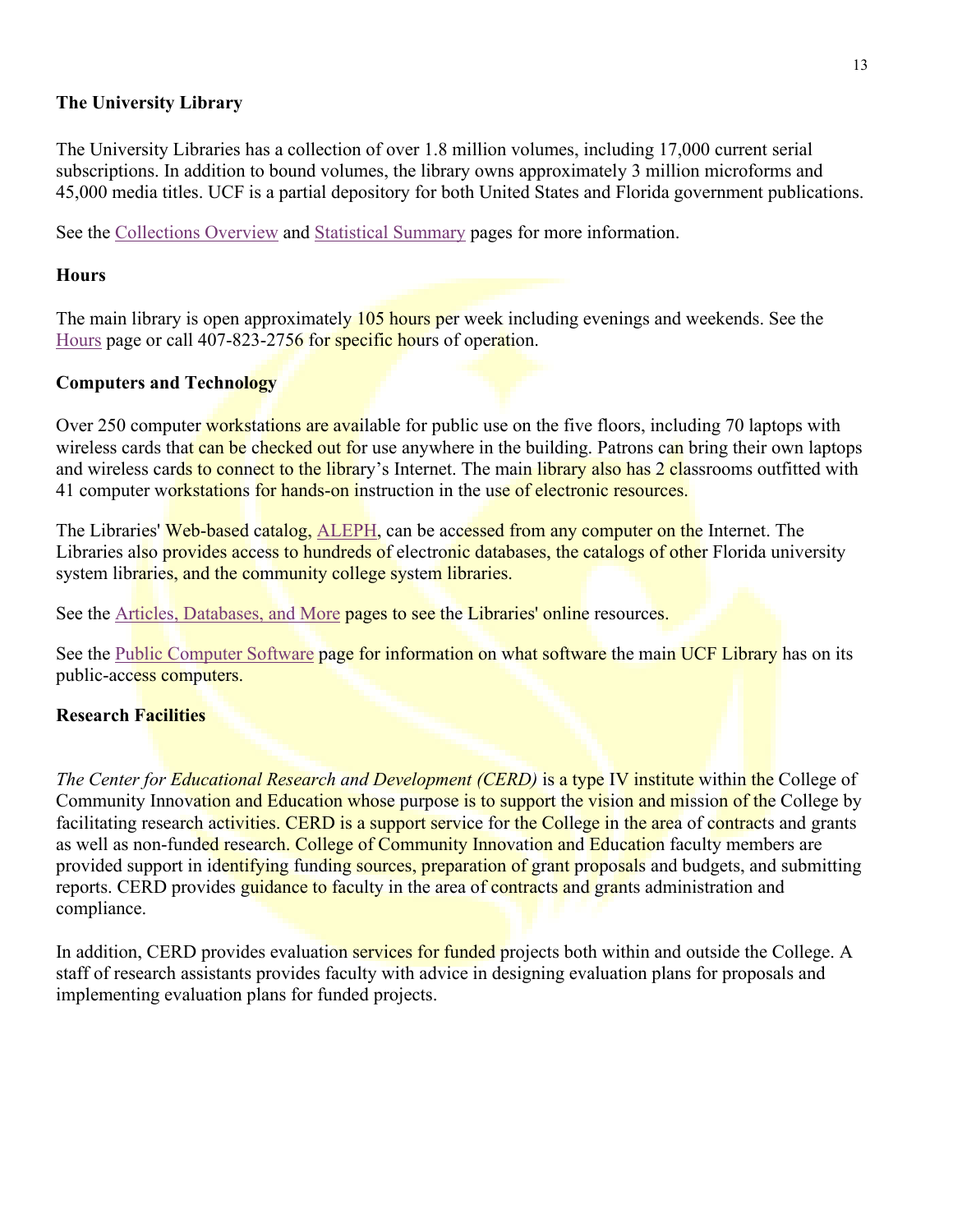Research facilities include the Northeast Data Center Amdahl 470 computers, with remote batch access and interactive processing through department and computer center equipment; a CDC 205 Supercomputer; IBM 3090s, 4341s and 4381s; a VAX-11/780 with peripheral devices; several microcomputers; a Tektronix graphics equipment. Close liaison is maintained with the Florida Solar Energy Center and the Central Florida Research Park. In addition to the fully equipped instrumental biofeedback research laboratory and psychological testing laboratory, there are physiological research laboratories and communicative disorders facilities.

#### **The Central Florida Research Park**

Adjacent to and directly south of the UCF campus, is the Central Florida Research Park, where private industry and governmental agencies carry on research-oriented activities. While the first phase of the Research Park consists of 550 acres, there are additional land holdings that make it possible to expand future development to a total of almost 1,400 acres.

Four University organizations are currently located in the Research Park; the Center for Research in Electro-Optics and Lasers *(CREOL), the Institute for Simulation and Training, the Sinkhole Institute, and the Small* Business Development Center. The U.S. Naval Training Systems Center, the focal point of the nation's stimulation and **training industry, also has** its headquarters in the Research Park. Currently located in the Research Park are over 65 companies pursuing activities in simulation and training, lasers, optical filters, behavioral sciences, diagnostic test equipment and oceanographic equipment.

The Research Park, which is being developed by the Orange County Research and Development Authority in cooperation with UCF, provides greatly expanded research opportunities for faculty and graduate candidates, as well as additional part-time and fulltime employment for candidates and graduates.

#### **The Institute for Simulation and Training**

The Institute for Simulation and Training (IST) is located in the Central Florida Research Park next to the UCF Campus. IST conducts basic and applied research in state-of-the-art simulation and training devices. The Institute draws on the expertise of faculty and the academic resources of the University of Central Florida, the Naval Training Systems Center, the Army Project Manager Training Devices, and the Department of Defense Training and Performance Data Center. The Institute also maintains close ties with many industrial affiliates in the private sector.

The Institute's research encompasses a wide variety of areas related to simulation and training. These areas include simulation/gaming, special purpose computer architecture, software engineering, computergenerated imagery systems, human factors engineering, instructional systems design, technical/instructional writing, operations research, computer-based instruction, and artificial intelligence.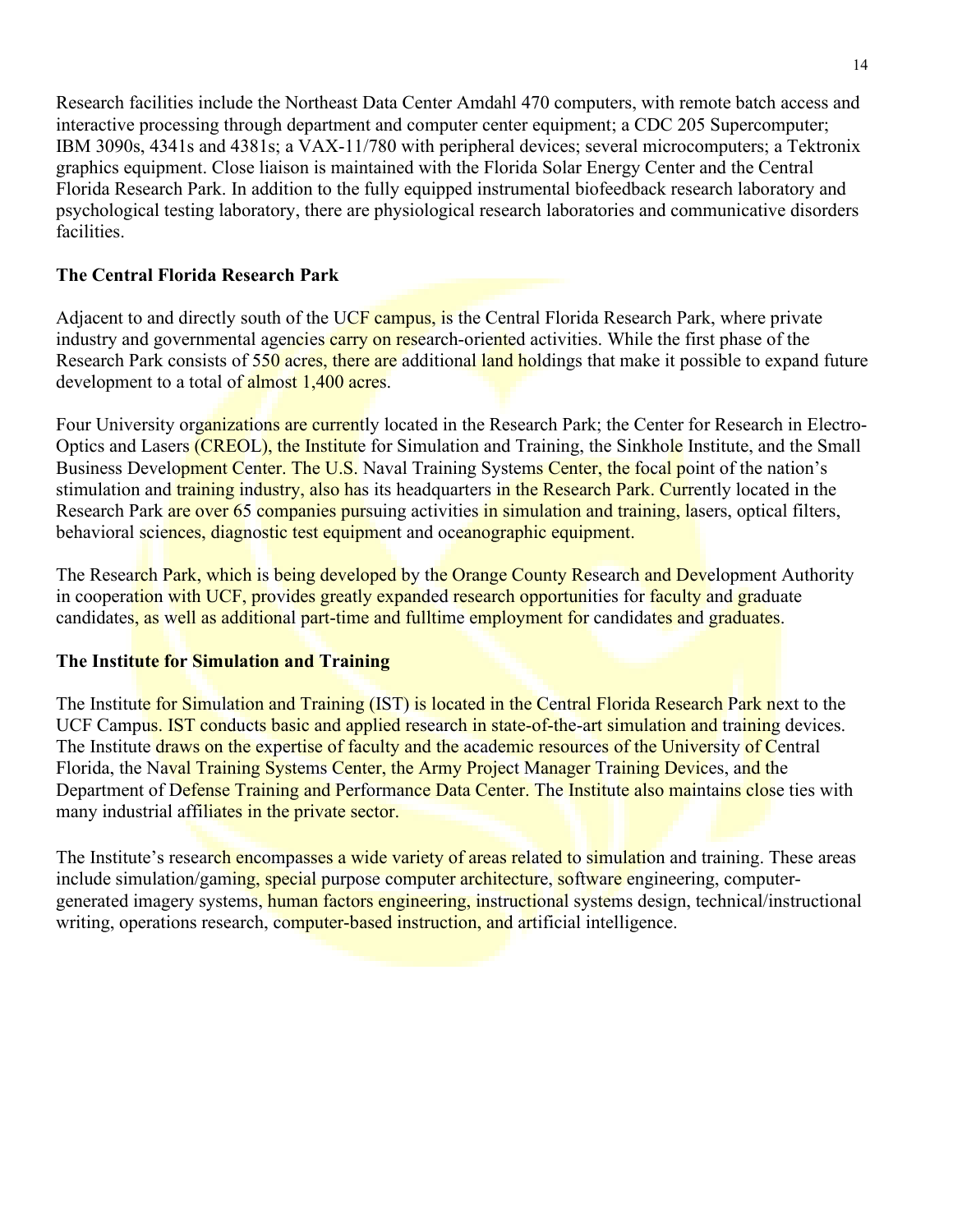## **THE COLLEGE OF COMMUNITY INNOVATION AND EDUCATION**

#### **Mission**

The mission of the College of Community Innovation and Education is to provide a high-quality education for its undergraduate candidates, graduate candidates and others as reflective practitioners, to promote and conduct research and scholarship, and to participate in learning communities that enhance practice and candidate outcomes. In collaboration with the College of Community Innovation and Education as well as all other units within the university, the mission is to support lifelong learning, serve as a hub for partnerships, and reflect proven and promising practices in teaching, learning and leadership.

#### **Vision**

While seeking international prominence, the UCF College of Community Innovation and Education and the UCF Academy for Teaching, Learning and Leadership will be recognized for scholarly leadership in the education profession, well-educated candidates, rigorous curricula, research and scholarship, promotion of social justice, and service to other stakeholders in education.

#### **Resources**

The **Curriculum Materials Center (CMC)**, a division of the [University of Central Florida Libraries,](http://library.ucf.edu/) is located in the **Education Complex, ED 194**. The CMC provides representative K-12 materials for preview, analysis and circulation, primarily to the candidates and faculty of the [College of Community Innovation](http://education.ucf.edu/)  [and Education.](http://education.ucf.edu/) The CMC plays a unique and integral role in the educational process of current and future educators. CMC [operating hours](http://library.ucf.edu/CMC/Hours.asp) are: Monday-Thursday 7:45 am-9:00 pm, Friday 7:45 am-5:00 pm, Saturday 8:00 am-5:00 pm, Sunday - Closed. The CMC [collections](http://library.ucf.edu/CMC/Collections.asp) are indexed in [ALEPH,](http://cf.aleph.fcla.edu/F) the UCF Library catalog. The CMC [Collection Development Statement](http://library.ucf.edu/CMC/CMCCDpolicy.pdf) supports the procurement of these unique collections. To identify CMC materials in the catalog records, look for *CMC* in the Location field, which is next to the item's Call Number. Although the primary patron community of the CMC is the College of Community Innovation and Education, all UCF candidates are welcome. UCF community members with a UCF ID or a Special Borrower's card may also check out CMC circulating materials. For details regarding checkout policies, please see our [Circulation](http://library.ucf.edu/CMC/CircPol.asp) information.

The CMC comfortably seats forty candidates at study tables and has one group study room. The CMC also provides access to twenty seven computer workstations, a scanner, DVD players, and laptops, which are available for two hour in-library checkout. All computers and laptops have access to the Internet, multimedia applications, and the UCF Library catalog (ALEPH). Printing is available using a UCF ID and photocopying is available using a UCF ID or cash.

The CMC Production Lab provides access to production and multimedia equipment that can be used in preparing class projects. Lab resources include two Ellison Letter machines, a large roll laminator, overhead and opaque projectors, paper cutters, and a spiral binding machine. The lab also contains two multi-media workstations; each with 15-inch color TV monitors and combination DVD/VCR players. **A digital camera and digital camcorder are available for use.**

CMC tours and orientations are scheduled by request each semester to meet individual class needs. Faculty may schedule orientations by contacting the CMC at 407-823-2791. Some faculty members orient their classes to the CMC collections and lab themselves, and individual classes occasionally meet in the center when candidates are working with CMC materials.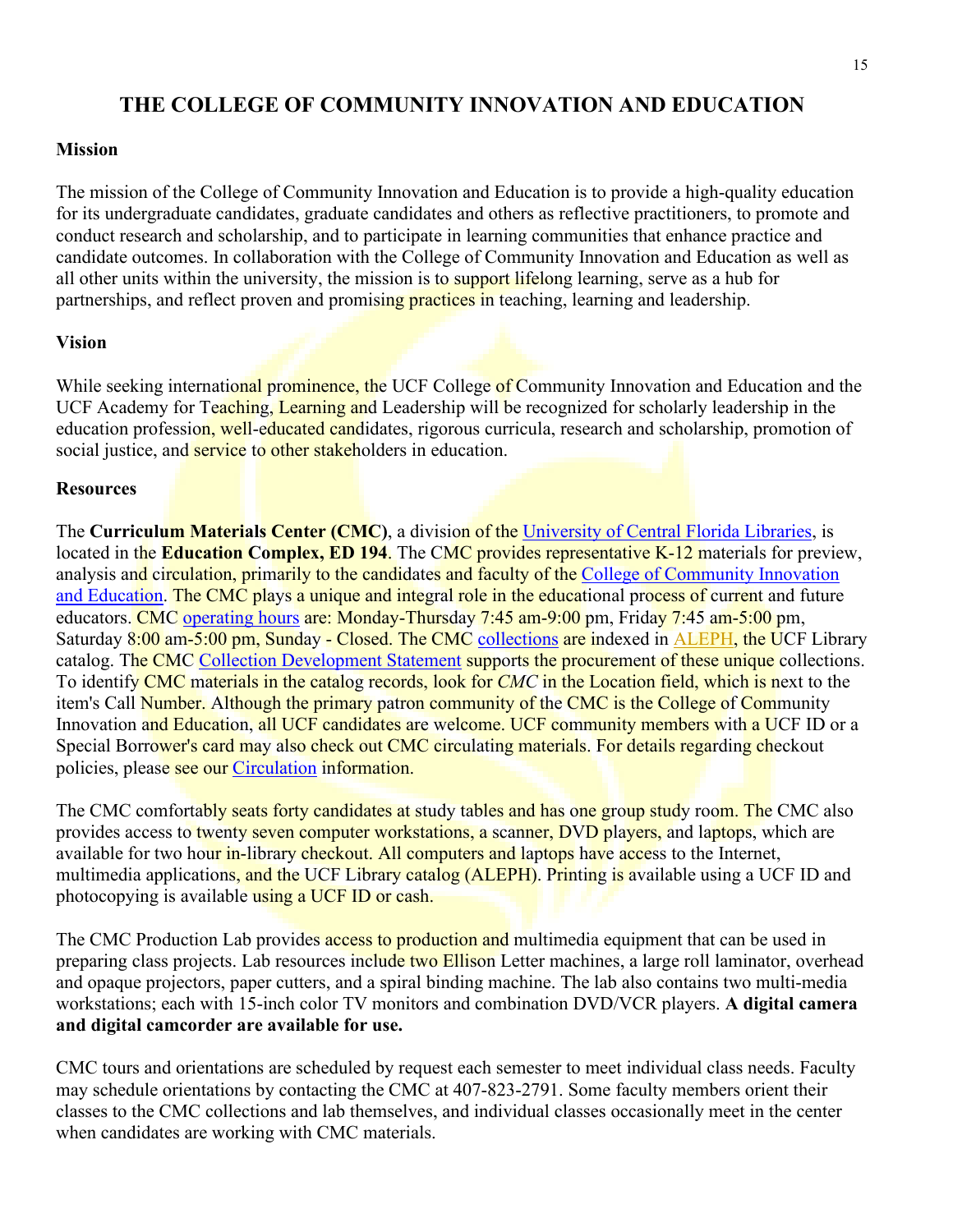## **SCHOOL PSYCHOLOGY ADMISSION PROGRAM REQUIREMENTS**

#### **Introduction**

The selective nature of the Program allows for a relatively small candidate body and Program faculty to work closely with each candidate. The Program faculty consult with state departments of education, local educational agencies, and test publishers and developers. These faculty activities allow for a number of opportunities for candidates to be involved in activities that enhance the practice of the delivery of school psychological services. School psychologists may practice in public or private schools, colleges and universities, rehabilitation centers, hospitals, mental health clinics, government agencies, child guidance centers, penal institutions, and may develop private practices. Applicants with backgrounds in education, psychology, or other undergraduate majors with appropriate education or psychology coursework may qualify. The Program involves formal preparation and practical experiences focusing on psychological foundations (human development, learning and motivation), psycho-education assessment, exceptional candidates, prevention strategies, remediation or intervention techniques, counseling skills, as well as fulltime supervised internships for two semesters in a public school setting. Graduates are certifiable at the state level and the **Program** is approved and accredited by NASP.

#### **Requirements**

Requirements for consideration for admission to the Program include the following:

- 1. Admission to UCF graduate school
- 2. Baccalaureate degree from an accredited institution (preferably in Education or Psychology)
- 3. Undergraduate GPA of 3.0 (on a 4.0 scale) for the last 60 semester hours
- 4. Official, competitive GRE score taken within the last five years
- 5. Three letters of recommendation (one from a faculty member)
- 6. Applicants will receive priority consideration for admission by attending an Information Session with program faculty
- 7. Mandatory interview with the School Psychology Review Committee
- 8. Favorable recommendation for admission by the School Psychology Review Committee

This Program can accommodate only a limited number of candidates; therefore, there is a possibility of being denied admission even when all criteria are met. Admissions will occur only in the Fall term.

This is a fulltime cohort type Program which requires candidates to be in attendance 2 or 4 nights per week. All classes start after 4:30 PM.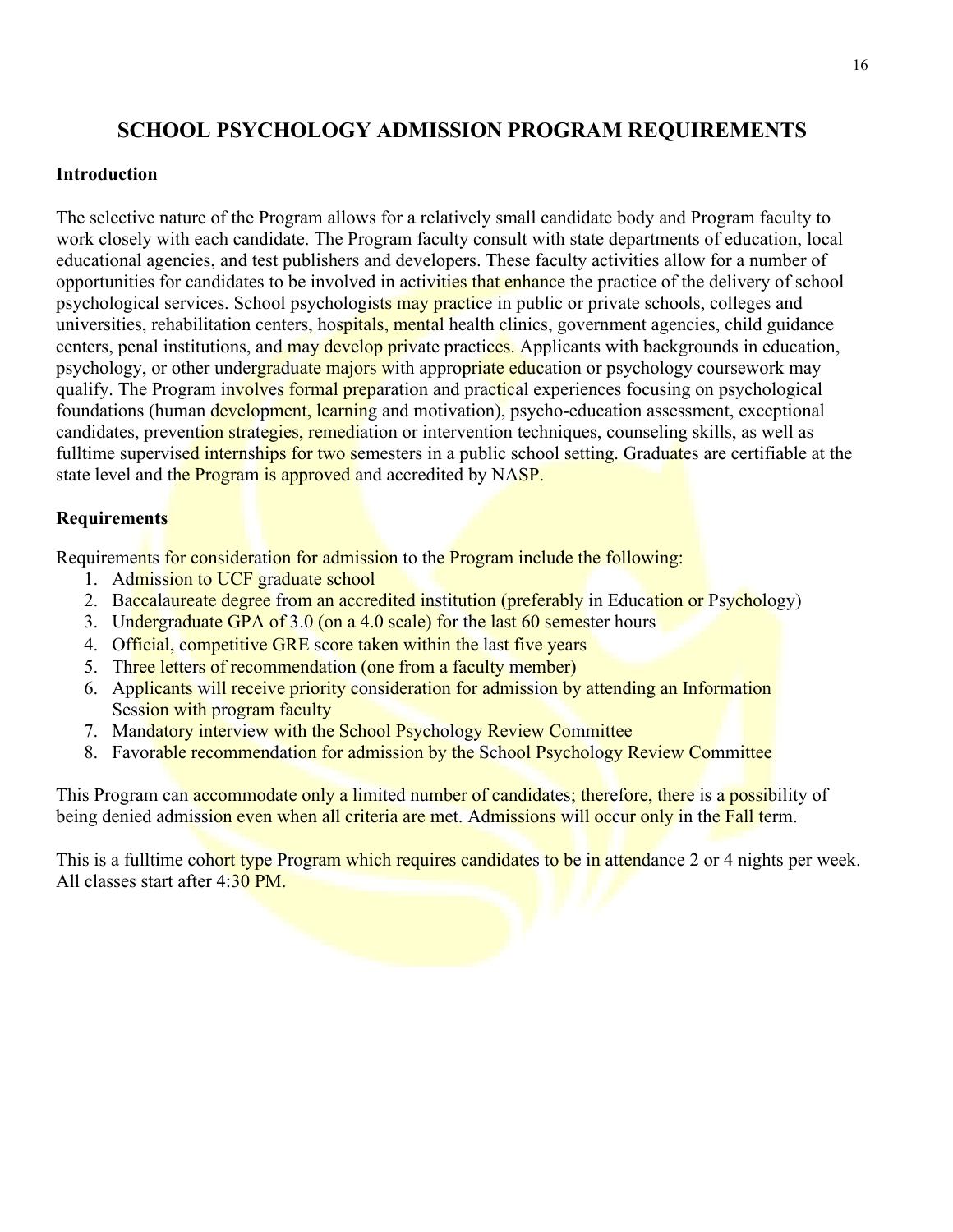#### **Application Deadline: March 1 at 5:00 PM International Candidates Application Deadline: January 15**

#### **Applying to the Program**

Applications are completed online at [https://www.candidates.graduate.ucf.edu/gradonlineapp/.](https://www.students.graduate.ucf.edu/gradonlineapp/) Applicants should request information from the Records Office, College of Community Innovation and Education, University of Central Florida, Orlando, FL 32816, (407) 275-2021. Prospective candidates can also contact the School Psychology Program (407) 823-2401 for specific Programmatic information.

To apply, official transcripts of all undergraduate and graduate courses, official GRE score notification, and completed application (which include goal statement) are sent directly to the Admissions Office, Graduate School, University of Central Florida, Orlando FL 32816. Complete applications are due by March 1 of the preceding Fall semester in which the applicant plans to begin graduate study. **Admissions are for Fall semester only**.

Admission decisions are based on a composite of the objective, subjective, and qualitative requirements noted above. Each application is considered in the context of other applications to the School Psychology Program. The Program is committed to recruiting a culturally diverse candidate body. Differing backgrounds and experiences of each class are viewed as strengths of the Program. Candidates are encouraged to learn from each other as well as from the panned curriculum. The Program is highly competitive and can accommodate only a limited number of candidates (usually 14-16); therefore, there is a possibility of being denied admission even when all criteria for application are met. Final acceptance is made by the School Psychology Program. Once admitted, every effort is made to ensure success of a graduate candidate and to assist each candidate in attaining a high level of professional competence. See samples of documents used during the admissions process in Appendix G and Appendix H.

#### **Financial Assistance**

School Psychology graduate candidates are in demand as graduate assistants, research assistants and teaching assistants within the College of Community Innovation and Education. In addition, the Curriculum Materials Center, Graduate Records Office and Research Institute seek out school psychology candidates to provide assistance. Graduate candidates are limited to twenty hours of part-time work in the College of Community Innovation and Education. Applications for these positions can be requested from the Dean's office, College of Community Innovation and Education. Other financial aid information is available from the Office of Financial Aid, Administration Building. Information about specific fellowships may be found in the graduate catalog. **Please apply for financial aid before March 1.** 

The Ed.S. Degree in school psychology consists of a minimum of three years of fulltime academic study beyond the baccalaureate degree. It is expected that candidates will complete the Program in fulltime continuous residency. However, in extremely rare cases, an enrolled candidate who has a documented medical concern may vary from continuous residency. This must be approved by the Program advisor and reflected in the candidate's Program of Study. Nonetheless, no part-time enrollment is permitted. The modifications to the Program of Study are made based on the documented emergency. The candidate must enroll in courses in the sequence noted in the chart below. In all cases, candidates are required to complete their annual evaluation with their advisor, as described later in the Transition Forms. The Internship must be completed as a fulltime, uninterrupted experience. Practicum courses must precede the Internship. All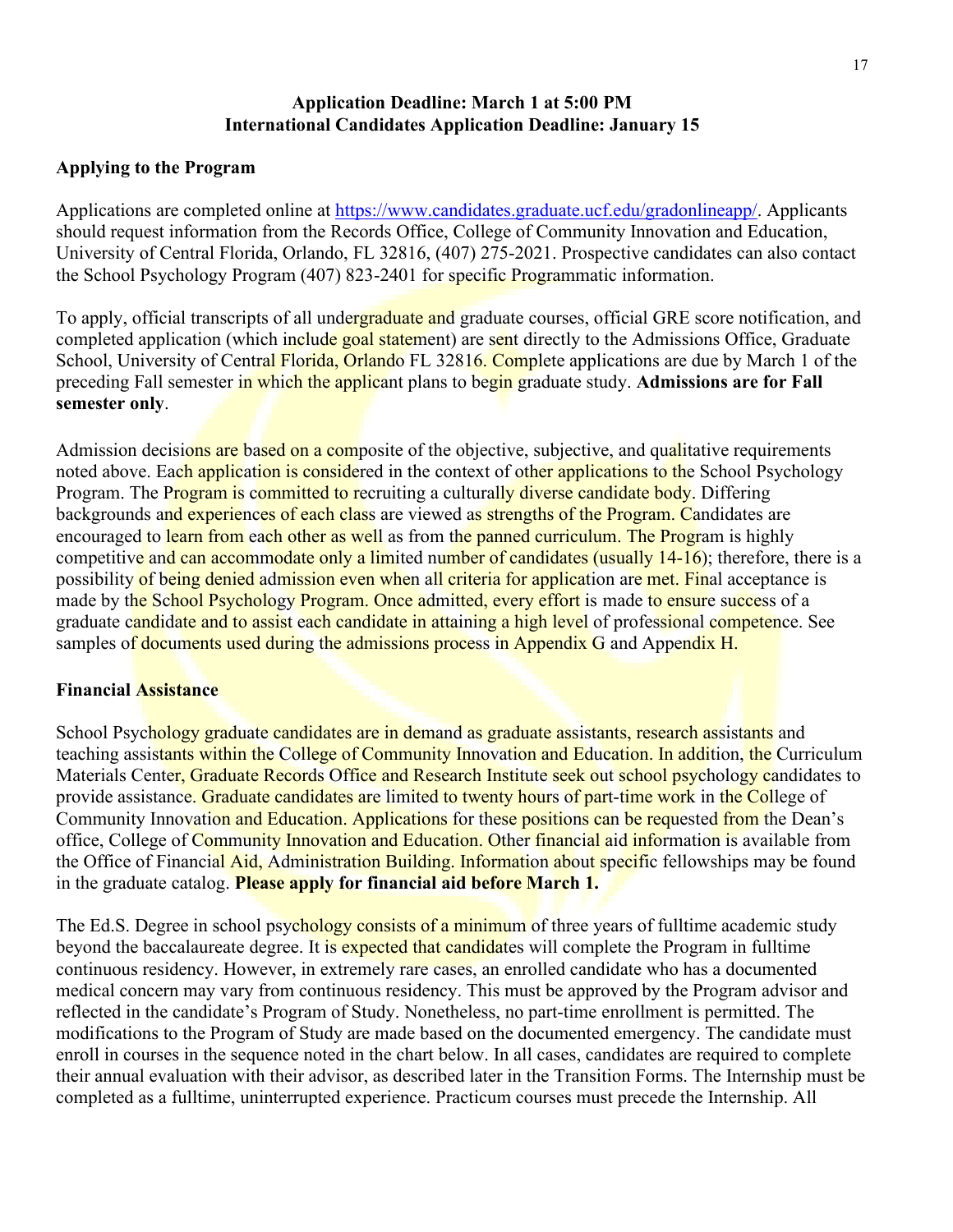requirements for the degree must be completed during seven calendar years preceding the date on which the degree is to be awarded.

#### **Program Advising**

Upon admission to the Program, candidates will be assigned an advisor from the School Psychology faculty. **This is a fulltime cohort program and candidates in each cohort take the courses all in the same sequence. During their first Fall semester of enrollment, candidates are required to meet with their advisor to discuss their Graduate Plan of Study (GPS) Form and review the sequence of courses noted below that is necessary to complete during the Ed.S. degree**. This Graduate Plan of Study (GPS) Form is required by the UCF College of Graduate Studies and must be signed and submitted to Graduate College during the candidate's first semester. **Therefore, any changes to the UCF School Psychology Sequenced Program of Study can only be made during candidates' first semester of enrollment**. Program of Study changes that modify the course sequence noted below are only made for candidates who transfer courses into the Program. The Graduate Plan of Study (GPS) Form can be found on the Program Website.

| <b>YEAR</b>   | <b>FALL</b>                                                                                                                                                      | <b>SPRING</b>                                                                                                                                                         | <b>SUMMER</b>                                                                                                                                                                           |
|---------------|------------------------------------------------------------------------------------------------------------------------------------------------------------------|-----------------------------------------------------------------------------------------------------------------------------------------------------------------------|-----------------------------------------------------------------------------------------------------------------------------------------------------------------------------------------|
| <b>FIRST</b>  | SPS 6601 Intro Sch Psych (3)<br>SPS 6225 Observ Behy Anly (3)<br><b>EEX 6061 Instructional</b><br>Strategies Pre-K- $6(3)$<br>TSL 5085 Teach Lang Min Stu<br>(3) | SPS 6191 Ind Psyc-Ed Diag I $(4)$<br>SPS 6194 Assess Sp Needs (3)<br>EEX 6218 - Diag Assess $\&$<br>Intervention Plan in Ex Ed $(3)$<br>RED 5147 Develop. Reading (3) | SPS 5605 - Building & Improving<br>Relationship & EQ $(3)$<br>SPS 6606 Consultation in School<br>Psychology (3)<br>SPS 6608 Seminar in Sch Psych (3)<br>SPS 6801 Dev Bases Behavior (3) |
| <b>SECOND</b> | SPS $6192$ Ind Psyc-Ed Diag II (4)<br>SPS 6700 Adv Psychoed &<br>Databased Dec Making (3)<br>SPS $6946$ Practicum I $(3)$<br>MHS 6401 Tech Counseling (3)        | SPS 6125 Preschool Psychoed Assess<br>(3)<br>SPS 6206 Psych-Ed Interv (3<br>SPS 6946 Practicum II (3)<br>EDF 6401 Stats Educ Data (3)                                 | $SPS 6931$ Legal/Eth Issues (3)<br>$SPS 6175$ Cult Div/Assessment (3)                                                                                                                   |
| <b>THIRD</b>  | SPS 6909 Research Report $I(3)$<br>** SPS 6948 Sch Psyc Intern I $(6)$                                                                                           | SPS $6909$ Research Report II $(3)$<br>** SPS 6948 Sch Psyc Intern II $(6)$                                                                                           |                                                                                                                                                                                         |

#### **UCF Educational Specialist in School Psychology Cohort Course Sequence\*\***

**\*\*Updated for Fall 2022**

#### **If you are a state of Florida certified teacher with a**

**5-year teacher certificate, you do NOT need to register for these four pre/co-requisite courses. Courses highlighted in green are required for the Collaborative Intervention Specialist Grant \*\*Currently, candidates receive tuition waivers for internship courses (paid for by the state)**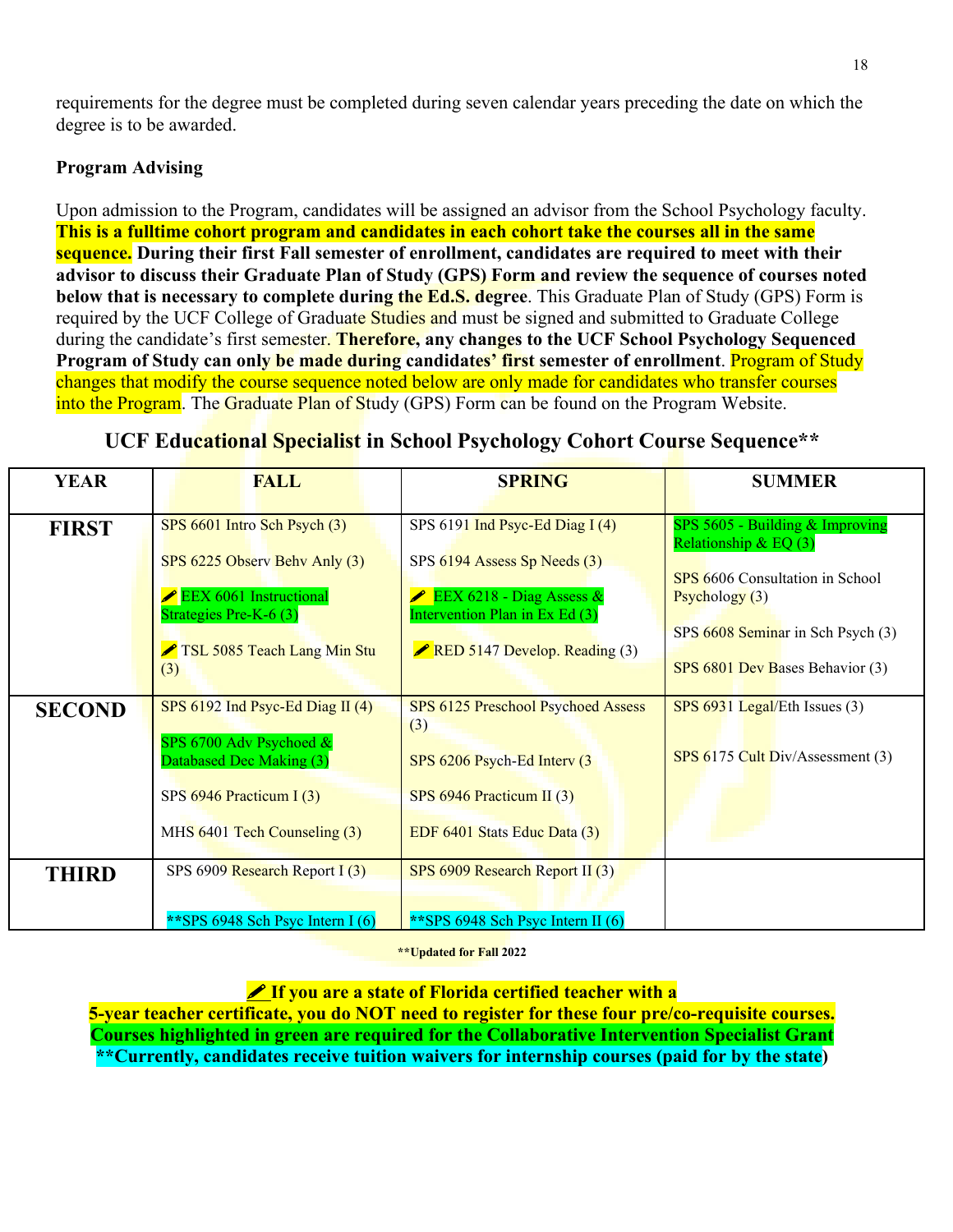#### **Coursework Requirements**

The UCF School Psychology Program is a fulltime cohort program. Candidates are required to enroll fulltime during Fall, Spring, and Summer semesters. Candidates must take their courses in the sequence indicated in the above chart. **The minimum coursework** requirement for the Ed.S. is 74 semester credit hours beyond the baccalaureate. Candidates who are not state of Florida certified educators must also complete 12 semester credit hours of pre/co-requisites. Fulltime graduate enrollment is 9-12 hours per semester, with 9 hours being considered fulltime and 13 semester hours being the maximum load. The integrated and sequential curriculum requires courses in professional school psychology, assessment, prevention, interventions, educational and psychological foundations, statistics and research, and internship.

#### **Transfer of Credit Hours**

The School Psychology Program may allow up to nine semester hours of appropriate graduate credit to be transferred into a Program of Study. Candidates requesting transfer of graduate credit must demonstrate that the course(s) objectives and competencies align specifically and directly with a similar required course in the UCF School Psychology Program. Candidates cannot use undergraduate work as part of the academic load toward the Ed.S. degree. If a candidate demonstrates a particular need, specific additional coursework may be recommended.

#### **Additional Program Requirements**

- Achieve a grade of "B" or "S" or better in courses with a prefix of SPS
- Receive approval from School Psychology faculty at three transition points
- Complete an electronic portfolio and receive approval by School Psychology faculty
- Pass a comprehensive examination
- Pass the Florida Teacher Certification Examination

#### **Comprehensive Examination**

School psychology candidates must demonstrate competence in their major field. The school psychology major comprehensive exam is taken after the completion of coursework and with the approval of the candidate's advisor. The exam is administered once each Spring semester and candidates must register to take the exam during November prior to the exam date. The exam consists of a series of written, essay questions covering NASP Standards Domains 1-10. These Standards are addressed in the required coursework in the Ed.S. Program. Questions are prepared by faculty in the areas in which required courses are taken. Candidates are provided a study guide prior to taking the exam. The examination is administered over a 1-day period. The comprehensive examination may be taken only twice. The written examination assesses NASP Standards:

- Domain 1: Data-Based Decision Making
- Domain 2: Consultation and Collaboration
- Domain 3: Academic Interventions and Instructional Supports
- Domain 4: Mental and Behavioral Health Services and Interventions
- Domain 5: School-Wide Practices to Promote Learning
- Domain 6: Services to Promote Safe and Supportive Schools
- Domain 7: Family, School, and Community Collaboration
- Domain 8: Equitable Practices for Diverse Student Populations
- Domain 9: Research and Evidence-Based Practice
- Domain 10: Legal, Ethical, and Professional Practice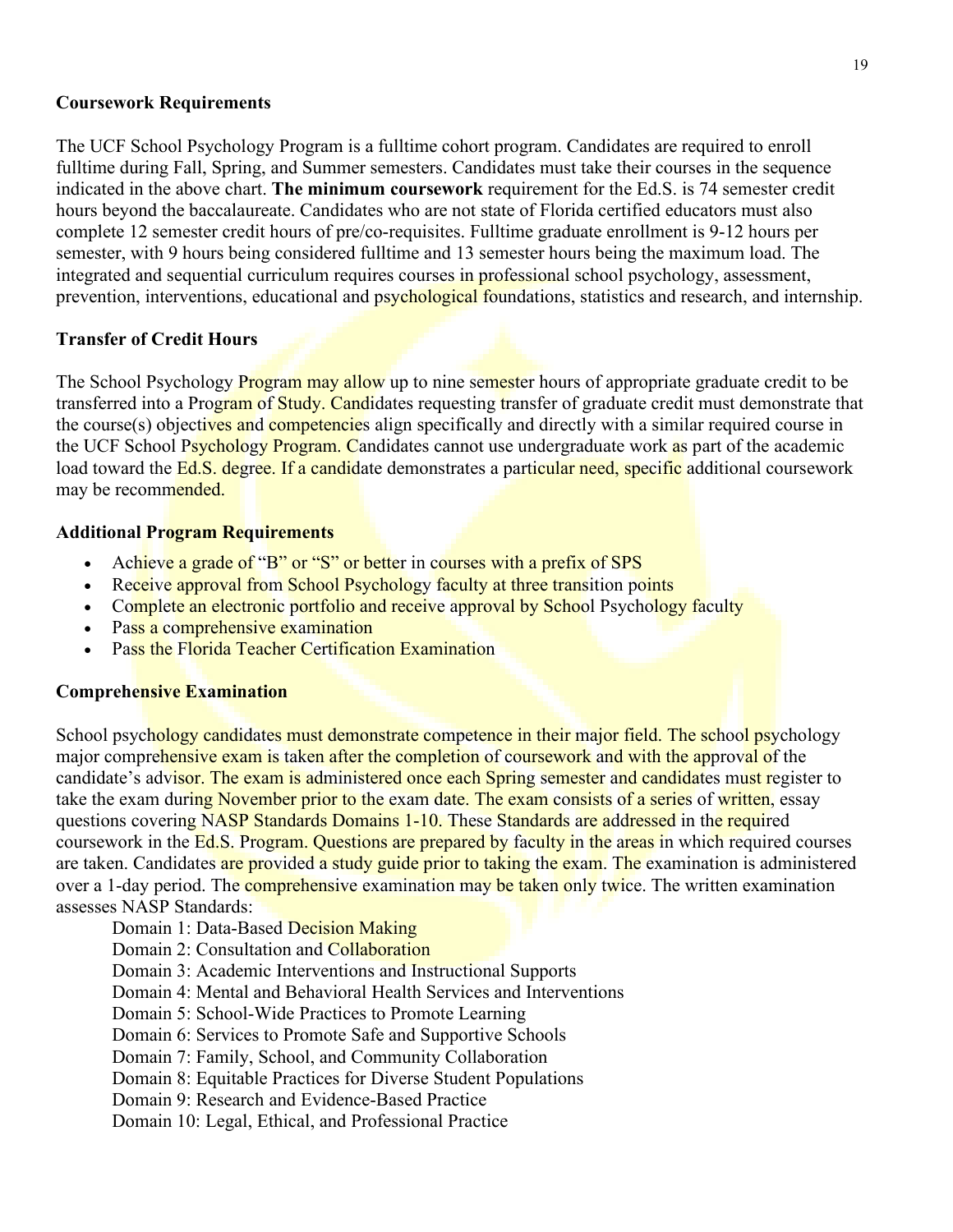#### **Certification and Licensure**

Obtaining certification in school psychology requires completing an application process that includes fingerprinting, criminal background check, passing state or national exams, and showing mastery of school psychology standards of practice. Florida also requires certification as a Clinical Educator before practitioners can supervise interns and colleagues. This certification requires three years of practice and completion of a formal state-designed training course.

As a graduate of a NASP-approved School Psychology Program, applicants can receive national certification as a school psychologist from NASP. To obtain Nationally Certified School Psychologist (NCSP) status from NASP, applicants must complete an application, verify supervision, and obtain a passing score on the Praxis Exam in School Psychology.

In Florida, professionals can be licensed as school psychologists with an Ed.S. degree in school psychology if they have 2-3 years of supervised experience and a passing score on the state designated exam. Professionals must obtain a state license before practicing privately as a school psychologist in Florida. All of these policies are subject to change.

#### **Employment Opportunities**

Opportunities for employment as a school psychologist have been excellent in the past and remain that way throughout most of the country. All graduates of the University of Central Florida's School Psychology Program who have sought employment as school psychologists have been successful. Graduates of the Program are employed throughout the United States. Many of our graduates have moved into supervisory and administrative positions at the school district level. Our graduates have been highly recruited.

Most graduates have been employed as school psychologists with local educational agencies. Some are working in teaching hospitals with high-risk neonates and their parent(s), mental health clinics and psychiatric hospitals. Several graduates have served in leadership roles in state professional organizations.

#### **Legal and Ethical Issues**

For candidates enrolled in the School Psychology Program, all class activities must be conducted according to the legal and ethical practices of the American Psychological Association, National Association of School Psychologists, and other relevant professional organizations. Candidates must immediately seek the input of the instructors if a question or concern arises about the legal or ethical nature of an activity.

#### **Recruiting Volunteer Test Examinees**

In order to develop competency in school psychology practice skills, candidates will be required to complete several practice administrations of tests covered in this Program. The majority of practice administrations will be conducted outside of the classroom setting with volunteer examinees (PK-12). **Candidates are responsible for locating their own volunteer examinees**. Thus, candidates should attempt to identify potential volunteers as early in the Program as possible (ideally during their first semester). Candidates must complete consent forms for each administration (e.g., Parent Permission Forms supplied by each course instructor). Candidates must maintain test security and cannot share the results of the assessments with examinees. **Candidates may be required to pay for a background check to work with children during their first year of study.**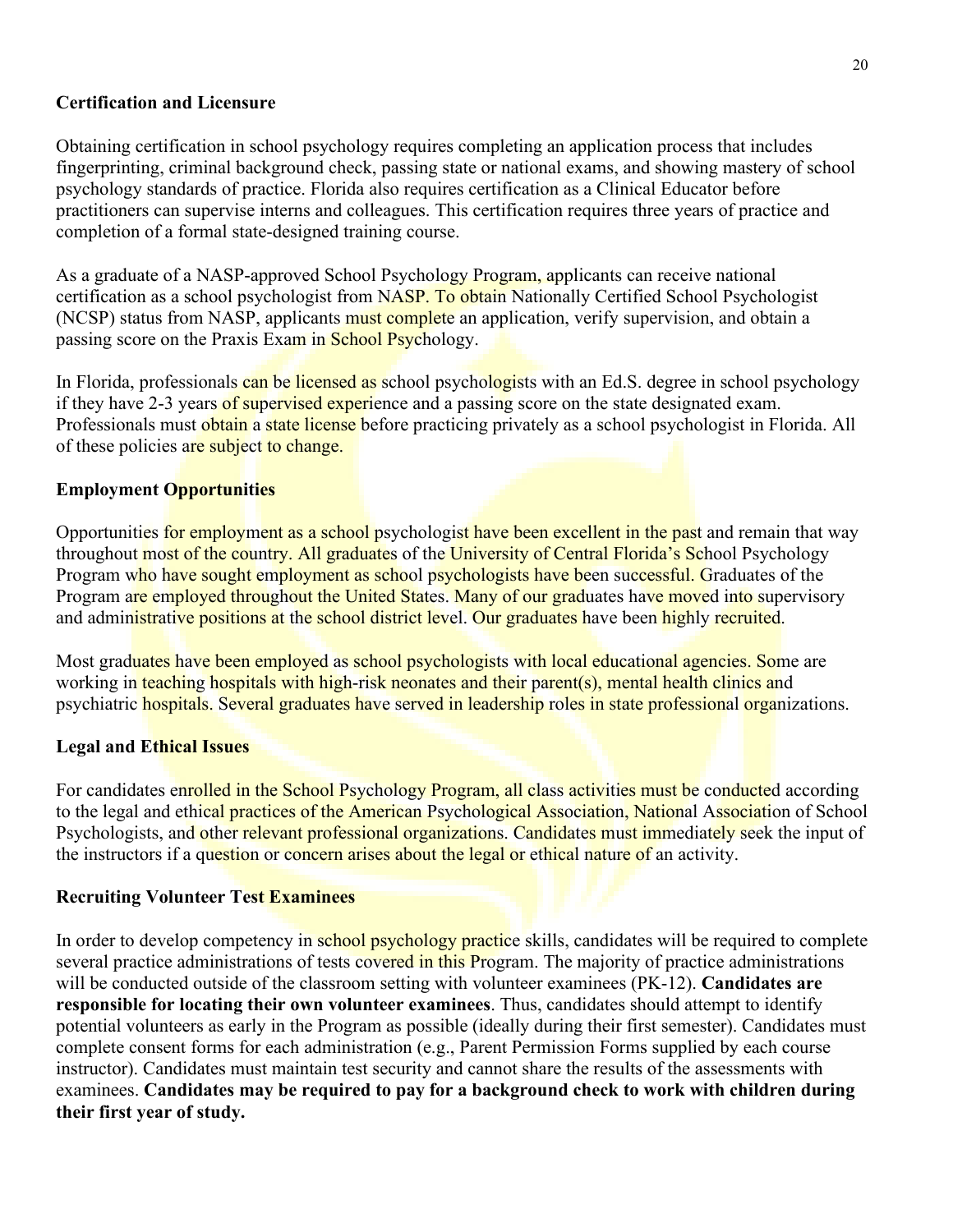## **FIELD-BASED EXPERIENCES**

The School of Psychology Program consists of a systematic and sequential plan of field-based experiences to orient candidates to educational and other institutions in which they may ultimately serve.

#### **Practica**

Two practica courses are required for the Ed.S. degree that provide candidates with supervised experiences to meet the objectives of acquiring expertise, learning job expectations, and observing assessment and interventions. Practica courses are distinct from and prior to Internship. The Practicum I (SPS 6946) and Practicum II classes are each taken for 3 hours of credit during the first and second semester of the second year. **Candidates are required to (1) complete their formative portfolio on ViaLiveText, (2) schedule a meeting with their advisor, (3) ensure that the annual advisor evaluation is completed, and(4) receive advisor approval before beginning their practica experiences** (**evaluation form on following pages**).

#### **Practicum Placement**

Candidates are placed in their practica by the course instructor. Candidates may be placed in one of several Central Florida school districts. Please be aware every effort was made to assign candidates to a desired location, but each placement is made in light of the limited number of available sites. Practicum placement procedures vary from site to site. Candidates must abide by the differing guidelines. All sites should require candidates to complete a security clearance, such as a background screening and fingerprinting.

#### **Time Requirements**

Practicum requires completion of a minimum of two full days per month (3 days in September, October, and November; 2 days in January, 3 days in February, March, and April) within a supervised school setting. Candidates are required to complete a minimum of 52.5 hours of practicum experience during the semester. No more than 22.5 hours per month will be allocated toward the practicum experience. Candidates are **not permitted** to complete practicum hours at their place of employment or to complete these hours in conjunction with their employment.

All practica experiences are conducted under the careful supervision of, and are systematically evaluated, by the Program faculty members and site supervisors. Practica experiences are conducted in a manner consistent with the legal and ethical guidelines of NASP. Practica experiences are conducted in settings supportive of the Program objectives, including local education agencies, university clinics and teaching hospitals. Other experiences may be available to candidates such as the private and charter schools and centers in the Orlando area serving special needs children.

#### **Professional Liability Insurance**

**All school psychology candidates are encouraged to carry professional liability insurance (obtainable through NASP) during practica and internship**. (**See the following pages regarding health insurance and workers' compensation.**) **Some districts require this coverage during internship and thus candidates should obtain the coverage through NASP prior to internship.** All candidates are expected to demonstrate professional conduct. In addition, candidates are required to abide by the Ethical Standards of the NASP. Candidates must also follow all rules and regulations of the school and school district where his or her practicum will be completed. Candidates will be held to the University of Central Florida's rules governing candidate conduct.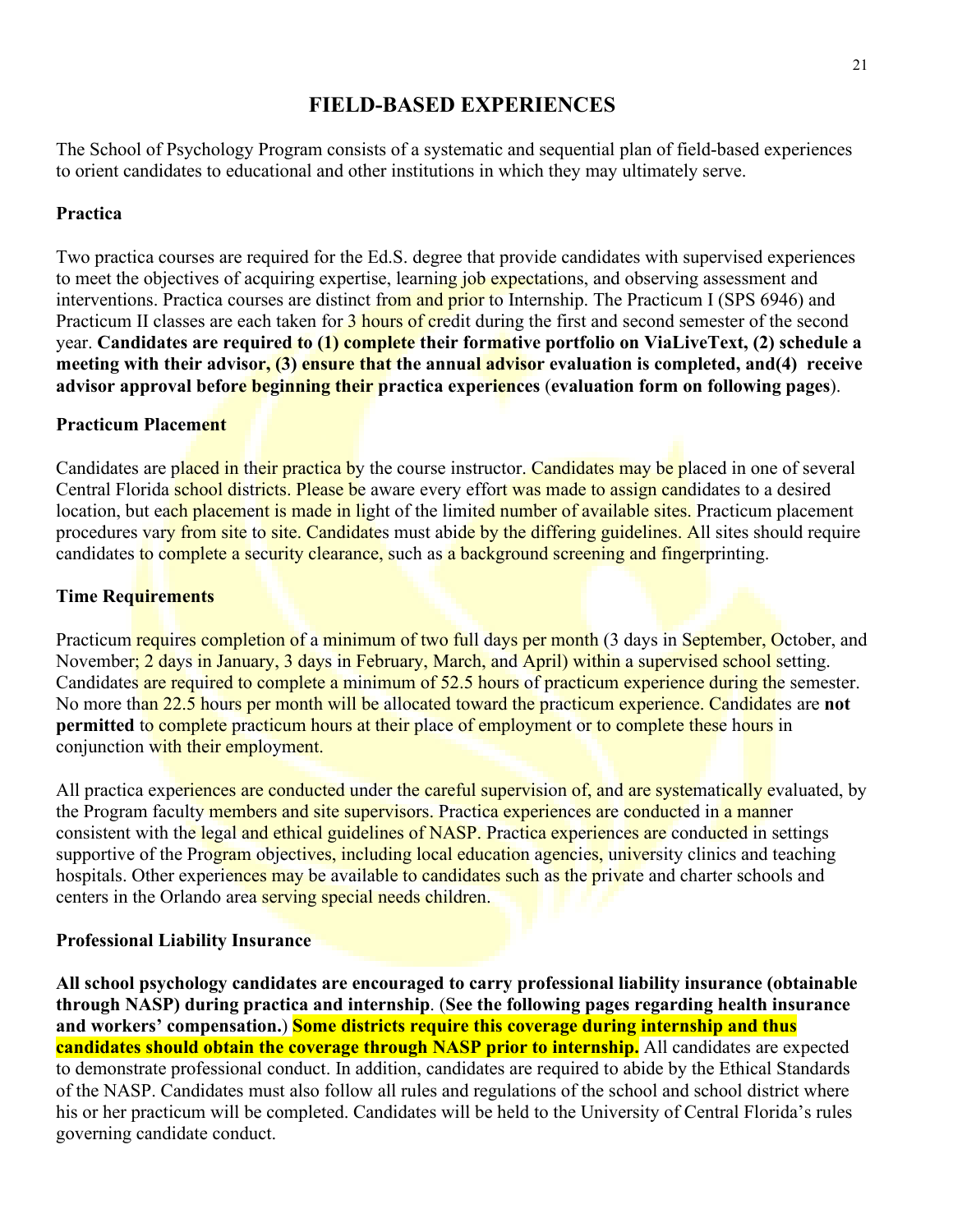

#### **UCF SCHOOL PSYCHOLOGY PROGRAM MULTIFACTOR PRACTICUM TRANSITION EVALUATION FORM**

Candidate's Name

Faculty Advisor \_\_\_\_\_\_\_\_\_\_\_\_\_\_\_\_\_\_\_\_\_\_\_\_\_\_\_\_\_\_\_\_\_\_\_\_\_\_\_\_\_\_\_\_\_\_\_\_\_\_\_\_\_\_\_\_\_

School Psychology Program faculty members use multiple factors to evaluate a candidate's progress in the Program. Prior to beginning the practicum experience, candidates must demonstrate developing competencies on Florida Educator Accomplished Practices (FEAP) and NASP standards via their program portfolio, Graduate Plan of Study Audit available from MyUCF, and Grade Point Average (GPA). An evaluation of the candidate's progress through the UCF School Psychology Program course of study will be completed. Annually, during their Program of Study, each candidate must meet with their faculty advisor. The advisor will indicate whether the candidate has demonstrated adequate evidence of development of FEAP and NASP standards based on their review of the candidates' records including their Graduate Plan of Study Audit available from MyUCF, their classroom performance, and their combined GPA.

#### **PROGRESS**

Candidate HAS NOT demonstrated adequate annual progress on the FEAP and NASP standards based on their review of the candidates' records including their Graduate Plan of Study Audit available from MyUCF, their classroom performance, and their combined GPA.

Candidate HAS demonstrated adequate annual progress on the FEAP and NASP standards based on their review of the candidates' records including their Graduate Plan of Study Audit available from MyUCF, their classroom performance, and their combined GPA.

\_\_\_\_\_\_\_\_\_\_\_\_\_\_\_\_\_\_\_\_\_\_\_\_\_\_\_\_\_\_\_\_\_\_\_\_\_\_\_\_\_\_\_\_\_\_\_\_\_\_\_\_\_\_\_\_\_\_\_\_\_\_\_\_\_\_\_\_\_\_

#### **PRACTICUM**

Candidate MAY NOT begin the practicum experience.

Candidate MAY begin the practicum experience.

Faculty Advisor's Signature **Date** Date **Date** Date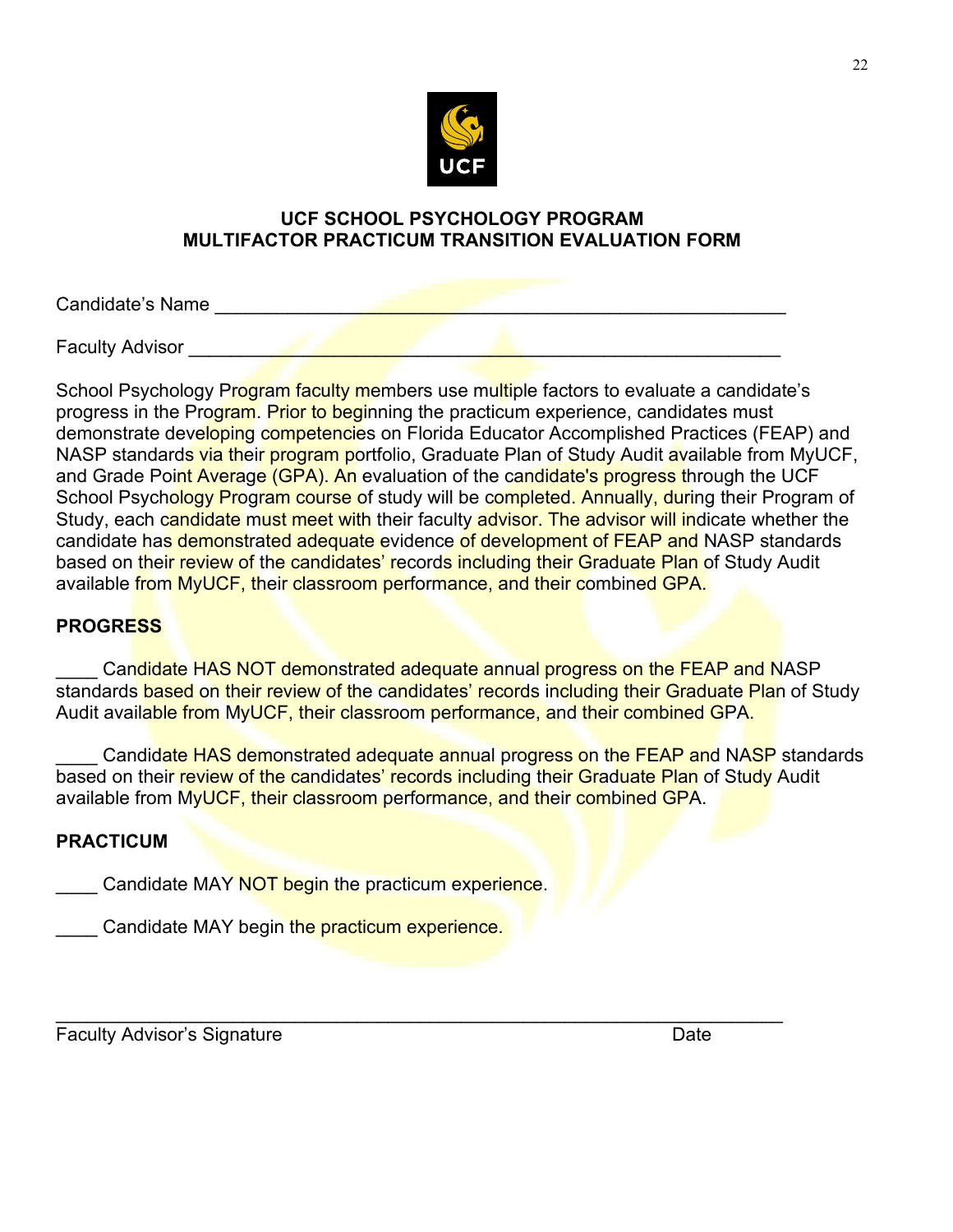# **INTERNSHIP (Putting it all together!)**

The Internship is a 2-semester, 1200-hour Program which allows the candidate to demonstrate and apply skills acquired during formal coursework and to acquire additional knowledge and skills most appropriately gained in applied settings. It is where the concepts, theories, and practicum experiences are integrated, synthesized, and applied. It is taken during the third year of the Program. The Internship must be completed as a fulltime, uninterrupted experience. It is recognized as the capstone experience and candidates have completed all coursework prior to placement.

At least 600 hours of the internship must occur in a Florida educational agency. Other state of Florida settings which are appropriate to the practice of school psychology may be incorporated into the internship experience with the approval of the university supervisor. The placement agency must provide appropriate support for the internship experience, including agreement/contract, continuing professional development, expense reimbursement, appropriate work environment, release time for supervisors, and commitment to training.

During the internship, the intern works 40 hours per week for a full academic year, under supervision, performing a full range of school psychological services for candidates in general and special education, and their parents, teachers, school administrators, etc. The services include but are not limited to, psychoeducational assessment, consultation, prevention, intervention, inservice, evaluation and research. All internship activities are conducted in a manner consistent with the legal and ethical guidelines of the profession.

#### **Internship Agreement**

Each internship site must accept a formal agreement to provide professional supervision to the UCF school psychology candidate. The internship is conducted under the supervision and systematic evaluation of a licensed and/or certified school psychologist who is responsible for no more than two interns at a time and provides at least two hours of direct supervision per week. The university-based supervisor coordinates the internship and is responsible for no more than the specified number of interns per the current NASP standards in a single internship course. The university-based supervisor provides supervision at the internship site either directly or electronically and at UCF via in-class or individual meetings. **The Internship Agreement is required to be completed by all relevant parties (see following pages for a copy of the Form).** 

#### **Internship Plan**

An internship plan will be developed collaboratively by the intern, internship site, and university-based supervisor consistent with the relevant needs of each party. The plan must comply with NASP standards and UCF's internship policies and evaluation form. The university-based supervisor provides supervision at the internship site either directly or electronically and at UCF via in-class or individual meetings.

#### **Internship Evaluation**

UCF School Psychology interns are evaluated collaboratively by their site-based and university-based supervisors. **The Evaluation Form is found in ViaLiveText to help candidates prepare in advance for the evaluation and to distribute to the site-based supervisors.**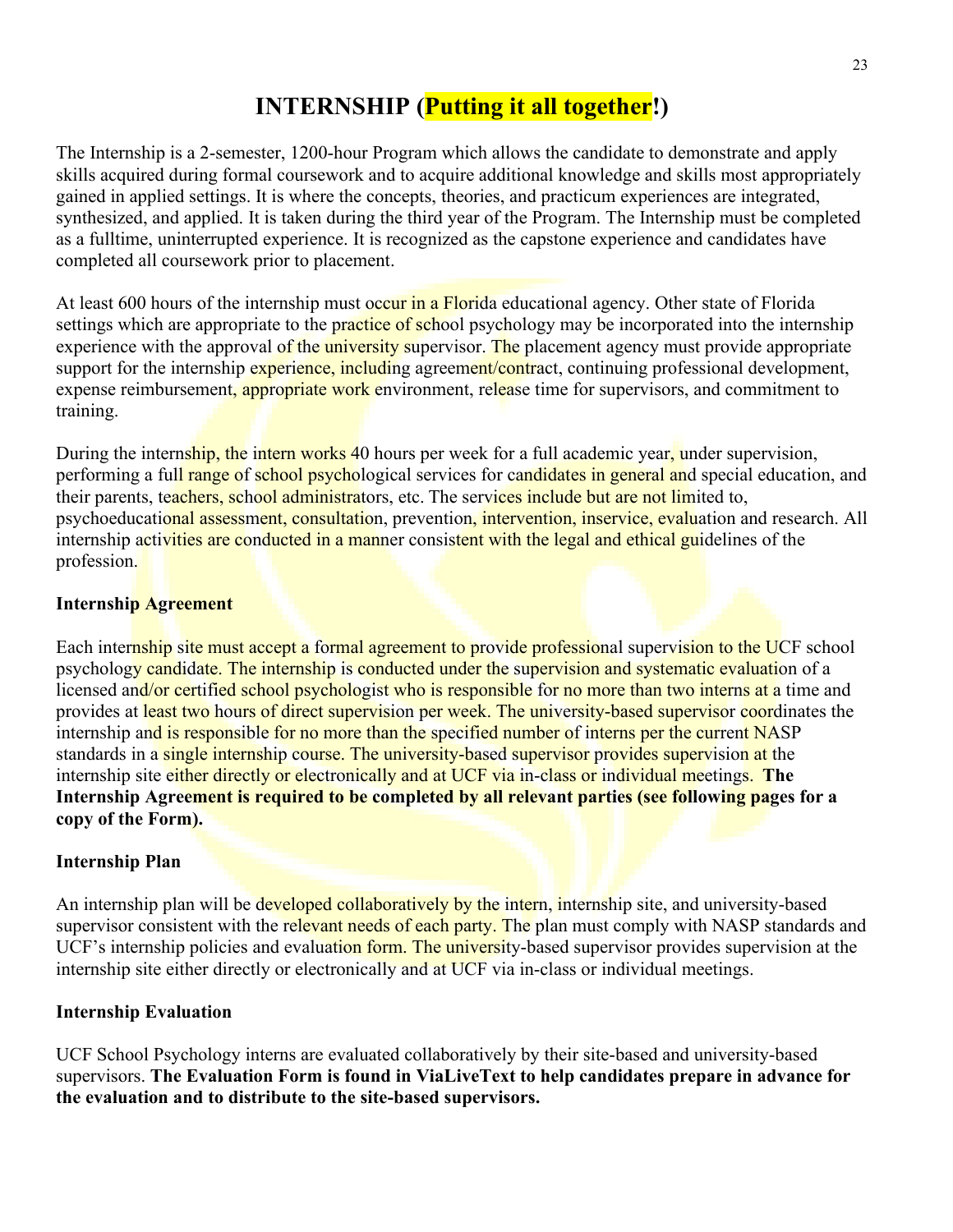#### **Health Insurance and Workers' Compensation**

School psychology candidates are entirely responsible for any injuries sustained during their practica and internship experiences. School districts and UCF do not provide workers' compensation for candidates during practica and internship experiences. It is crucial that all candidates obtain health insurance to cover any potential injuries sustained during field-based experiences.

#### **Applying for Internships**

Faculty advisors provide information and support to assist candidates obtain an internship. Information is usually disseminated during practicum and meetings with the candidate's faculty advisor. **Obtaining an internship is a competitive process and candidates are required to interview with select school districts in Florida approved by their faculty advisor.** The school districts select and employ interns at their discretion with the *intent* of making a good match between the district and the candidate. The Program typically follows the Internship guidelines developed by the Florida Association of School Psychologists (**please see FASP Internship Standardization Process on subsequent page – a similar process to this process is used each year: see the FASP website for updated information**).

Approximately a year before beginning the internship, candidates are encouraged to consider a number of different school districts with which UCF has a professional relationship. Candidates should attempt to interview with school districts at the FASP Annual Conference the year before they are scheduled to begin the internship. **All internship placements must be approved by the school psychology faculty**. Normally, internships are not completed at sites outside the state of Florida. Permission to complete an internship outside of Florida may be requested and such permission is based on the intern obtaining approved university-based supervision (from a NASP fully approved program) in the state selected as well as approval of school psychology faculty.

Generally, candidates are required to submit the following materials to an internship site to which they are applying: a curriculum vita with a cover letter, a completed application, three letters of recommendation (at least one from school psychology faculty), a writing sample (usually a written psychoeducational report), and college transcripts.

#### **Although not written specifically for prospective school psychology interns, candidates are strongly encouraged to read relevant sections of the following article to prepare for the interview:**

Mellott, R. N., Arden, I. A., & Cho, M. E. (1997). Preparing for internship: Tips for the prospective applicant. *Professional Psychology: Research and Practice, 2*, 190-196. <http://www.education.wisc.edu/eptc/documents/MellottArdenandCho1997.pdf>

#### **Internship Compensation**

Although some internship sites provide a stipend to interns for school psychology services rendered, some sites do not provide remuneration to interns. Approximately 70% of UCF interns receive funding.

#### **Paying for the Internship Courses**

Historically, due to the critical shortage of school psychologists in Florida, tuition fee waivers have been granted by the state for a maximum of 12 internship credit hours. The internship course instructor submits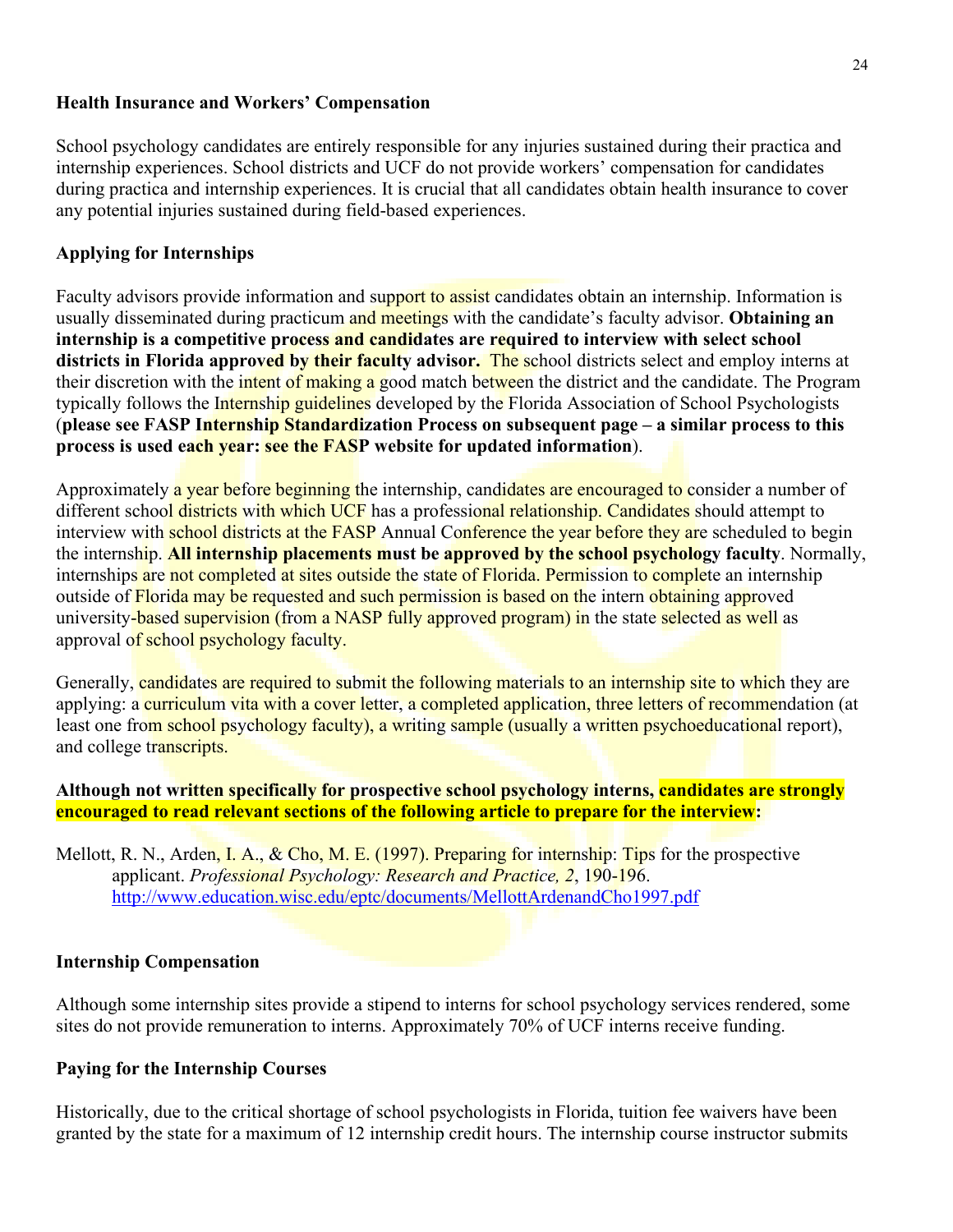the names and identification numbers of UCF interns to UCF Office of Candidate Accounts to apply for fee waivers. The fee waivers are contingent on the internship occurring in a public school district in Florida and the candidate receiving site-based supervision from a state certified school psychologist. It is important to note that this fee waiver policy is subject to change without notice.

#### **FASP INTERNSHIP STANDARDIZATION PROCESS**

For the last several years, the Florida Association of School Psychologists (FASP) has recommended guidelines to standardize the application, interview, and selection of school psychology interns in the state of Florida. The success of this process depends upon the cooperation of the districts which offer internship training programs as well as the faculty and candidates in school psychology training programs. The following dates have been designated for the Internship process:

**January:** Prospective interns submit applications and/or letters of interest to the districts no later than January 31st

February: District representatives interview prospective interns no later than February 28<sup>th</sup>

#### **Match Process – FASP's Narrative**

#### **March (first Monday): Call Day**

Supervisors of Psychological Services (or their designees) will offer positions to prospective interns via telephone call no earlier than 8:00 a.m., and no later than 10:00 a.m., Eastern Standard Time, **March (first Monday)**.

Candidates who have been offered an internship slot have until 3:30 p.m. on **March (first Monday)** to notify the **district(s)** of their decision to accept or to decline an offer. If a candidate fails to notify the district of their

decision at this time, they will forfeit their offer.

#### **First Tuesday in March and First Wednesday in March Call Days II & III**

Supervisors of Psychological Services (or their designees) will repeat the process as specified above until all positions have been filled. On each day, candidates will have until 3:30 p.m. to accept or decline the offer(s). Failure to notify the district making the offer by that time will constitute a forfeit of the offer.

**First Thursday in March** Districts that have not secured interns for all available internship slots by **First Thursday in March** may advertise those openings via the FASP Trainer's listserv by emailing this information to the chair of FASP's Training Committee.

Candidates who have not yet accepted an internship will be encouraged to apply to those districts that have remaining openings.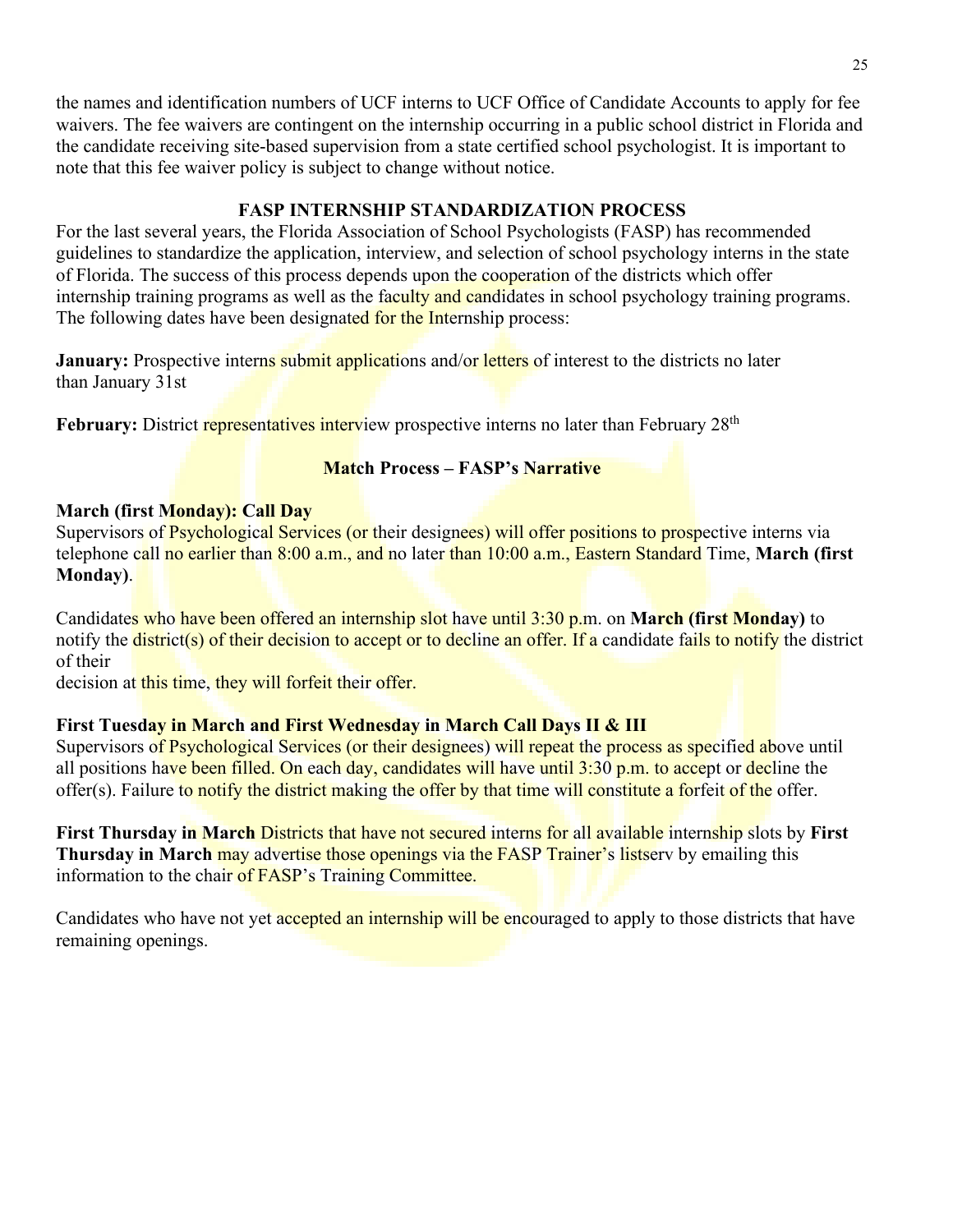#### **UCF VIALIVETEXT PORTFOLIO – TRANSITION TO INTERNSHIP**

#### **ViaLiveText Training**

All candidates will be required to purchase ViaLiveText as a program requirement. Information for candidates, faculty, and staff regarding ViaLiveText requirements specific to our college are available on our college Web site at https://ccie.ucf.edu/explore-via/.

#### **For Candidates**

Candidates upload completed assignments to their  $Via^{TM}$  accounts; which, once assessed by the course instructor, allow the college to evaluate candidate-learning outcomes relative to established standards. This candidate evidence supports both college and FLDOE Continuous Program Improvement activities, which directly contribute to the quality of candidate learning experiences.

#### **How to Purchase and Setup your Via**TM **Account**

Go to [www.vialivetext.com](http://www.vialivetext.com/) and enter your Knights email address and for the password enter your PID (numbers only,  $\frac{7 \text{ digits}}{8}$ . Follow the directions on screen to complete the purchase of your Via<sup>TM</sup> account. After the purchase is completed, you will have access to your Via<sup>™</sup> dashboard and will be able to submit required assignments for any courses in the current academic term.

#### **How to Submit Assignments in ViaTM**

1. **DIRECTIONS FOUND HERE**:<https://ccie.ucf.edu/explore-via/>

#### 2. **UPLOAD DOCUMENTS AS A PDF WHENEVER POSSIBLE**

- 3. ViaLiveText recalls all assignments uploaded to it. In other words, if you submitted an
	- i. assignment through the dashboard, ViaLiveText stores it so that it can be used or downloaded later. Hence, once you click "File Attachment" you will see a list populate underneath of all the files you have ever uploaded. Locate the one you need and click the "Add" button to the right. Alternatively, in that same area you will see a button that says, *"Upload New File",* using this button you can browse your computer and upload files directly. Be sure the files are attached fully.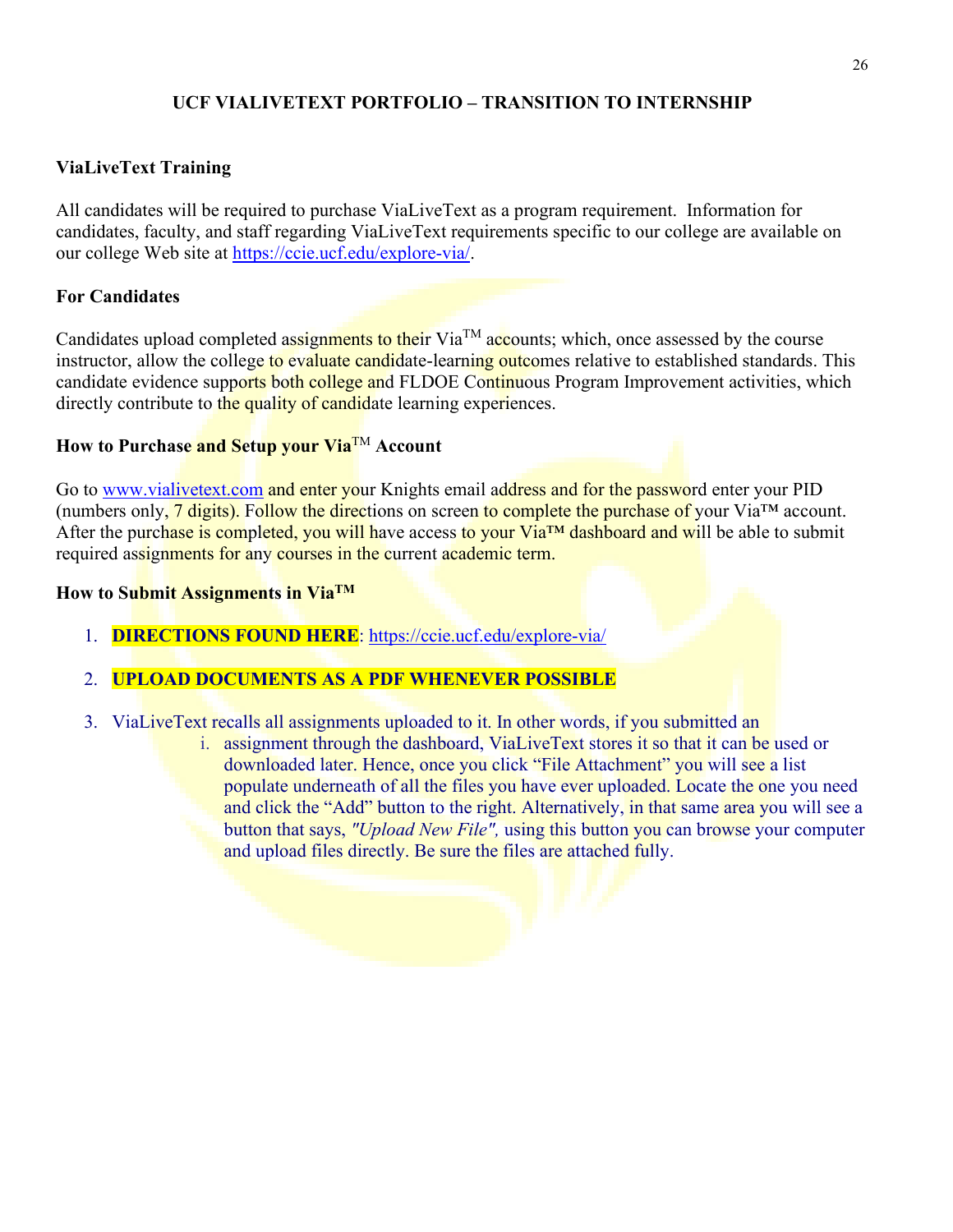## **VIALIVETEXT SCHEDULE**

**First-Year Cohort:** Save all completed assignments to upload to ViaLiveText during final year. You also have the option of uploading to ViaLiveText each semester as a secure storage space.

**Second-Year Cohort:** Save all completed assignments to upload to ViaLiveText during final year. You also have the option of uploading to ViaLiveText each semester as a secure storage space.

# **Third-Year Cohort – FALL SEMESTER:**

Create a portfolio template and upload all of the artifacts for your courses PRIOR TO YOUR SECOND WEEK OF INTERNSHIP to the formative portfolio. Submit the formative portfolio before the end of August of your second year through the ViaLiveText Dashboard to **Fall course SPS 6948 for Dr. Taub's advisees and SPS 6909 (Research Report I) Dr. Edwards' advisees**. Program faculty will evaluate this section of the formative portfolio exclusively.

# **Third-Year Cohort – SPRING SEMESTER:**

Create a portfolio template and upload all of the artifacts for your courses to the **summative** portfolio. The summative portfolio should include the courses and **required artifacts from the Fall and Spring semesters of your final year (internship courses) that are part of the UCF School Psychology Portfolio**. Submit the **summative** portfolio through the ViaLiveText Dashboard to **Spring course SPS 6948 for Dr. Taub's advisees and SPS 6909 (Research Report II) Dr. Edwards' advisees.** Program faculty will evaluate this section of the summative portfolio exclusively.

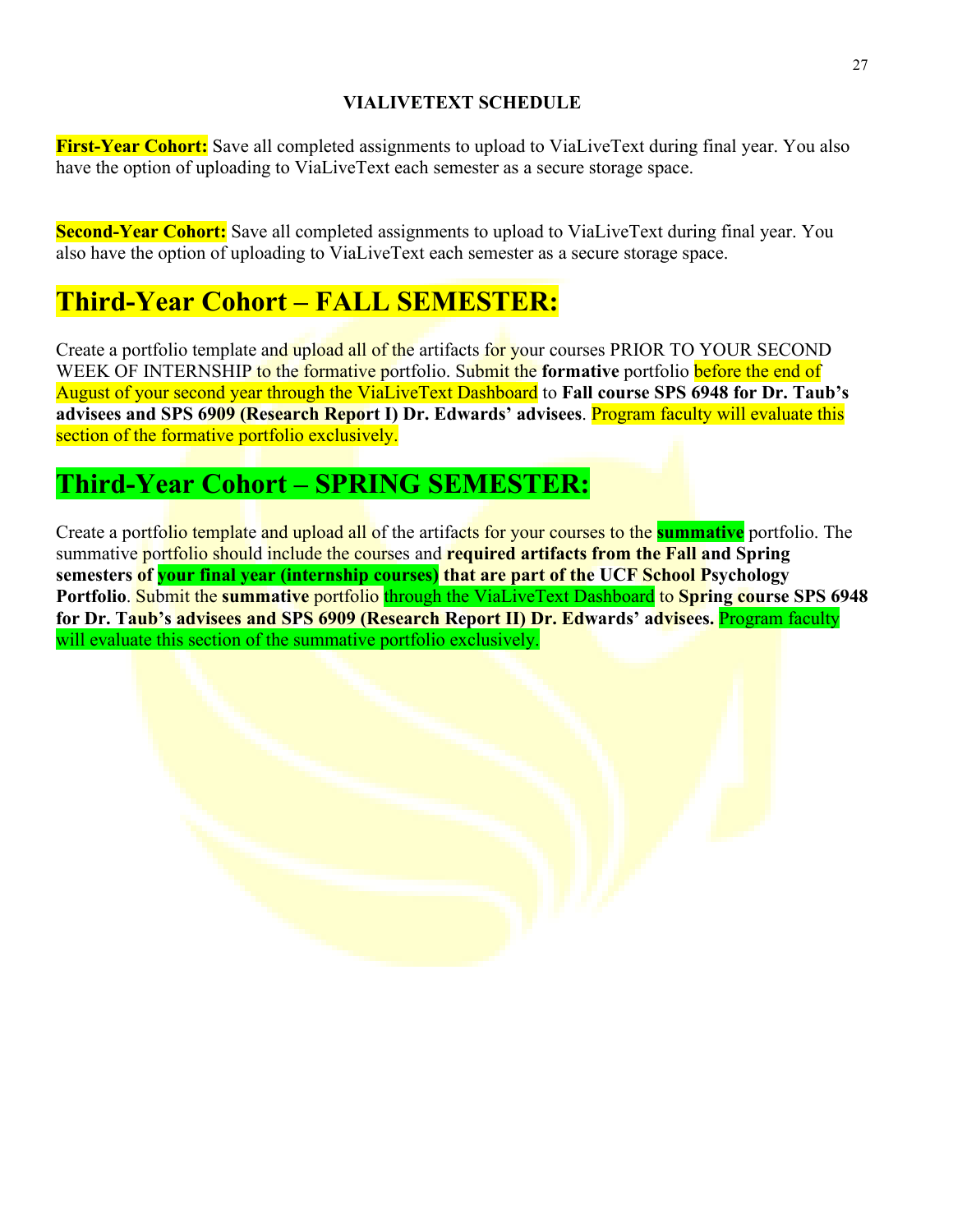

#### **UCF SCHOOL PSYCHOLOGY PROGRAM MULTIFACTOR INTERNSHIP TRANSITION EVALUATION FORM**

Candidate Name

Faculty Advisor \_\_\_\_\_\_\_\_\_\_\_\_\_\_\_\_\_\_\_\_\_\_\_\_\_\_\_\_\_\_\_\_\_\_\_\_\_\_\_\_\_\_\_\_\_\_\_

School Psychology **Program faculty members use multiple factors to evaluate a candidate's** progress in the Program. Prior to beginning the internship experience, candidates must demonstrate developing competencies on Florida Educator Accomplished Practices (FEAP) and NASP standards via their program portfolio, Graduate Plan of Study Audit available from MyUCF, and Grade Point Average (GPA). An evaluation of the candidate's progress through the UCF School Psychology Program course of study will be completed. Annually, during their Program of Study, each candidate must meet with their faculty advisor. The advisor will indicate whether the candidate has demonstrated adequate evidence of development of FEAP and NASP standards based on their review of the candidates' records including their Graduate Plan of Study Audit available from MyUCF, their classroom performance, practicum experiences, and their combined GPA.

#### **PROGRESS**

Candidate HAS NOT demonstrated adequate annual progress on the FEAP and NASP standards based on their review of the candidates' records including their Graduate Plan of Study Audit available from MyUCF, their classroom performance, practicum experiences, and their combined GPA.

Candidate HAS demonstrated adequate annual progress on the FEAP and NASP standards based on their review of the candidates' records including their Graduate Plan of Study Audit available from MyUCF, their classroom performance, practicum experiences, and their combined GPA.

#### **INTERNSHIP**

Candidate MAY NOT begin the Internship experience.

Candidate MAY begin the Internship experience.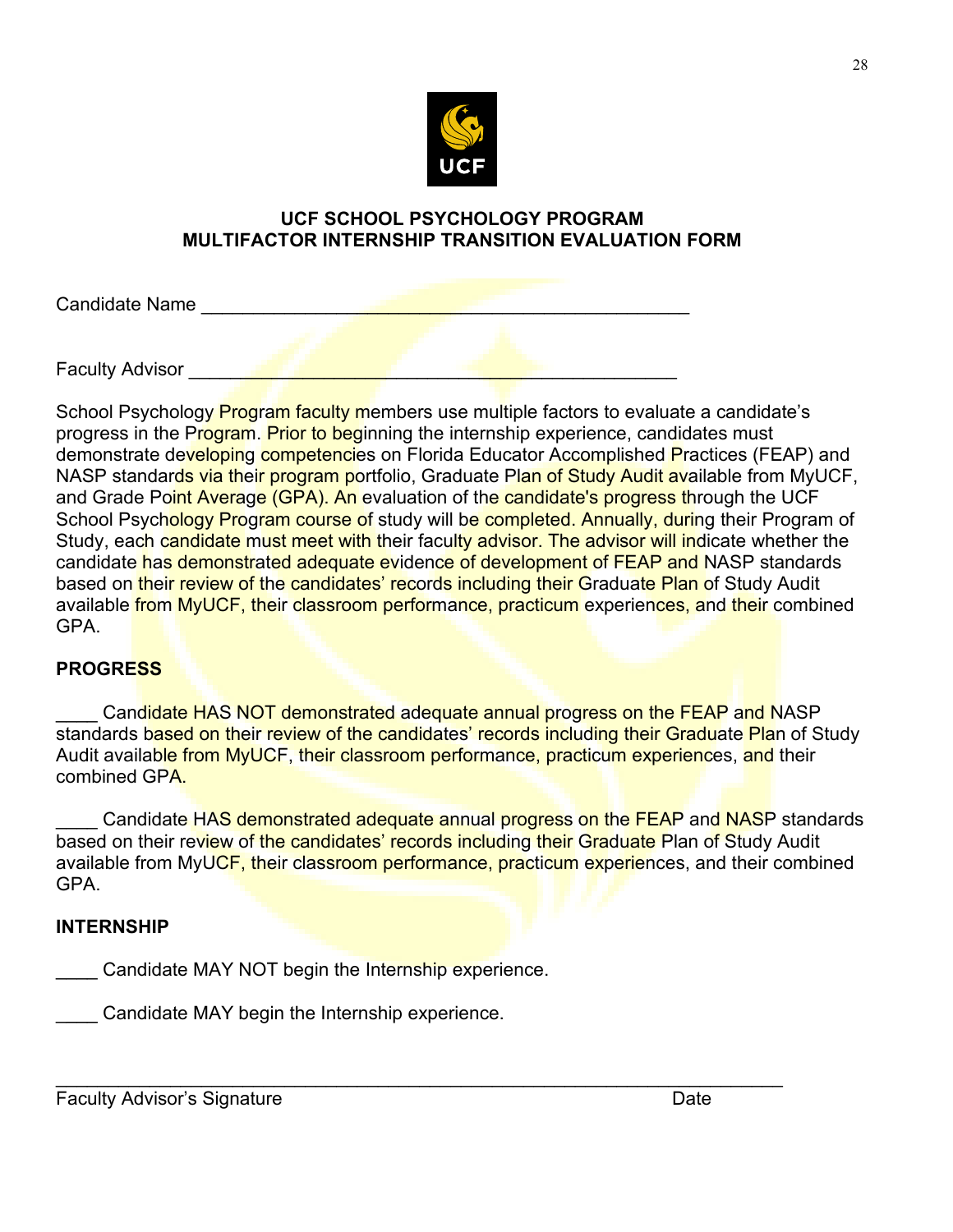#### **School Psychology Program Program of Study**

The School Psychology Ed.S. degree requires a minimum of 74 credit hours beyond the bachelor's degree, as well as a comprehensive examination at the completion of study.

- **In-class credits 50 Credits**
- **Applied Research 6 Credits**
- **Applied In-field Credits 18 Credits** (Practicum-6 & Internship-12)

## **Prerequisites or Co-requisites for Educational Prevention (Department of Education Certification): 12 Credit Hours – Not required for candidates with a 5-year Florida teaching certificate**

- EEX 6061 Instructional Strategies Pre-K-6 (3 credit hours)
	- A varying exceptionalities strategies course using a cross-categorical model. The course is concerned with the pre-k handicapped child through grade 6. A required field experience must be completed with the class depending on prior experience.
- EEX 6218 Diagnostic Assessment and Intervention Planning in Exceptional Education (3 credit hours). . . This course develops advanced instructional and intervention planning and decision-making knowledge and skills using school and classroom-based instructional data in reading and mathematics.
- RED 5147 Developmental Reading (3 credit hours) Principles, procedures, organization, and current practices in the elementary reading program. Materials and methods of instruction.
- TSL 5085 Teaching Language Minority Candidates in K-12 Classrooms (3 credit hours) Teaching K-12 limited English proficient (LEP) candidates. Florida standards regarding cross-cultural communication, ESOL curriculum, and materials, ESOL methodology, testing and evaluation of ESOL candidates, applied linguistics.

## **Prevention and Intervention: 27 Credit Hours**

- EDF 6401 Statistics for Educational Data (3 credit hours)
	- Design of educational evaluation; analysis of data, descriptive and inferential statistics, interpretation of results.
	- SPS 5605 Building and Improving Relationship and Emotional Intelligence (3 credit hours) Candidates will learn to develop and improve relational and emotional intelligence and demonstrate an understanding of social emotional learning and how it enhances psychosocial wellbeing.
- SPS 6206 Psychoeducational Interventions (3 credit hours) This course will enable school psychology candidates to develop and apply systematic, evidence-based problem-solving strategies to prevent and intervene with candidates' academic problems.
- SPS 6225 Behavioral & Observational Analysis of Classroom Interaction in Schools (3 credit hours). . . An intensive review of the principles and procedures of applied behavioral and observational analysis and assessment as they relate to changing behavior in schools.
- SPS 6601 Introduction to Psychological Services in Schools (3 credit hours) A course presenting an overview of the philosophy, organization, programs, and operation of school psychological services.
- SPS 6608 Seminar in School Psychology (3 credit hours) Diagnostic, instructional, and prescriptive intervention techniques.
- SPS 6700 Advanced Psychoeducation and Data-Based Decision-Making (3 credit hours) Principles of advanced psychoeducation for teaching, response to intervention, and data-based decision-making in schools.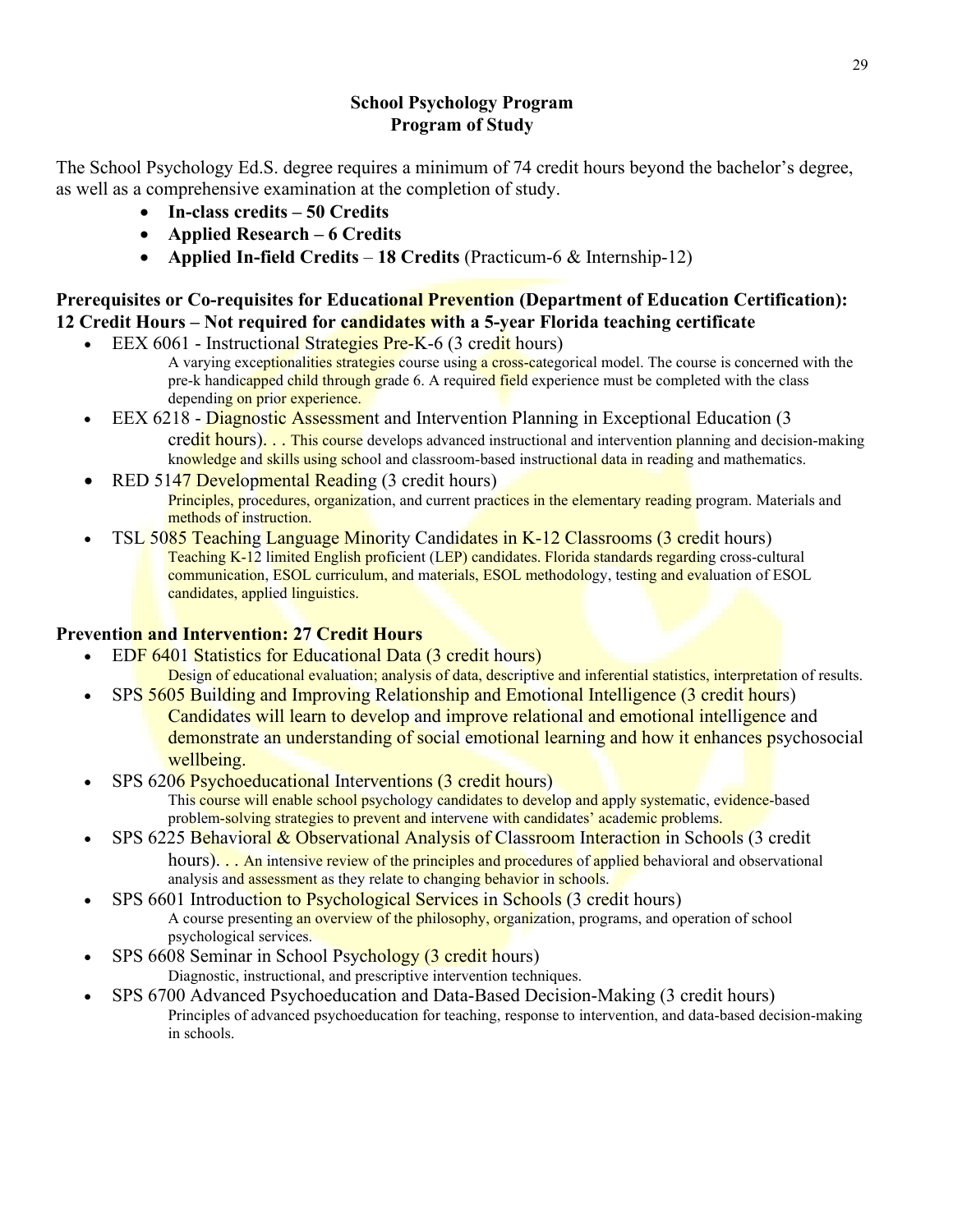- SPS 6801 Developmental Basis of Diverse Behaviors (3 credit hours) The major social and educational policy concerns posed by developmental and cultural diversity in our society, with implications for teaching, learning and intervention.
- SPS 6931 Ethical and Legal Issues in School Psychological Services (3 credit hours) Introduction to ethical codes, professional standards, ethical-legal decision-making models and case studies impacting the delivery of school psychological services.

#### **Consultation and Counseling: 6 Credit Hours**

- SPS 6606 Consultation in School Psychology (3 credit hours) School psychology theories and models of school consultation and clinical practice in the consultative role.
- MHS 6401 Techniques of Counseling (3 credit hours) The nature of counseling and *its relationships* to theoretical concepts.

#### **Assessment: 17 Credit Hours**

- SPS 6125 Preschool Psychoeducational Assessment (3 credit hours) Analysis of test theory and practice in administration, scoring, and interpretation of instruments assessing cognitive, visual-motor ability and adaptive behavior to pre-school children
- SPS 6175 Cultural Diversity and Nonbiased Assessment (3 credit hours) An investigation of some of the major multicultural issues with emphasis on administration, scoring, and interpretation of instruments related to this
- SPS 6191 Individual Psychoeducational Diagnosis I (4 credit hours) Measurement of achievement and cognitive functioning of children and adults. Administration, scoring, and interpretation of contemporary iterations of achievement and processing measures used in school psychology.
- SPS 6192 Individual Psychoeducational Diagnosis II (4 credit hours) Measurement of intellectual and cognitive functioning of children and adults. Administration, scoring, and interpretation of contemporary iterations of IQ measures used in school psychology.
- SPS 6194 Assessment of Special Needs (3 credit hours) Measurement of social, behavioral, and emotional functioning in children and adolescent populations.

#### **Application Activities: 6 Credit Hours**

• SPS 6909 - Research Report I and II (3 credit hours each) A collaborative research project conducted with classmates during internship.

#### **Practicum and Internship: 18 Credit Hours**

- SPS 6946 Practicum in School Psychology I and II (3 credit hours each) Provides each candidate with an orientation to public schools and experiences which broadly sample the
	- spectrum of psychoeducational assessment and interventions for practicing school psychologists. SPS 6948 School Psychology Internship I and II (6 credit hours each)
		- Supervised placement in school settings.

#### **Equipment and Materials Fees**

Candidates in the School Psychology Ed.S. program pay a \$90 equipment fee each semester that they are enrolled. Candidates also pay a materials fee for protocols used in four assessment courses.

#### **Independent Learning**

Practicum and internship courses are required as the culminating independent learning experience.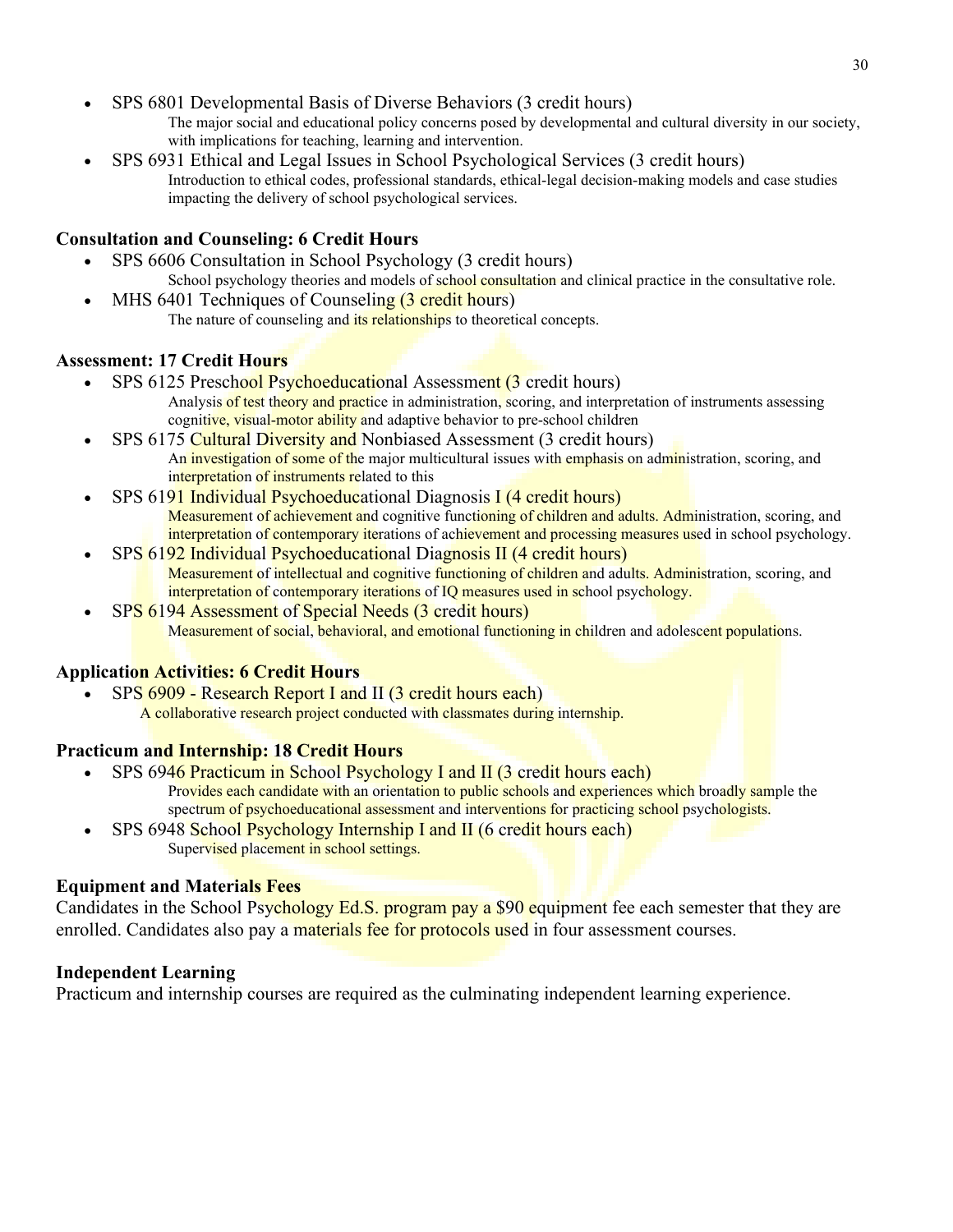## **EVALUATION OF CANDIDATE PROGRESS**

#### **Candidates Rights and Responsibilities**

The UCF "Golden Rule Handbook" defines candidates' rights and responsibilities, candidate judicial process, academic behavior, grade appeals, and other important issues related to candidate conduct. Please access the Handbook at [http://www.goldenrule.sdes.ucf.edu/.](http://www.goldenrule.sdes.ucf.edu/)

#### **Fulltime Program**

The UCF School Psychology Program is a fulltime program and candidates are expected to enroll as fulltime graduate candidates taking the sequence of courses required by the Program and deemed necessary by the faculty advisor. In addition, in extremely rare cases, an enrolled candidate who has a documented medical concern may vary from continuous residency. This must be approved by the Program advisor and reflected in the candidate's Program of Study. Nonetheless, no part-time enrollment is permitted. The modifications to the **Program of Study ar**e made based on the documented concern (see Residency Requirements section for more information).

#### **Progress through the Program**

Your progress through the program is based on the sequence of courses and your individual achievement. Progress through the program will be less stressful if you remember the following guidelines:

- Have a thorough knowledge and understanding of the requirements of the Program as outlined in the School Psychology Handbook and Website.
- Become familiar with University policies/procedures for graduate candidates.
- Know your advisor. Personally meet with your advisor early in your course work (first semester).
- Because this program is competency-based, challenging coursework frequently requires candidates to cope with personal and professional demands, both situational and developmental in nature. Some courses will allow candidates the opportunity of taking psychological tests in order to learn how to interpret them. Others will contain small group activities that may foster self-disclosure. These tests and experiences are considered to be an integral part of the total growth process for candidates in mental health **professions.** Therefore, candidates are strongly encouraged to take part in these experiences as training components of the program. If concerns arise regarding these experiences, seek the counsel of your advisor. If personal and professional stressors occur during such in-class experiences that candidates sense a need to explore more fully, it is recommended that they seek counseling at the University Counseling and Testing Center.

#### **Annual Candidate Evaluation**

The Program employs a multifactor evaluation model of continuous learning to ensure that all candidates develop the competencies to practice capably as school psychologists. Candidates are evaluated prior to entering the Program via all application materials and an individual interview. During coursework, candidates are evaluated with exams, reflection papers, presentations, reports, DVD taping, case studies, role playing, and their Program portfolio. Annual evaluation forms are completed by the faculty advisor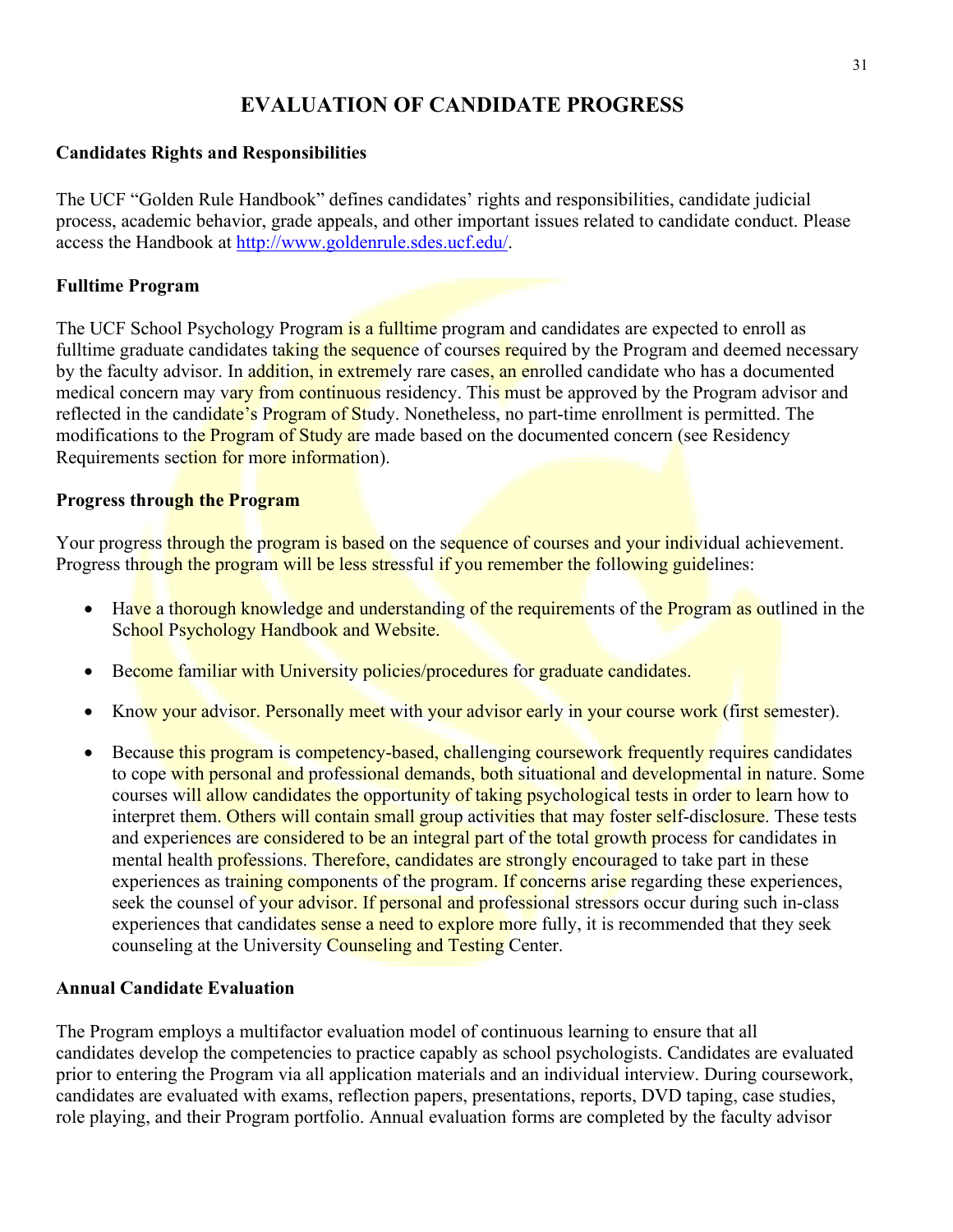prior to the candidate being permitted to begin practica and internship experiences. University and fieldbased supervisors complete formal formative and summative evaluations during and at the culmination of these field-based experiences. Candidates are also expected to be reflective practitioners and engage in annual self-appraisals of their progress in the Program.

#### **School Psychology Certification and Licensure Examinations**

The State of Florida requires school psychology candidates to pass the Florida Teacher Certification Exam (FTCE) in order to obtain a degree in school psychology. All candidates in state-approved educator preparation programs are required to pass all relevant sections of the FTCE. For school psychology those sections are: Professional Education and the Subject Area Exam in School Psychology. All UCF school psychology candidates are required to take and pass the FTCE, even if they intend to practice privately or outside the state of Florida. **Candidate must upload documentation of their passing score in their ViaLiveText portfolio.** 

The Program also strongly encourages all candidates to take and pass the PRAXIS II exam in School Psychology. This exam is administered by the Educational Testing Service (ETS). Passing the exam satisfies one criterion used by the National School Psychology Certification Board to become a Nationally Certified School Psychologist (NCSP). The NCSP likely improves your marketability for jobs inside and outside the state of Florida. The state of Florida also uses the exam as one criterion for licensure as a school psychologist.

Please access the ETS website for information about the Praxis Series<sup>™</sup> exam in School Psychology [\(http://www.ets.org\)](http://www.ets.org/). In addition, see below for information about the FTCE.

For the Praxis II, UCF examinees should indicate UCF as the graduating university. Please use our institution's program code – 5233, when registering for The Praxis Series<sup>TM</sup> assessments.

## **Praxis Series™ in School Psychology Examination Guides**

1. The free Praxis School Psychologist practice test will cover the same content as the actual test. <https://www.mometrix.com/academy/praxis-ii/psychologist/>

2. The School Psychology Licensure Exam Guide: The Most Effective Guide to Prepare for the National Association of School Psychologists (NASP); ISBN-10: 0595335276, ISBN-13: 978-0595335275.

3. Praxis II School Psychologist (0401) Exam Secrets Study Guide: Praxis II Test Review for the Praxis II: Subject Assessments [Paperback]; ISBN-10: 1614028869; ISBN-13: 978-1614028864.

4. Praxis II School Psychologist (0401) Exam Flashcard Study System: Praxis II Test Practice Questions & Review for the Praxis II: Subject Assessments [Cards]; ISBN-10: 161402765X; ISBN-13: 978-1614027652.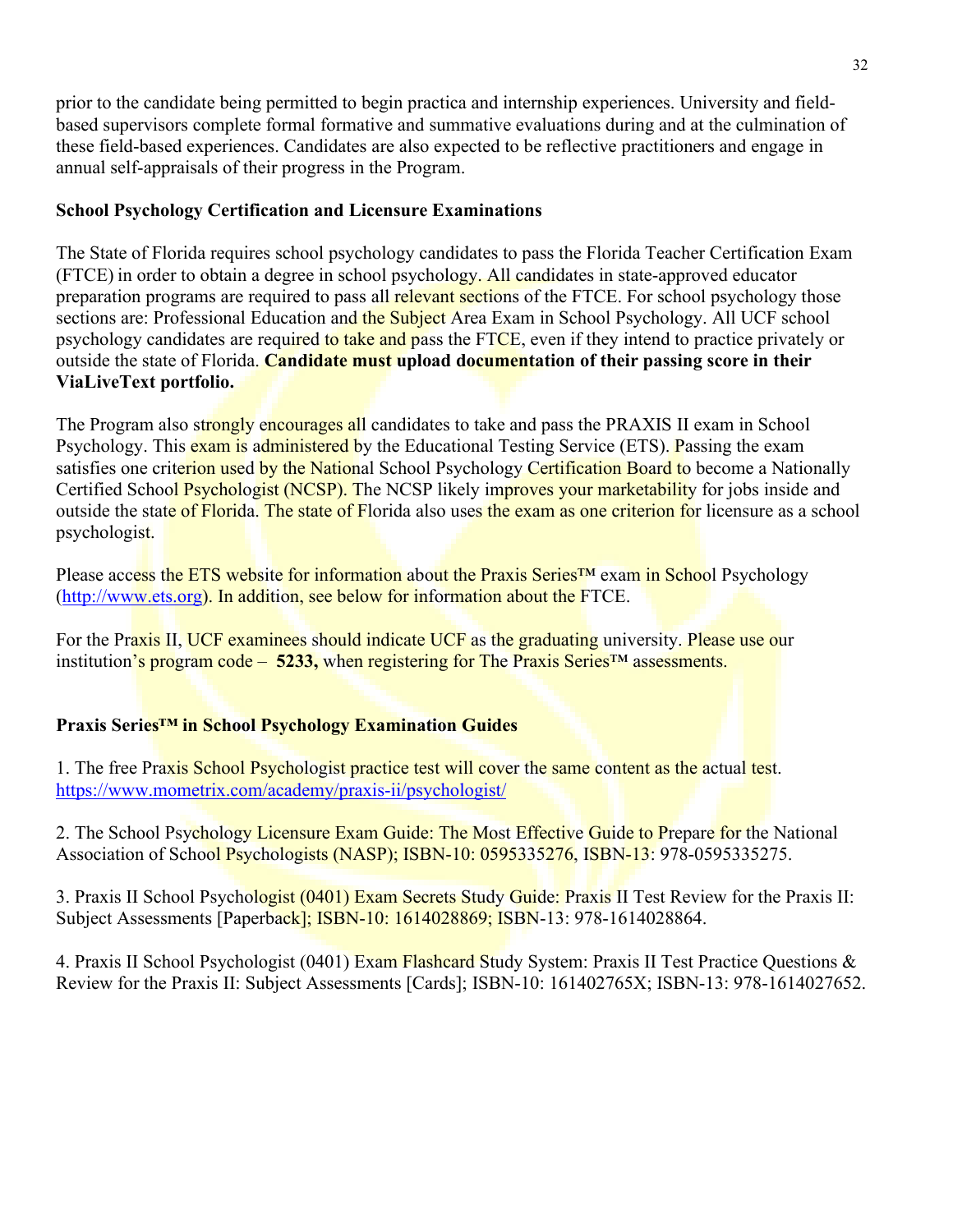#### **FLORIDA TEACHER CERTIFICATION EXAM (FTCE) GUIDE FOR UNIVERSITY OF CENTRAL FLORIDA COLLEGE OF COMMUNITY INNOVATION AND EDUCATION CANDIDATES**

#### *FTCE website:* [www.fl.nesinc.com](http://www.fl.nesinc.com/)

*Please review the following questions and answers to better help you understand the process of registering and taking the Florida Teacher Certification Exam:* 

- **Q.** What is the Florida Teacher Certification Exam (FTCE)?
- **A**. The FTCE consists of three tests: the General Knowledge Test, the Professional Education Test, and the Subject Area Exam. Passing scores on the General Knowledge Test section of the FTCE are required for admission to state-approved teacher preparation programs. Passing scores on all sections of the FTCE are required for graduation from state-approved teacher preparation programs.
- **Q.** What is the Professional Education Test (PED)?
- A. The Professional Education Test consists of 120 multiple choice questions which address the following areas: classroom management, theories, candidate behavior, basic principles of teaching, child development, knowledge of effective reading strategies, and teaching strategies for all candidates including ESOL candidates. It is highly recommended that you take this test after completing your professional preparation courses (EDF 6727, EDP 6056, EEX 5051, TSL 5085, and RED 5147). A passing score on the Professional Education Test section of the FTCE is required for graduation from state-approved teacher preparation programs.
- **Q.** What is the Subject Area Exam (SAE)?
- **A.** The Subject Area Exam is an evaluating tool designed to test you on the content knowledge of your specific major. It is highly recommended that you take this test during Internship II. A passing score on the Subject Area Exam section of the FTCE is required for graduation from state-approved teacher preparation programs (including School Psychology). Please visit the FTCE website to find the subject area exam required for your major.
- **Q.** How do I register for these tests?
- **A.** There are two different methods of testing: paper/pencil based and computer-based. To register for paper/pencil based testing, you may obtain the Certification Examinations for Florida Educators Registration Bulletin in the Office of Candidate Affairs, ED 110. You may also register online for paper/pencil based testing by visiting the FTCE website. To register for computer-based testing, you must do so online by visiting the FTCE website.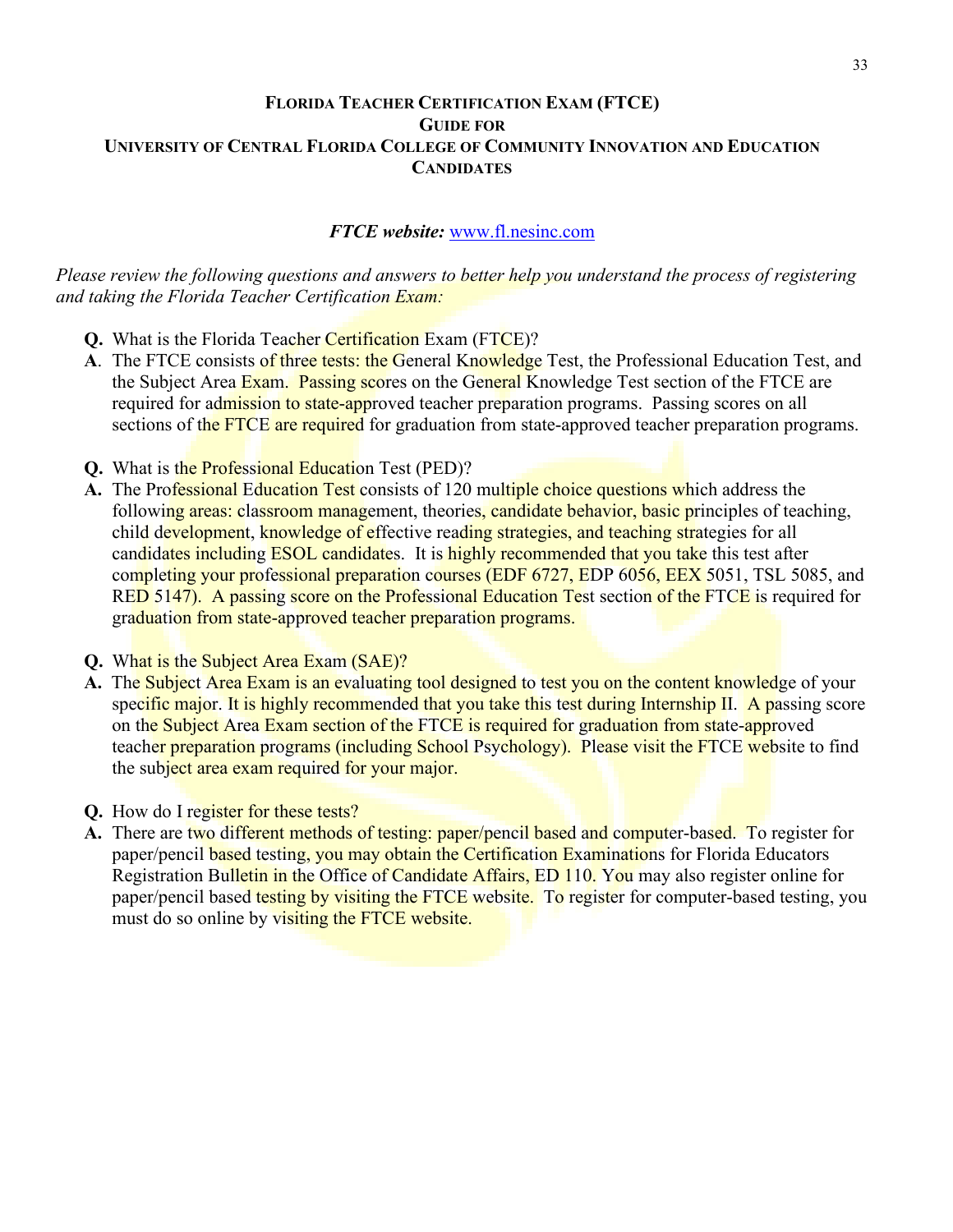- **Q.** What is the difference between Regular Administration and Supplemental Administration?
- A. A regular administration date is a date when the FTCE is originally administered. You are required to submit your registration application for a regular administration test by the published deadline listed on the FTCE website or registration bulletin. Supplemental administration dates are available for candidates who need to take a test or tests on an emergency basis. There is an additional fee for supplemental administration dates.
- **Q.** How much do the tests cost?
- **A. \***Regular Administration of the General Knowledge Test (or any subtest(s) of the General Knowledge Test), Professional Education Test or Subject Area Examination is \$25.00 each. **\***Late application for a regular administration test is \$40.00 each (\$25.00 regular administration fee plus \$15.00 late fee).
	- **\***Regular Administration of the General Knowledge Test (or any subtest(s) of the General Knowledge Test), Professional Education Test or Subject Area Examination via computer based testing is \$75.00 each.
	- **\***Supplemental Administration of the General Knowledge Test (or any subtest(s) of the General Knowledge Test), Professional Education Test or Subject Area Examination is \$125.00 each.
	- **\***Supplemental Administration Tests taken in the following combinations, The Subject Area Exam and Professional Education Exam **or** General Knowledge Essay subtest and Professional Education Test, are \$150.00 each.
- **Q.** How much time am I given to complete each test?
- **A. \***The General Knowledge Test testing time is approximately five hours. Arrival time is approximately 8:00am and departure time is approximately 1:15pm. The four subtests of the General Knowledge Test are administered as follows: Essay- 50 minutes, English Language Skills-40 minutes, Reading-40 minutes, and Mathematics-100 minutes. The exact arrival time will be indicated on your admission ticket which you will receive in the mail.
	- **\***The Professional Education Test testing time is approximately two and a half hours. Arrival time is usually 1:00pm. The exact arrival time will be indicated on your admission ticket which you will receive in the mail.
	- **\***The Subject Area Exam testing time is approximately two and a half hours excluding the Elementary Education Exam testing time which is approximately six hours. The Subject Area Exam testing time includes a one hour lunch break. The exact arrival time will be indicated on your admission ticket which you will receive in the mail.
- **Q.** Where are the tests administered?
- **A.** The test administration locations can be found in the registration bulletin. You may also visit the FTCE website to find test administration locations.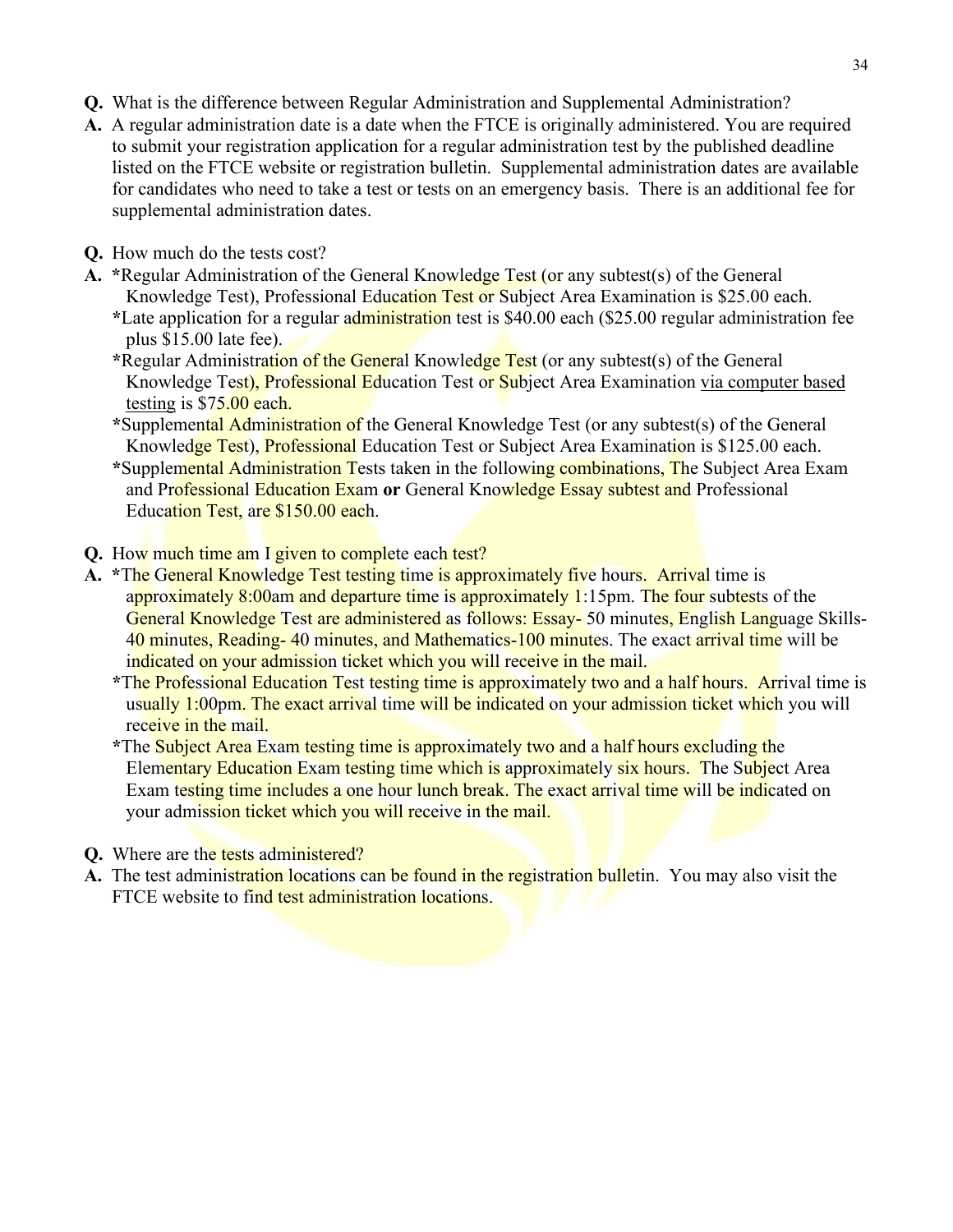- **Q.** What materials do I need to bring with me on the day of the test(s)?
- **A.** The items you are required to bring with you will be listed on the admission ticket which you will receive in the mail approximately one week before the test(s). You will need to bring your admission ticket, two valid forms of identification, several sharpened #2 pencils, and a blue or black ink pen if you are taking the essay subtest of the General Knowledge Test.
- **Q.** When will I receive my test scores?
- **A. \***If you take a regular administration exam, you will receive your official score(s) in the mail in approximately four weeks.

**\***If you take a regular administration exam via computer based testing, you will see your **UNOFFICIAL** score(s) immediately after completing the test. **This pass/ fail status cannot be used to satisfy your admission and/or graduation requirement(s) for the UCF College of Community Innovation and Education.** You will receive your official score(s) in the mail in approximately two weeks.

**\***If you a take a supplemental administration exam, you will receive your official score(s) in the mail in approximately two weeks. You may also visit the FTCE website and check your pass/fail status approximately thirty days after you have taken the test. **This pass/ fail status cannot be used to satisfy your admission and/or graduation requirement(s) for the UCF College of Community Innovation and Education.**

*A copy of the official score report must be submitted to the Office of Candidate Affairs, ED 110, fax (407) 823-3852.*

|                  | <b>Still have questions about the Florida Teacher Certification Exam?</b>                |
|------------------|------------------------------------------------------------------------------------------|
|                  | Contact the College of Community Innovation and Education Office of Candidate Affairs:   |
| <b>Location:</b> | ED 110                                                                                   |
|                  | <b>Office hours: Monday and Thursday: 8-6PM</b><br>Tuesday, Wednesday, and Friday: 8-5PM |
| <b>Phone:</b>    | 407/823-3723                                                                             |
| Email:           | edstudserv@mail.ucf.edu                                                                  |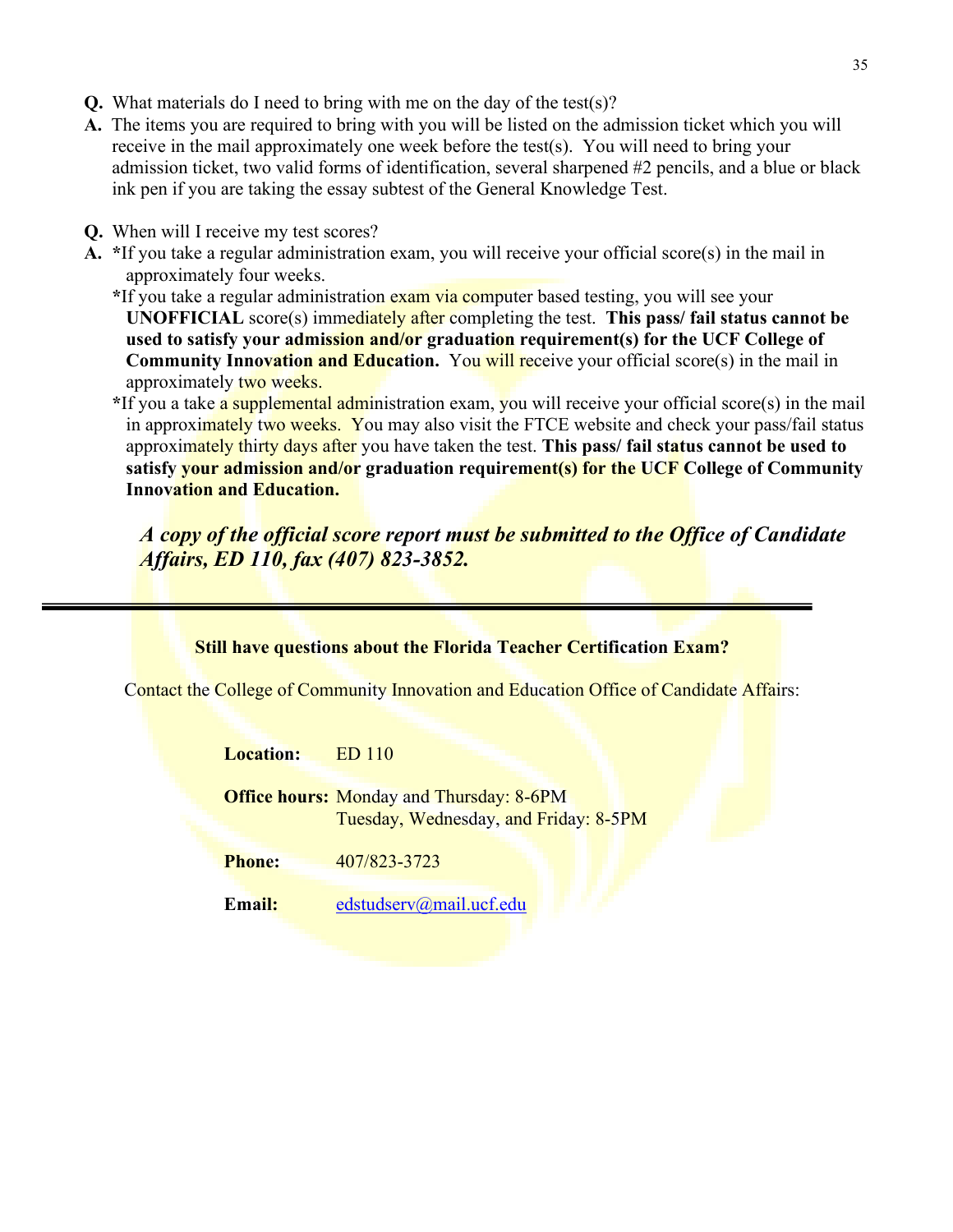## **DISMISSALS FROM THE PROGRAM**

As professionals who adhere to the ethical standards of the profession, faculty members are committed to an on-going screening process designed to assist candidates with stressors that may interfere significantly with their progress in the program. The process is designed to be positive and to assist candidates through in their progress through the Program. However, candidates may be occasionally dismissed from the Program. This process is described next.

#### **Reasons for Dismissal**

It is the general policy of the School Psychology Program to recommend to the Graduate Dean that candidates who have earned more than two grades of "C+" or lower be dismissed from the Program. In addition, candidates who do not earn grades of "B" or better ("B-" is not considered better than a "B") or "S" in courses with an SPS prefix may be required to repeat the course at the discretion of at least two program faculty. This may set a candidate back an entire year in their matriculation through the program. Candidates who repeat a course with an SPS prefix and do not earn grades of "B" or better ("B-" is not considered better than a "B") or "S" may be recommended for dismal from the Program.

Candidates may also be dismissed for overt violations of the current NASP/APA Ethical Codes and Standards of Practice. Candidates may be dismissed as "personnel unsuitable for the profession." Examples of behavior, which would lead the faculty to professionally judge a candidate as "personnel unsuitable for the profession", include but are not limited to the following:

- Consistent inability to assess problem situations in a professional or educational setting and determine how to negotiate/compromise or otherwise resolve the situation
- Consistent inability to recognize personal boundary/power issues that inhibit or prevent the candidate from learning appropriate professional behavior skills
- Consistent inability to work collegially as a team member
- Consistent inability or refusal to participate, without advisor consultation, in learning activities designed to promote and improve the candidate's self-understanding, self-analysis skills and interpersonal skills

Candidates may also be dismissed for overt and consistent failure to demonstrate professional work characteristics (PWC) identified by NASP [\(http://www.nasponline.org/standards/revisions/credentialing.pdf\)](http://www.nasponline.org/standards/revisions/credentialing.pdf) including, but not limited to the following:

- Communication skills
- Adaptability
- Effective Interpersonal Relations
- Initiative and Dependability
- Ethical Responsibility
- Respect for Human Diversity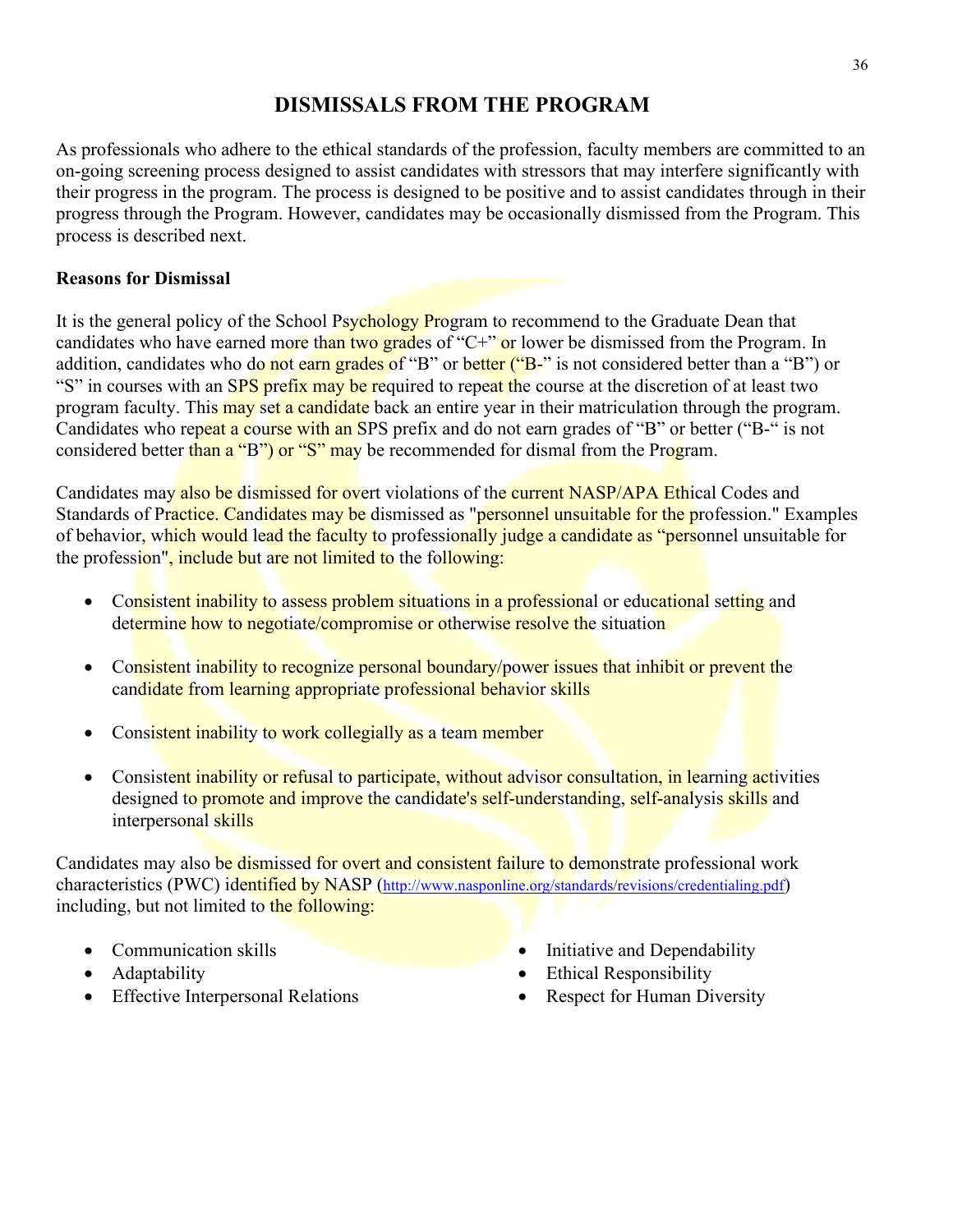#### **Process and Procedures**

- 1. The faculty will routinely evaluate all candidates. Candidates will be evaluated on academic, clinical, professional, and interpersonal functioning.
- 2. A faculty member who is concerned about the behavior or performance of a candidate will confer with the candidate's advisor and the Program Coordinator.
- 3. The School Psychology faculty will meet to review the candidate's progress and discuss the concerns of the reporting faculty member.
- 4. From of the discussion, three options will be considered:
	- a. No recommendations are made to the candidate
	- b. Candidate is recommended for remediation (to be determined by the faculty)
	- c. Candidate is recommended for dismissal from the program.
- 5. If options "b" or "c" are selected, a meeting will be scheduled with the candidate. This meeting usually includes select faculty members and the candidate's advisor. Faculty's concerns and recommendations are clearly explained to the candidate. The candidate will be allowed to discuss his/her thoughts, feeling, and reactions.
- 6. Should remediation be recommended, the candidate will be presented with a written document stating the exact actions the candidate must take for remediation. This recommendation will clearly specify what changes in behavior are expected and what time limits are operative. Failure of remediation may result in dismissal from the program. (This constitutes "due process" - the candidate is advised of his/her shortcomings, is given an opportunity to correct them, and is made aware of the possible consequences of failure.)
- 7. If the decision is for dismissal, it will be presented to the candidate in writing, summarizing the nature of the problem, opportunities for remediation and the basis for the final decision. The candidate will be offered an opportunity to facilitate his/her change into another more appropriate area through career counseling available at the UCF Counseling & Testing Center [\(http://www.counseling.sdes.ucf.edu\)](http://www.counseling.sdes.ucf.edu/).
- 8. The committee and/or the candidate are free to consult with other faculty, supervisors, professionals, or an attorney to assist in making an objective, informed decision.
- 9. Results of all meetings and consultations will be documented and kept in the candidate's confidential file.
- 10. The candidate may choose to comply with recommendations or use the appeals process already in place at the university.

#### **Appeals Process**

Candidates may appeal grades or dismissal from the Program by following the "Appeals Within the Disciplinary Process" section of UCF's "The Golden Rule - a handbook for candidates".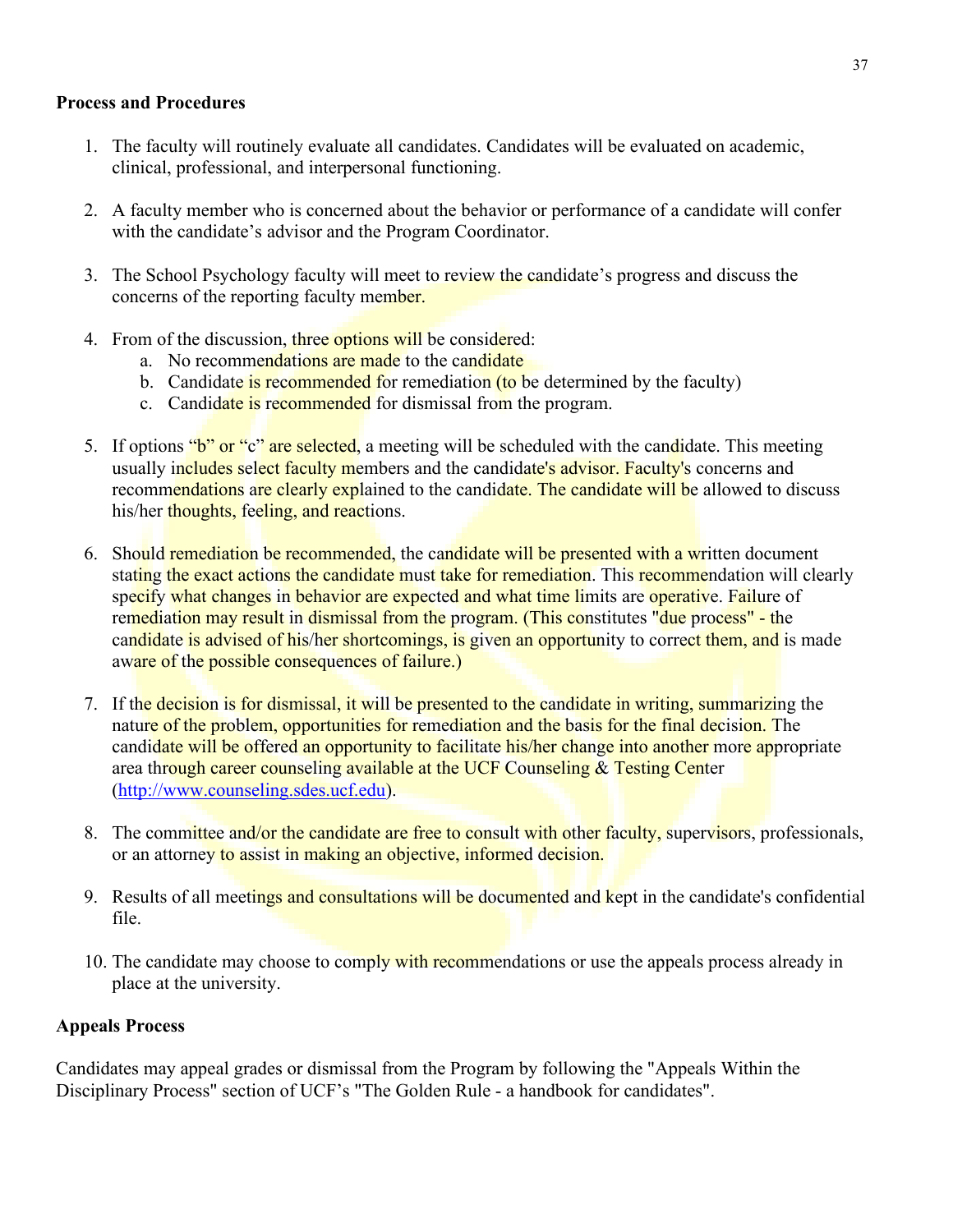# **UCF School Psychology Program Candidate Support Services**

The faculty of the University of Central Florida School Psychology Program as representatives of the mental health profession strongly believe that candidates, in order to achieve a successful training, must operate in a low stress environment that is conductive to maximize their individual potential. Therefore, the following support services are available:

#### **RECRUITMENT**

Recruitment of potential school psychology candidates has been established internally and externally.

**Internal** – Faculty of the College of Community Innovation and Education and the Department of Psychology identify and approach undergraduate candidates who in their professional judgment possess the academic, moral and ethical standards required by the Program.

**External** – Alumni from our Program have taken it upon themselves to identify and approach educators who have proven to possess the above-mentioned characteristics.

## **INFORMATION**

The School of Psychology Program has limited enrollment. Thus, multiple information sessions are offered annually to inform interested candidates about the Program, and the requirements and expectations.

#### **ADVISEMENT**

Candidates are periodically advised of course offerings, place and time. Files are updated and reviewed each semester. Office hours are indicated in course outlines and adhered to strictly. Appointments are also available throughout the entire semester. Quite often, past graduates contact our office in regard to available courses for recertification.

#### **COUNSELING**

School Psychology faculty offer **psychological advice** regarding personal and family matters, as well as financial advisement through scholarships and graduate assistantships. This service is provided upon request and conducted in the strictest confidence and under the ethical guidelines required by the profession. **Counseling services are available from the University Counseling Center.** 

#### **CONSULTATION**

Faculty members are available to consult with graduates who might need assistance during their transition in to the profession and subsequent professional practice.

#### **PEER NETWORKING**

Candidates are encouraged to become active members of the National Association of School Psychologists (NASP), and the Florida Association of School Psychologists (FASP). With candidate's consent, a directory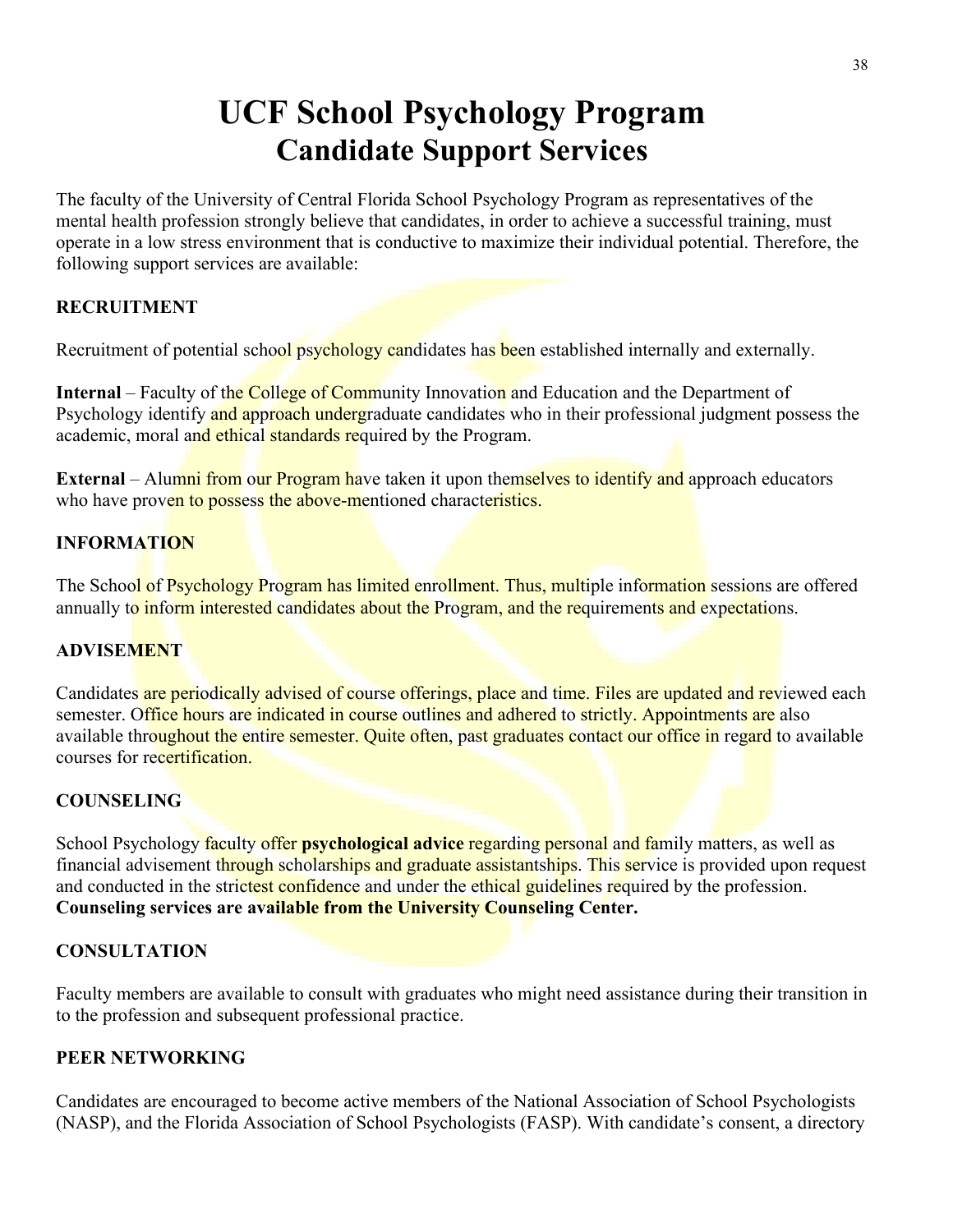is created and provided to them with the names, addresses, telephone numbers, and e-mails (if available) of candidates in training in order to request and receive peer support and establish professional relationships.

#### **JOB PLACEMENT**

#### **It is recommended that candidates use the "preparing for employment" schedule contained in this Handbook.** During the candidate's last semester, they are provided contact information for school districts in the state that are considering hiring. Candidates are provided access to databases of state school districts that employ school psychologists. The database includes information about administrators and application procedures. In addition, faculty members often receive requests from districts to recommend graduates for positions. Faculty members connect graduates with these employers. Further, faculty members are available to write personal letters of recommendation on behalf of the graduate to prospective employers.

#### **FOLLOW-UP**

The School Psychologist Program retains information of our alumni back to the 1987 graduating class. Alumni are encouraged to notify our office of any changes.

## **PROFESSIONAL ORGANIZATONS**

#### **Candidate Association of School Psychology**

All candidates are encouraged to join and actively participate in the Candidate Association of School Psychology. The UCF Candidate Association of School Psychology is comprised of graduate candidates in the School Psychology Specialist Program.

The purpose of SASP is to:

- Promote the field of School Psychology in the community.
- Provide links between candidates and faculty in the program.
- Represent candidates' needs and interests regarding their academic programs and pursuits.
- Organize academic, social and community service events for current members.

#### **Other Professional Organizations**

Membership in professional organizations is expected of professionals who wish to be viewed as competent and committed to their discipline. Our candidates and graduates often hold membership in one or more professional organizations. Generally, candidates and graduates of the Program hold membership in the **Florida Association of School Psychology** (FASP) and the **National Association of School Psychology** (NASP). Thus, you are encouraged to apply for candidate membership in one or more of these associations and to attend and make presentations at their annual meetings. Faculty members have or presently hold offices in some of these associations. Membership application forms for these organizations are available on their websites and links are available on the UCF Program website.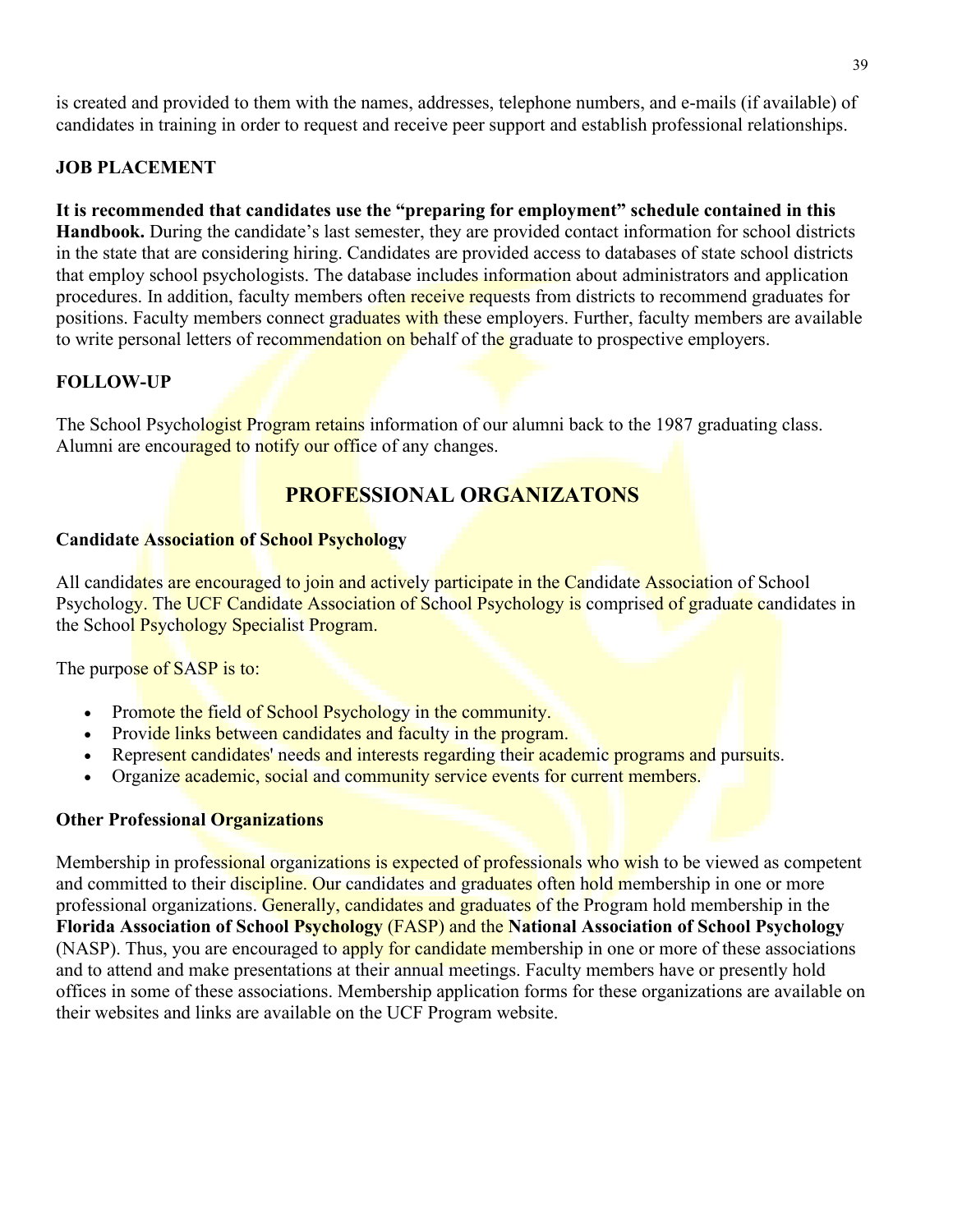## **Approximate Candidate Timeline (Post in your home Somewhere Noticeable) UCF School Psychology Program**

## **First Year**

| Early March:   | Accept admission into the Program                                              |
|----------------|--------------------------------------------------------------------------------|
| Middle of May: | Register for Fall & Spring courses                                             |
| August:        | Attend UCF graduate school orientation                                         |
| End of August: | Begin Fall classes                                                             |
| September:     | Meet with your assigned advisor to complete Graduate Plan of Study Form        |
| January:       | Begin Spring classes                                                           |
| March:         | Register for Summer, Fall, & Spring courses                                    |
| May:           | Save all completed assignments to upload to your portfolio in ViaLiveText      |
| Middle of May: | <b>Begin Summer classes</b>                                                    |
| August:        | Meet with advisor to complete annual evaluation & Transition-to-Practicum Form |

## **Second Year**

| End of August:    | <b>Begin Fall classes</b>                                                         |
|-------------------|-----------------------------------------------------------------------------------|
| <b>September:</b> | Meet with your assigned advisor: Discuss internship sites & application process   |
| January:          | <b>Begin Spring classes</b>                                                       |
| Early January:    | Submit completed internship application to 3-4 school districts                   |
| February:         | Interview for internships                                                         |
| March:            | Accept internship offer in consultation with advisor                              |
| May:              | <b>Save all completed assignments to upload to your portfolio in ViaLiveText</b>  |
| August:           | Meet with advisor to complete annual evaluation $&$ Transition-to-Internship Form |

## **Third Year**

| July:           | Obtain a signed UCF School Psychology Internship Agreement Form from the            |  |  |  |  |
|-----------------|-------------------------------------------------------------------------------------|--|--|--|--|
|                 | Internship Instructor or Program Handbook (see Appendix A for a sample form)        |  |  |  |  |
| July:           | Provide university-based internship instructor with the completed UCF School        |  |  |  |  |
|                 | <b>Psychology Internship</b>                                                        |  |  |  |  |
|                 | Agreement Form (i.e., the agreement signed by you and the district representative)  |  |  |  |  |
| July/August:    | Begin internship                                                                    |  |  |  |  |
| <b>August:</b>  | <b>Complete formative portfolio in ViaLiveText – evaluated by your advisor</b>      |  |  |  |  |
| <b>August:</b>  | Provide university-based internship instructor with information about field-based   |  |  |  |  |
|                 | internship supervisors (Fall Term) – fee waiver voucher forms for the supervisors   |  |  |  |  |
|                 | http://education.ucf.edu/clinicalexp/cops.cfm?fldType=4                             |  |  |  |  |
| November:       | Apply for graduation – completed form needed                                        |  |  |  |  |
| January:        | Provide university-based internship instructor with information about field-based   |  |  |  |  |
|                 | internship supervisors (Spring Term) – fee waiver voucher forms for the supervisors |  |  |  |  |
|                 | http://education.ucf.edu/clinicalexp/cops.cfm?fldType=4                             |  |  |  |  |
| February:       | Take and pass FTCE and Praxis II                                                    |  |  |  |  |
| February/March: | Take and pass Program comprehensive exam                                            |  |  |  |  |
| <b>April:</b>   | <b>Complete Program Summative Portfolio in ViaLiveText - evaluated by your</b>      |  |  |  |  |
|                 | advisor                                                                             |  |  |  |  |
| May:            | Graduate!                                                                           |  |  |  |  |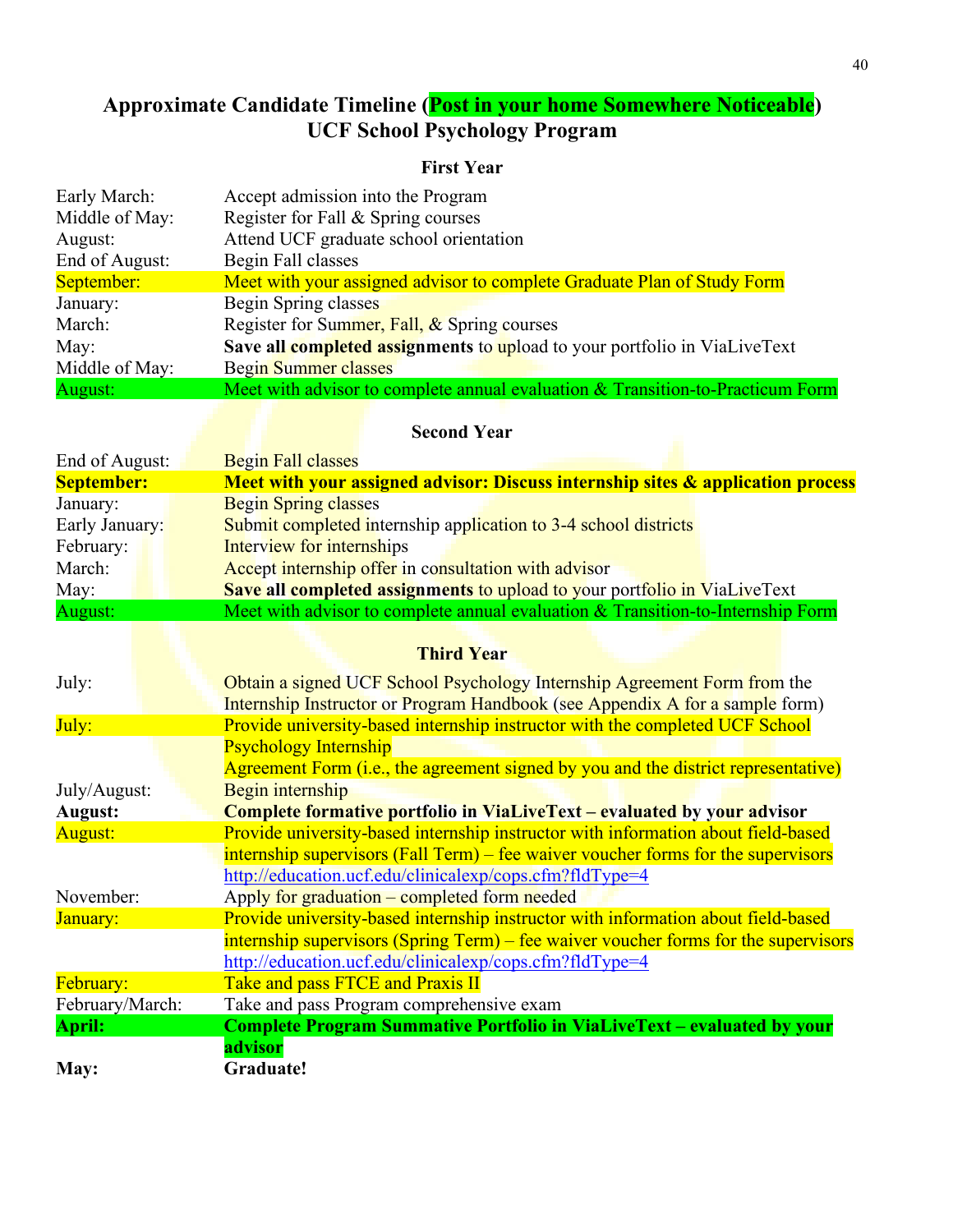## **Preparing for Employment Approximate Candidate Timeline**

| August - April: | During Internship create an outstanding professional and personal impression         |
|-----------------|--------------------------------------------------------------------------------------|
| August - April: | Network with Program Alumni to learn about potential employment openings             |
| August - April: | Network with Program Faculty to learn about potential employment openings            |
| Oct/Nov:        | Attend FASP Conference and Network During Job Fair                                   |
| Oct/Nov:        | Attend FASP Conference and Co-present a Paper to Enhance Status and Credibility      |
| Feb/March:      | Attend NASP Conference and Job Fair                                                  |
| March/April:    | Consistently review NASP, FASP, and district websites (and newsletters) for          |
|                 | employment postings                                                                  |
| April:          | Submit employment application to school districts                                    |
| May:            | Seek state certification via Florida website - http://www.fldoe.org/edcert/apply.asp |
| May:            | Seek NASP certification (NCSP) via NASP website – see forms                          |
|                 | http://www.nasponline.org/standards-and-certification/national-certification         |

#### **Praxis Series™ in School Psychology Examination Guides**

- [Praxis School Psychologist Practice Test \(updated 2022\) \(mometrix.com\)](https://www.mometrix.com/academy/praxis-ii/psychologist/)
- Praxis in School Psychology ETS Study Guide Brochure 5402: <http://www.ets.org/s/praxis/pdf/5402.pdf>
- The School Psychology Licensure Exam Second Edition: ISBN-10: 0826109896, ISBN-13: 978- 0826109897.
- PASS: Prepare, Assist, Survive, and Succeed: A Guide to PASSing the Praxis Exam in School Psychology, 2nd Edition: ISBN-10: 1138910295; ISBN-13: 978-1138910294.

#### **The steps regarding the NCSP documents are as follows:**

- 1. Have **site-based** internship supervisor sign the form
- 2. Email all documents including the results of the Praxis II Exam (**with area scores important for program improvement**) to the UCF School Psychology Program Coordinator (search Program webpage for current coordinator)
- 3. Program Coordinator will then complete, sign electronically, and email the documents back to you

#### **Program Mailing Address**

University of Central Florida College of Community Innovation and Education School Psychology Program POB 161250 Orlando, FL 32816-1250

June: Interview for positions **After Graduation**: **Accept Employment!**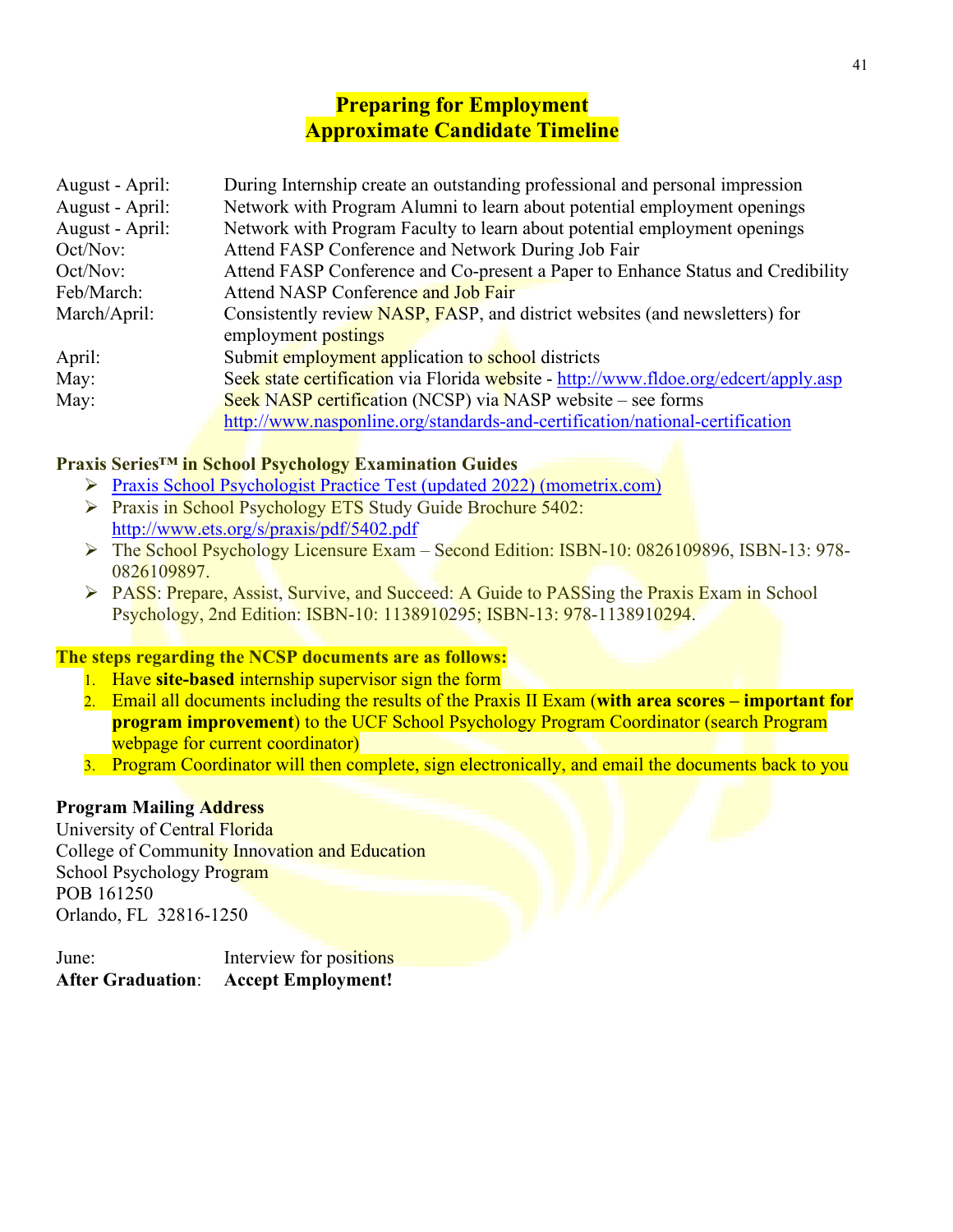## **Program Accountability**

The UCF School Psychology Program faculty members are committed to ensuring exceptional training for graduate candidates. The Program is designed to meet Florida DOE Educator Accomplished Practices (see Appendix B) and NASP Standards (see Appendix C). Based upon NASP Standards and Florida DOE Educator Accomplished Practices, the Program is continuously evaluated using a comprehensive system of assessment, accountability, and program development.

Program evaluation data are obtained in multiple ways including accessing external and internal sources. These data are compiled, examined, and evaluated periodically. Data obtained from external sources emphasize summative information to assist in the appraisal of Program quality and candidate competencies. Some of the external sources are as **follows:** 

- a. National Association of School Psychologists (NASP)
- b. Florida Teacher Certification Examination
- c. Florida Department of Education
- d. Survey of Interns (Exit)
- e. Surveys of alumni
- f. Surveys of intern supervisors
- g. Survey of administrators supervising UCF alumni

Data obtained from internal sources that assist in Program evaluation are both summative and formative and include information regarding candidate competencies and Program design and structure. Some of the internal sources are as follows:

- a. Candidate Perception of courses and instructors
- b. Practica prevention and intervention cases
- c. Candidate Practica and Internship logs
- d. Internship intervention cases
- e. Formative and summative evaluations of interns
- f. Candidate transcripts
- g. Candidate portfolio reviews
- h. Candidate evaluation of internship
- i. Comprehensive examination
- j. UCF School Psychology Program Advisory Board Surveys

These data are analyzed during meetings with Program faculty and decisions are made regarding the findings and areas of modification. Modifications have resulted in **(1)** additions to course content (e.g., MTSS concepts, FAA concepts, progress monitoring concepts, and positive youth development concepts), **(2)** changes in faculty course assignments (e.g., SPS 6191 and SPS 6192), **(3)** addition/deletion of courses (e.g., TSL 5085, SPS 5606, **SPS 6700 replacing EDF 5065; EEX 6061, 6218 replacing EEX 5051 and EDG 6415 – deletion of MHS 6400 and EDF 6481**), **(4)** a complete revision and expansion of the Program Handbook, **(5)** adding a candidate orientation regarding graduation criteria including taking and passing the FTCE, **(6)** additions to Program requirements (e.g., adding the FTCE as a graduation requirement and requiring an electronic Candidate Portfolio), and **(7)** a complete revision and redesign of the School Psychology Internship Contract with School Districts.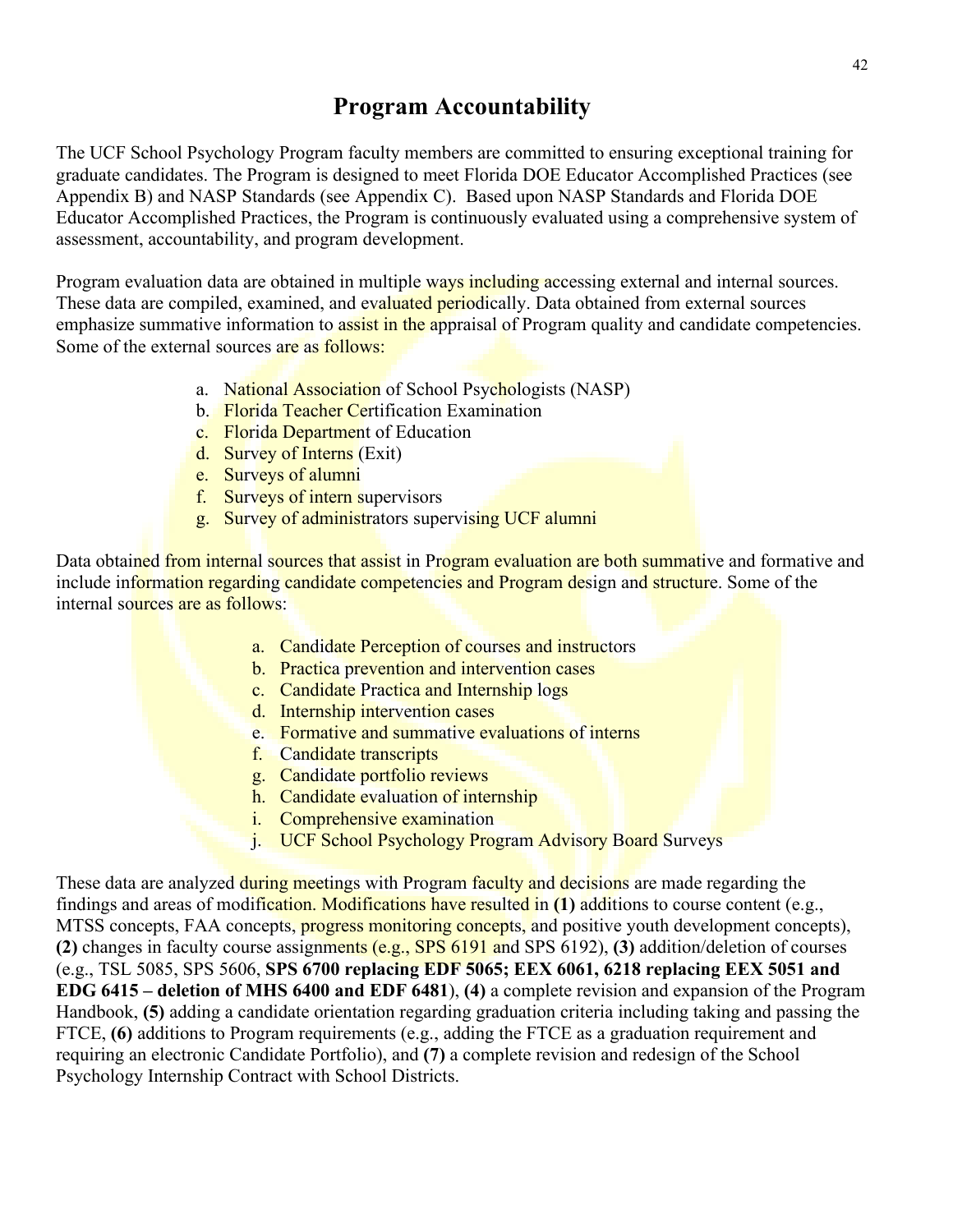#### **Comprehensive System of Assessment, Accountability, and Program Development**

Each School Psychology faculty member is actively involved in the comprehensive system of assessment, accountability, and program development. This is systematic and continuous model that uses multimodal and multi-method approach. The assessments include evaluations of current candidates' academic and personal/professional development, level of learning based on candidates' progress evidenced via ViaLiveText Formative and Summative Electronic Portfolio, personal/professional work characteristics, knowledge, applied skills, research, and scholarship.

Graduates are evaluated by via employer/site supervisor ratings. Faculty evaluate the curriculum, programs, coursework, admissions process, and current candidate functioning. Site supervisors and advisory board members evaluate current candidates, program outcomes, and current/future direction of the programs.

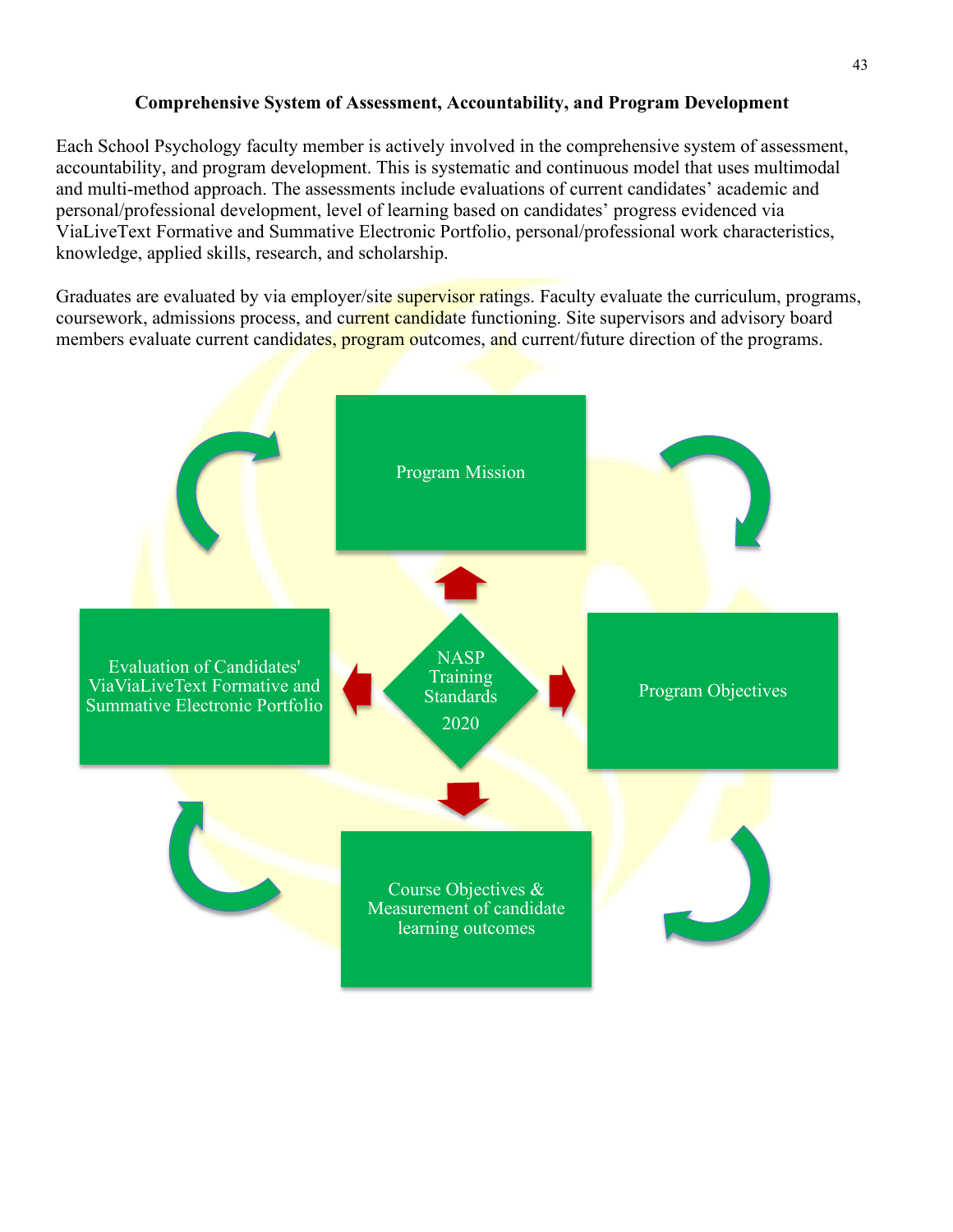- 1. The NASP 2020 Training Standards are used to inform each of the aforementioned processes. This is noted above by placing the NASP 2020 TRAINING Standards in the central position and noting how the Standards inform each area.
- 2. The School Psychology Program Mission is aligned with NASP 2020 Training Standards and informs the development of the Program Objectives.
- 3. The Program Objectives are infused into the Objectives for each course, both at the Core and Specialty levels. Course Objectives are aligned with the NASP 2020 Training Standards and guide the development of course content, assignments, and candidate learning outcomes.
- 4. Expected candidate learning outcomes are aligned with NASP 2020 Training Standards and inform the measurement and evaluation processes.
- 5. Outcomes from the measurement and evaluation processes are aligned with NASP 2020 Training Standards and are used to inform the evaluation of the overall Program. The ultimate goal of this process is directed at candidates achieving the School Psychology Program Mission and developing as highly competent professionals. The contiguous cycle of evaluation is presented below.

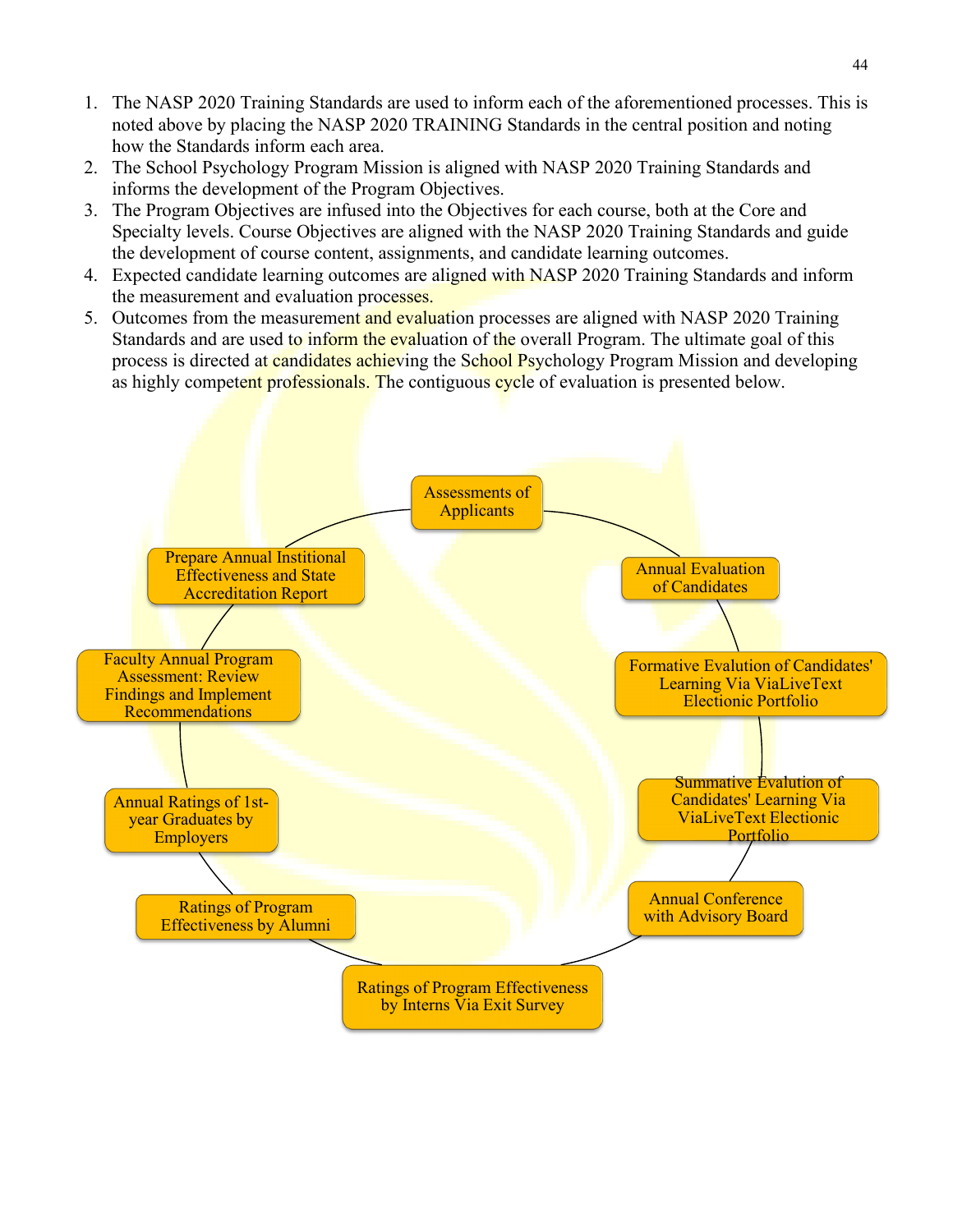

## **Appendix A**

## *University of Central Florida School Psychology Program School Psychology Internship Agreement*

The School Psychology Internship Agreement is designed to meet the National Association of School Psychologists Standards for Training and Field Placement, Section III, Field Experiences/Internship, 3.2 which reads as follows:

"The internship is a collaboration between the training program and field site that assures the completion of activities consistent with the goals of the training program. A written plan specifies the responsibilities of the training program and internship site in providing supervision, support, and both formative and summative performance-based evaluation of internship performance."

#### **Identification of terms**

- 1. **UCF:** University of Central Florida School Psychology Program
- 2. **Intern:** UCF School Psychology candidate enrolled in an internship
- 3. **District:** School District in which the Intern is completing the internship experience
- 4. **District Representative:** District-based certified school psychologist responsible for the integrity and quality of the District-based internship experience
- 5. **Intern Supervisor:** District-based certified school psychologist responsible for the direct supervision of the Intern

#### **The District agrees to:**

- A. Provide a sequence of experiences designed to enhance the Intern's professional attitudes, responsibility, communication skills, critical judgment, and technical skills
- B. Provide an internship training experience consisting of a minimum of 1,200 hours
- C. Designate a **District Representative who will be responsible for the integrity and quality of the District-based internship** experience
- D. Identify an Intern Supervisor who will provide the Intern with a minimum of two hours per week of direct supervision
- E. Allocate at least 20% of the Intern's time to direct client services to include intervention and consultation
- F. Allow the Intern to spend up to 2.5% of his or her time in research activities
- G. Designate a title such as intern, resident, fellow, or other designation of the Intern's trainee status
- H. Assure that reports by the Intern are co-signed by the Intern Supervisor
- I. Provide UCF with completed evaluations of the Intern's progress at mid-semester and summative evaluations at the endof semester using the UCF Intern Evaluation Form
- J. Provide appropriate documentation of the Intern's successful completion of the 1,200-hour internship experience
- K. Inform UCF of changes in the District's policy, procedures, or staffing that may affect the internship experience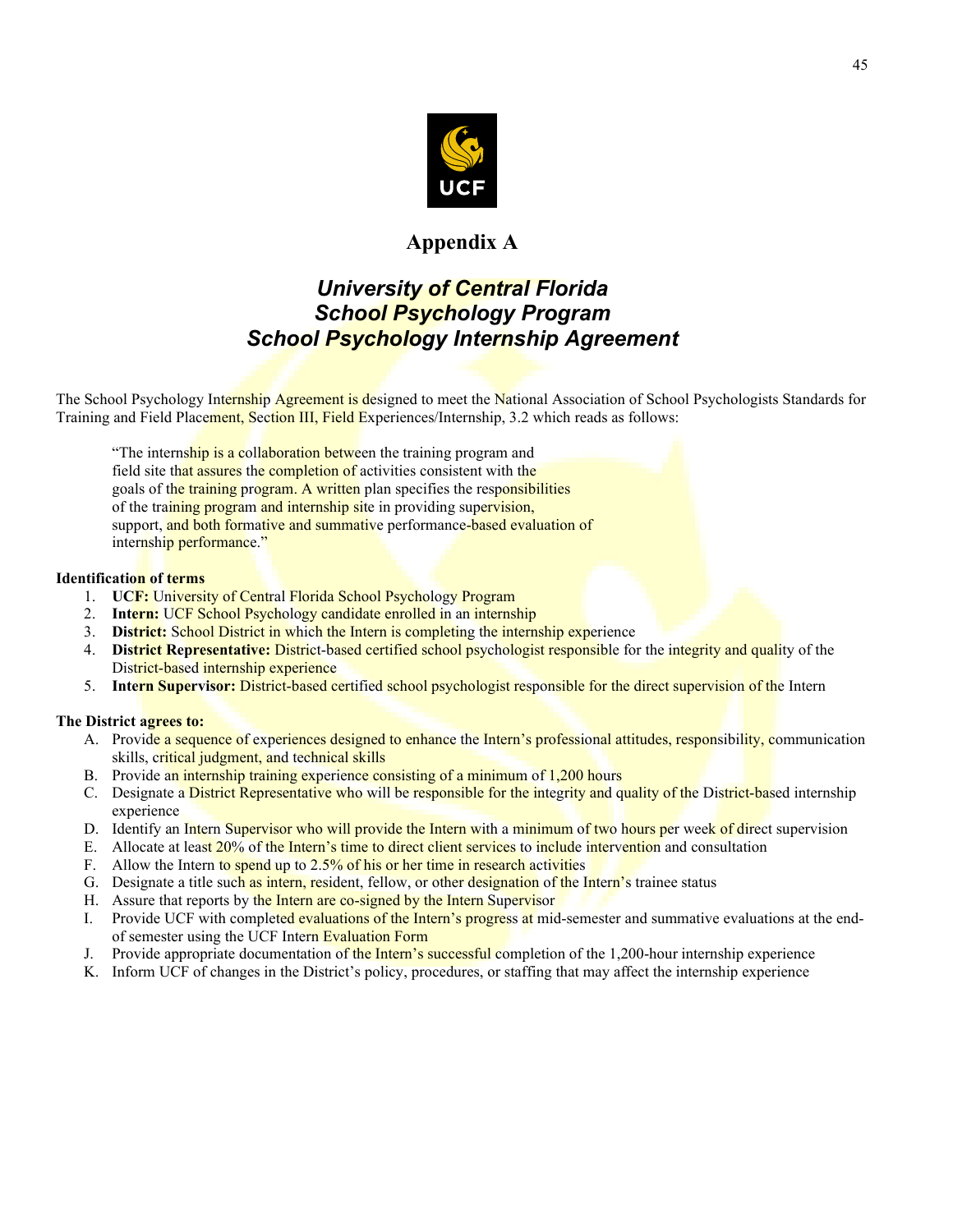- L. Immediately notify UCF of any concerns regarding the Intern's performance
- M. At the request of UCF, withdraw from employment any Intern whose university-based performance is unsatisfactory
- N. Provide the Intern with a written statement identifying salary, insurance, reimbursement, or other benefits as applicable

#### **UCF agrees to:**

- A. Ensure the Intern completed all pre-internship coursework and is in good standing at UCF
- B. Notify the District Representative of any change in the Intern's status prior to the start of the internship experience
- C. Provide a UCF Internship Supervisor who shall maintain an ongoing relationship with the Intern Supervisor and District Representative
- D. Allow the District to withdraw any Intern from employment whose performance is unsatisfactory or whose personal characteristics prevent desirable relationships within the District

#### **It is mutually agreed:**

- A. The Intern shall function within the policies of the District
- B. The School Psychology Internship Agreement shall remain in effect and is subject to review or revision at the request of either party
- C. The District has the right to reject any Intern candidate who, in the District's sole discretion, did not successfully pass a security clearance
- D. In accordance with the requirements of Section 1012.32, Florida Statutes, the Intern shall be required to undergo background screening in accordance with the policies and procedures of the District. Such background screening shall be at the Intern's expense and must be completed prior to the start of the internship experience

#### **This agreement will be in effect** *indefinitely* **until either party gives 30 days' notice of their intent to terminate this agreement. Signatures indicate agreement with the UCF Internship Plan:**

| Date                |
|---------------------|
| <b>Phone Number</b> |
| Date                |
| <b>Phone Number</b> |
| Date                |
|                     |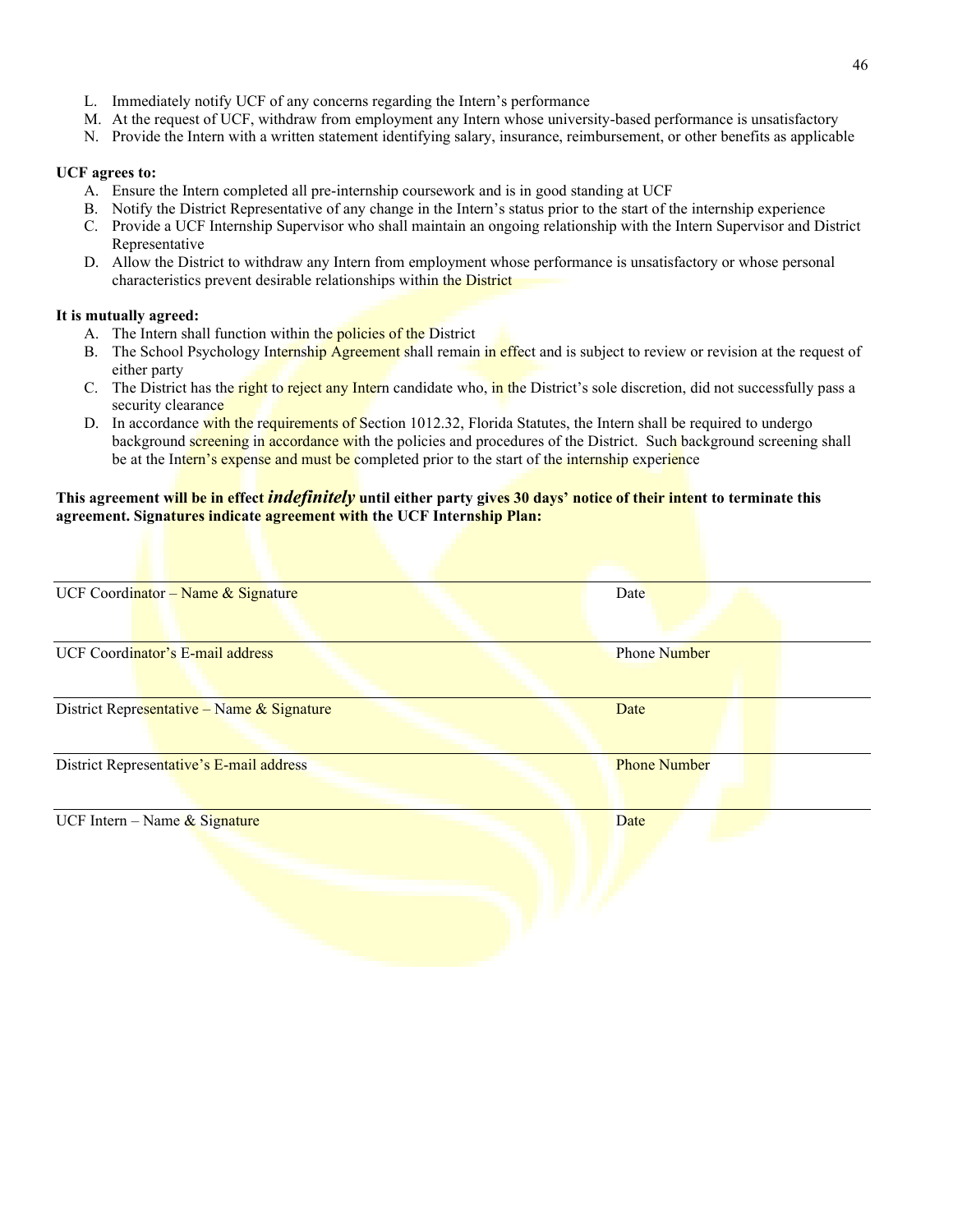## **Appendix B**

#### **6A-5.065 THE FLORIDA EDUCATOR ACCOMPLISHED PRACTICES**

#### **FEAP Alignment**

#### **FEAP (2)(a)1/PEC 1 - Instructional Design and Lesson Planning**

- **a.** Aligns instruction with state-adopted standards at the appropriate level of rigor.
- **b.** Sequences lessons and concepts to ensure coherence and required prior knowledge
- **c.** Designs instruction for candidates to achieve mastery.
- d. Selects appropriate formative assessments to monitor learning.
- **e.** Uses diagnostic candidate data to plan lessons.
- f. Develops learning experiences that require candidates to demonstrate a variety of applicable skills and competencies.
- FS 1004.04 Demonstrate knowledge and understanding of Next Generation Sunshine State Standards
- FS 1004.04 Human development and learning

#### **FEAP (2)(a)2/PEC 2 - The Learning Environment**

- **a.** Organizes, allocates and manages the resources of time, space, and attention.
- **b.** Manages individual and class behaviors through a well-planned management system.
- **c.** Conveys high expectations to all candidates.
- **d.** Respects candidates' cultural, linguistic, and family background.
- **e.** Models clear, acceptable oral and written communication skills.
- **f.** Maintains a climate of openness, inquiry, fairness and support.
- **g.** Integrates current information and communication technologies.
- **h.** Adapts the learning environment to accommodate the differing needs and diversity of candidates.
- **i.** Utilizes current and emerging assistive technologies that enable candidates to participate in highquality communication interactions and achieve their educational goals.
- FS 1004.04 Maintain an orderly and disciplined classroom conducive to candidate learning (classroom management)
- FS 1004.04 School safety

SBE Rule 6A-4.006 - Instructional strategies including the needs of diverse learners

#### **FEAP (2)(a)3/PEC 3 - Instructional Delivery and Facilitation**

**a.** Deliver engaging and challenging lessons.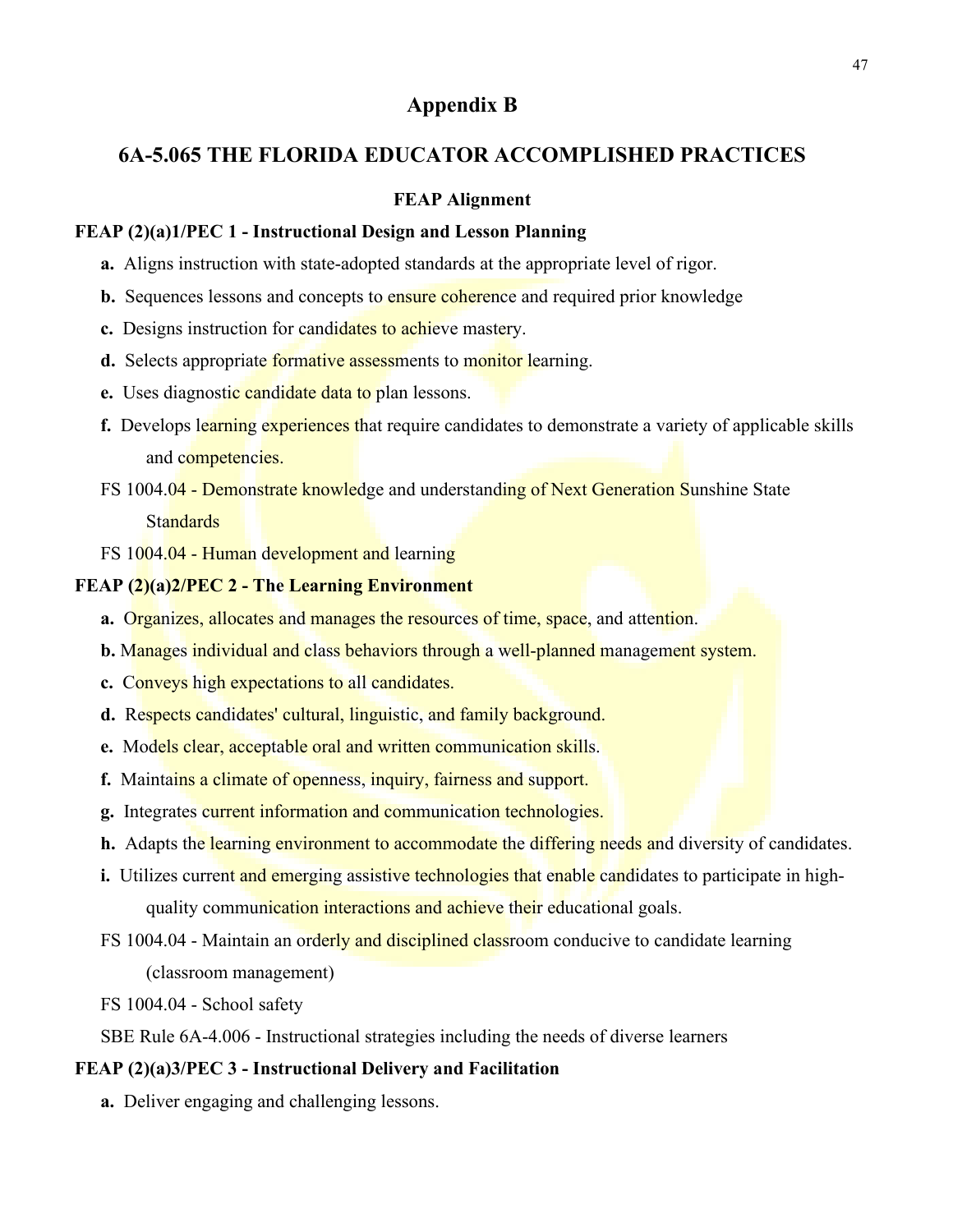- **b.** Deepen and enrich candidates' understanding through content area literacy strategies, verbalization of thought, and application of the subject matter.
- **c.** Identify gaps in candidates' subject matter knowledge.
- **d.** Modify instruction to respond to preconceptions or misconceptions.
- **e.** Relate and integrate the subject matter with other disciplines and life experiences.
- **f.** Employ higher-order questioning techniques.
- **g.** Apply varied instructional strategies and resources, including appropriate technology, to provide comprehensible instruction, and to teach for candidate understanding.
- **h.** Differentiate instruction based on an assessment of candidate learning needs and recognition of individual differences in candidates.
- **i.** Support, encourage, and provide immediate and specific feedback to candidates to promote candidate achievement.
- **j.** Utilize candidate feedback to monitor instructional needs and to adjust instruction.
- FS 1004.04 Recognize signs of candidates' difficulty with the reading and computational process and apply appropriate measures to improve candidates' reading and computational performance
- FS 1004.04 Research-based computational skills acquisition
- FS 1004.04 Higher level mathematics concepts
- FS 1004.04 Write and speak in a logical and understandable style with appropriate grammar [FEAP  $(2)(a)(2)$ ]
- FS 1004.04 Use and integrate appropriate technology in teaching and learning process [FEAP]  $(2)(a)(2)]$

#### **FEAP (2)(a)4/PEC 4 - Assessment**

- **a.** Analyzes and applies data from multiple assessments and measures to diagnose candidates' learning needs, informs instruction based on those needs, and drives the learning process.
- **b.** Designs and aligns formative and summative assessments that match learning objectives and lead to mastery.
- **c.** Uses a variety of assessment tools to monitor candidate progress, achievement and learning gains.
- **d.** Modifies assessments and testing conditions to accommodate learning styles and varying levels of knowledge.
- **e.** Shares the importance and outcome of candidate assessment data with the candidate and the candidate's parent/caregiver(s)
- **f.** Applies technology to organize and integrate assessment information.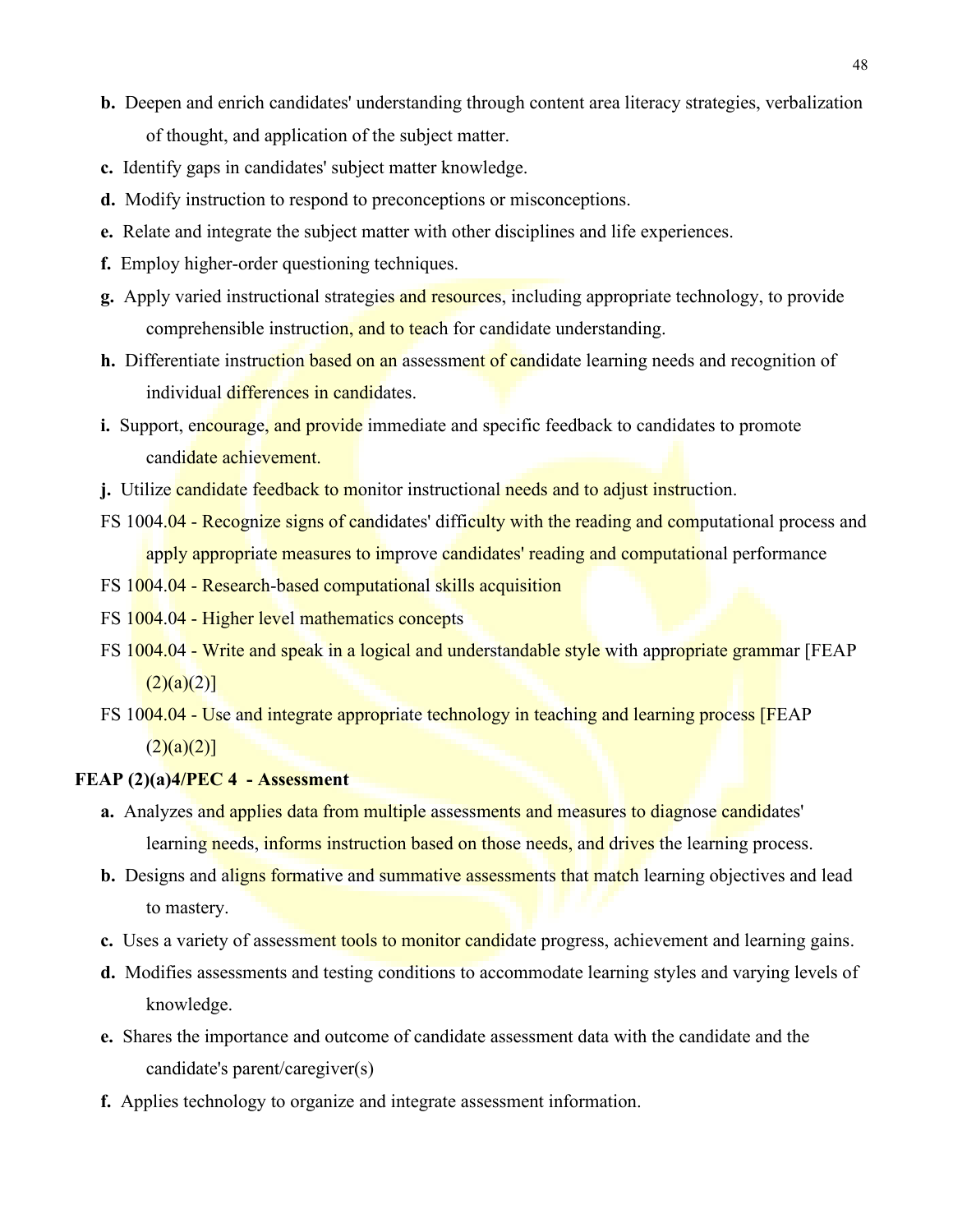- FS 1004.04 Demonstrate knowledge and understanding of Next Generation Sunshine State Standards content measures by state achievement tests (FCAT)
- FS 1004.04 Reading and interpretation of data [FEAP (2)(a)(1)]
- FS 1004.04 Use of data to improve candidate achievement [FEAP  $(2)(a)(1)$ ]

#### **FEAP (2)(b)5/PEC 5 - Continuous Professional Improvement**

- **a.** Designs purposeful professional goals to strengthen the effectiveness of instruction based on candidates' needs.
- **b.** Examines and uses data-informed research to improve instruction and candidate achievement
- **c.** Collaborates with the home, school and larger communities to foster communication and to support candidate learning and continuous improvement.
- **d.** Engages in targeted professional growth opportunities and reflective practices.
- **e.** Implements knowledge and skills learned in professional development in the teaching and learning process.
- CASG Information on the state system of school improvement and accountability.

#### **FEAP (2)(b)6/PEC 6 - Professional Responsibility and Ethical Conduct**

Code of Conduct & Principals of Professional Conduct of the Education Profession of Florida

FS 1004.04 - Professional ethics

FS 1004.04 - Educational law

#### **PEC 7 ESOL**

**PEC 8 Literacy**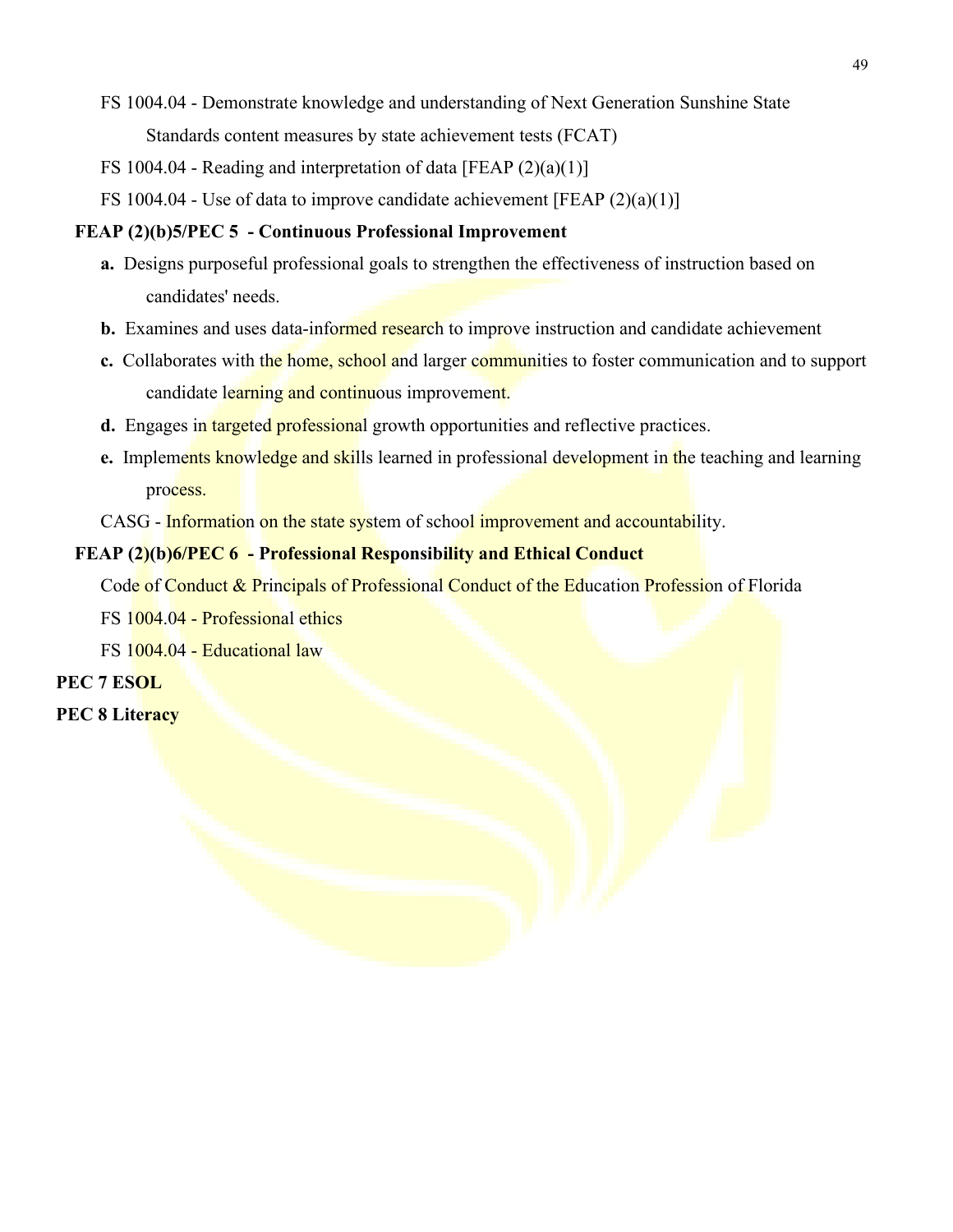## **Appendix C**

## **Florida Department of Education Draft Competencies and Skills Florida Teacher Certification Examination School Psychologist PK–12 (These can be used as a study guide for the FTCE Subject Area Exam)**

#### **I. Knowledge of measurement theory, test construction, research, and statistics**

1. Identify theories of measurement and test construction.

2. Demonstrate knowledge of statistical concepts and terms.

3. Identify principles of research design (e.g., single subject, qualitative, quantitative, program evaluation).

4. Interpret research findings from psychoeducational studies.

#### **II. Knowledge of data-based decision making and accountability**

1. Identify data gathering methods (e.g., checklists, records review, assessment instruments, interviews, behavioral observations, curriculum-based measurement, technology) in the comprehensive evaluation process.

2. Identify appropriate methods for progress monitoring.

3. Select appropriate psychoeducational assessment instruments based on a referral question.

4. Determine appropriate evaluation methods and sources of information based on a referral question.

5. Select appropriate instruments and methods of psychoeducational assessment that consider the needs of specialized populations (e.g., culturally, ethnically, and linguistically diverse candidates; candidates with low-incidence disabilities; preschool children).

6. Interpret data from multiple sources (e.g., checklists, records review, graphs, instructional software, assessment instruments and software, interviews, behavioral observations, curriculum-based measurement) to address referral questions and make appropriate recommendations.

7. Demonstrate knowledge of data-based decision making at the system, group, and individual levels.

#### **III. Knowledge of child and adolescent development**

- 1. Identify theories of cognitive and intellectual development.
- 2. Identify theories and principles of language, perceptual, and sensorimotor development.

3. Identify theories of personality and social-emotional development.

4. Apply principles of learning, memory, and motivation.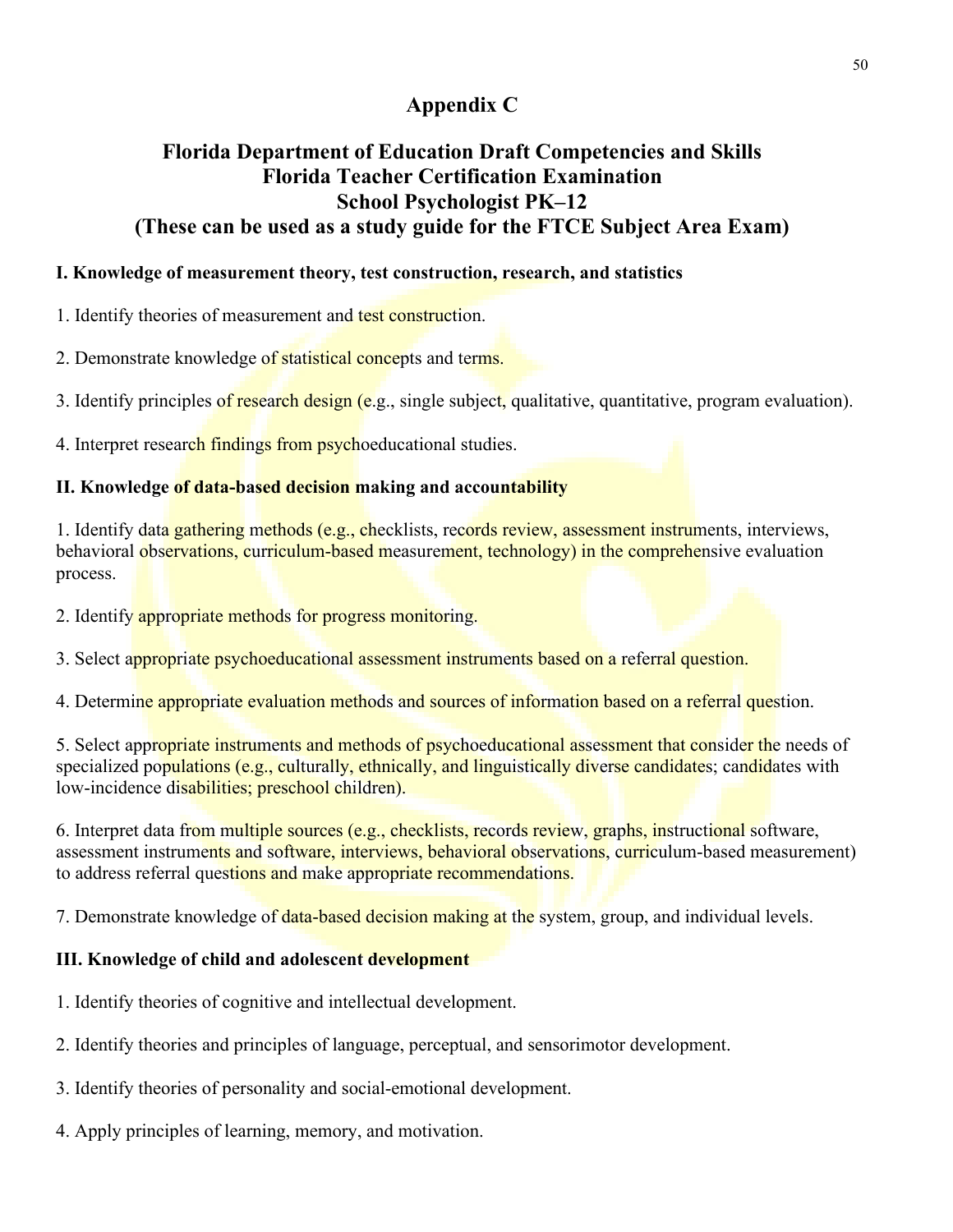5. Identify developmental patterns of disorders in childhood and adolescence.

6. Relate the major theories of child and adolescent development to psychoeducational practices.

#### **IV. Knowledge of Section 504 of the Rehabilitation Act of 1973 (Section 504) and exceptional candidate education**

1. Identify the characteristics of various exceptionalities and disabilities (e.g., specific learning disabilities, gifted, visual or hearing impairment).

2. Interpret psychometric and other assessment data (e.g., response to intervention) related to identification of exceptionalities and disabilities.

3. Determine appropriate evaluation procedures or accommodations consistent with suspected or documented disabilities.

4. Identify federally mandated procedures in the development of an Individual Educational Plan (IEP) and a Section 504 accommodation plan.

5. Identify federally required disciplinary policies and procedures (e.g., manifestation determination, suspension) for candidates with an IEP or Section 504 accommodation plan.

#### **V. Knowledge of curricula and instruction**

1. Identify components of curricula and effective instruction.

2. Demonstrate knowledge of reading, mathematics, and written and oral language development and instruction.

3. Identify appropriate instructional strategies for reading, mathematics, and written and oral language.

4. Identify screening, prevention, and intervention methods to address academic concerns.

#### **VI. Knowledge of biological, social, and cultural bases of learning and behavior**

1. Identify the signs, symptoms, and impact of substance abuse.

2. Identify the signs, symptoms, and impact of child abuse and other traumatic events.

3. Identify social, cultural, linguistic, and ethnic factors that influence learning and behavior.

4. Identify experiential, instructional, environmental, medical, and biological factors that influence learning and behavior.

5. Identify social, cultural, linguistic, ethnic, and instructional factors that influence language development.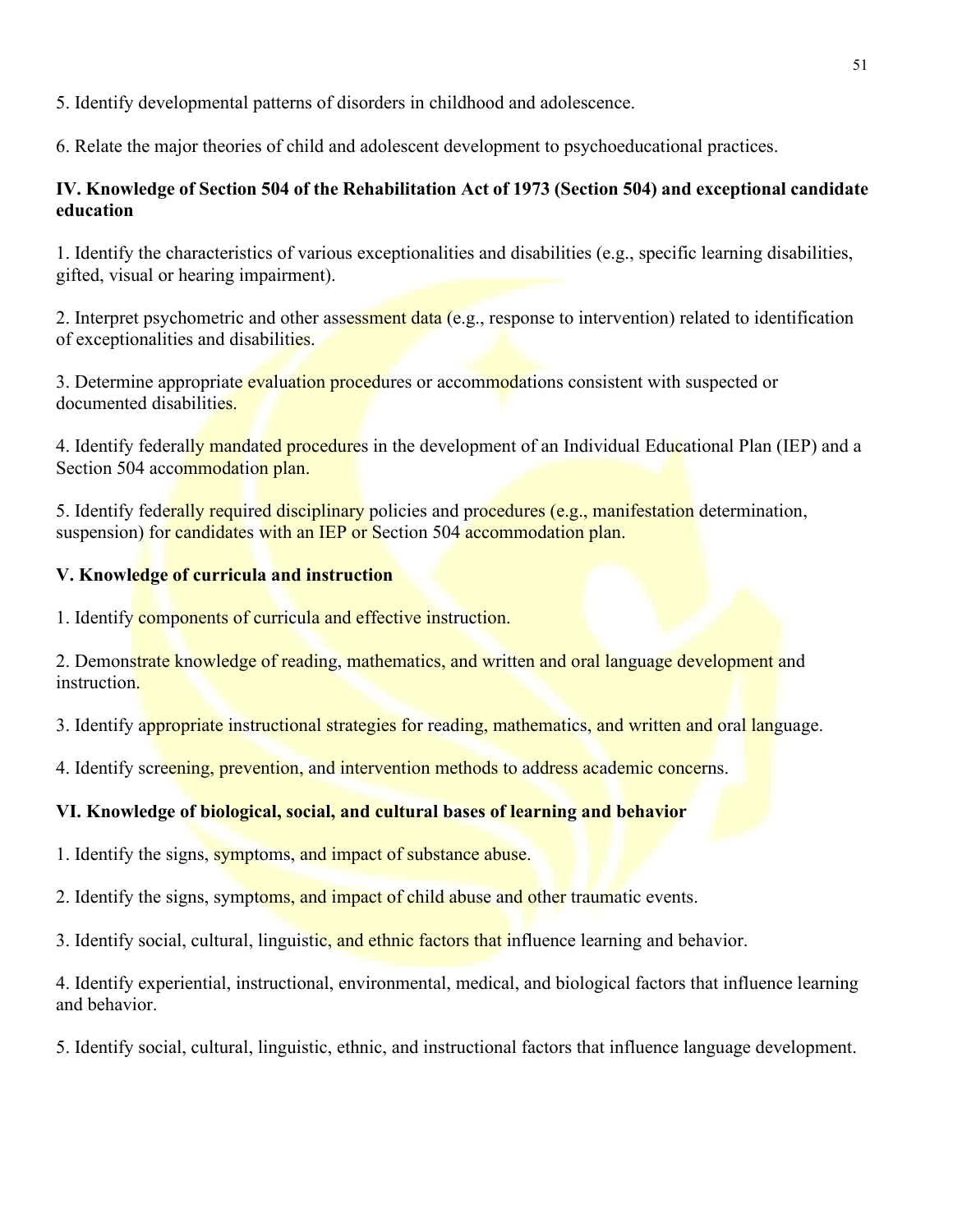6. Identify the neurological functions of the brain (e.g., brain-behavior relationships, executive functions).

#### **VII. Knowledge of laws, rules, regulations, and court decisions**

1. Demonstrate knowledge of legislation (e.g., Health Insurance Portability and Accountability Act; No Child Left Behind Act; Individuals with Disabilities Education Improvement Act; Section 490, Florida Statutes) related to the practice of school psychology and public education.

2. Identify federal and state rules, regulations, and policies related to the practice of school psychology and public education.

3. Identify the implications of landmark court decisions related to the practice of school psychology.

## **VIII. Knowledge of evidence-based interventions**

1. Identify theories and techniques of individual counseling.

2. Identify theories and techniques of group counseling.

3. Select appropriate prevention activities and evidence-based interventions for academic concerns.

4. Identify components and techniques (e.g., positive behavior supports, functional behavior assessments, positive behavior intervention plans) of applied behavior analysis.

5. Select appropriate methods for evaluating the fidelity of implementation and response to interventions from various sources (e.g., technology, curriculum-based measurement).

6. Identify school-wide screening, prevention, and intervention methods that address bullying, violence, and suicide.

7. Identify techniques for threat and suicide assessment.

8. Select appropriate prevention activities and evidence-based interventions for behavioral and socialemotional concerns.

9. Identify techniques for crisis intervention.

## **IX. Knowledge of consultation, collaboration, and problem solving**

1. Identify appropriate theories and methods of consultation and collaboration with school personnel, parents and guardians, and other specialists in the school or community.

2. Demonstrate knowledge of the problem-solving process.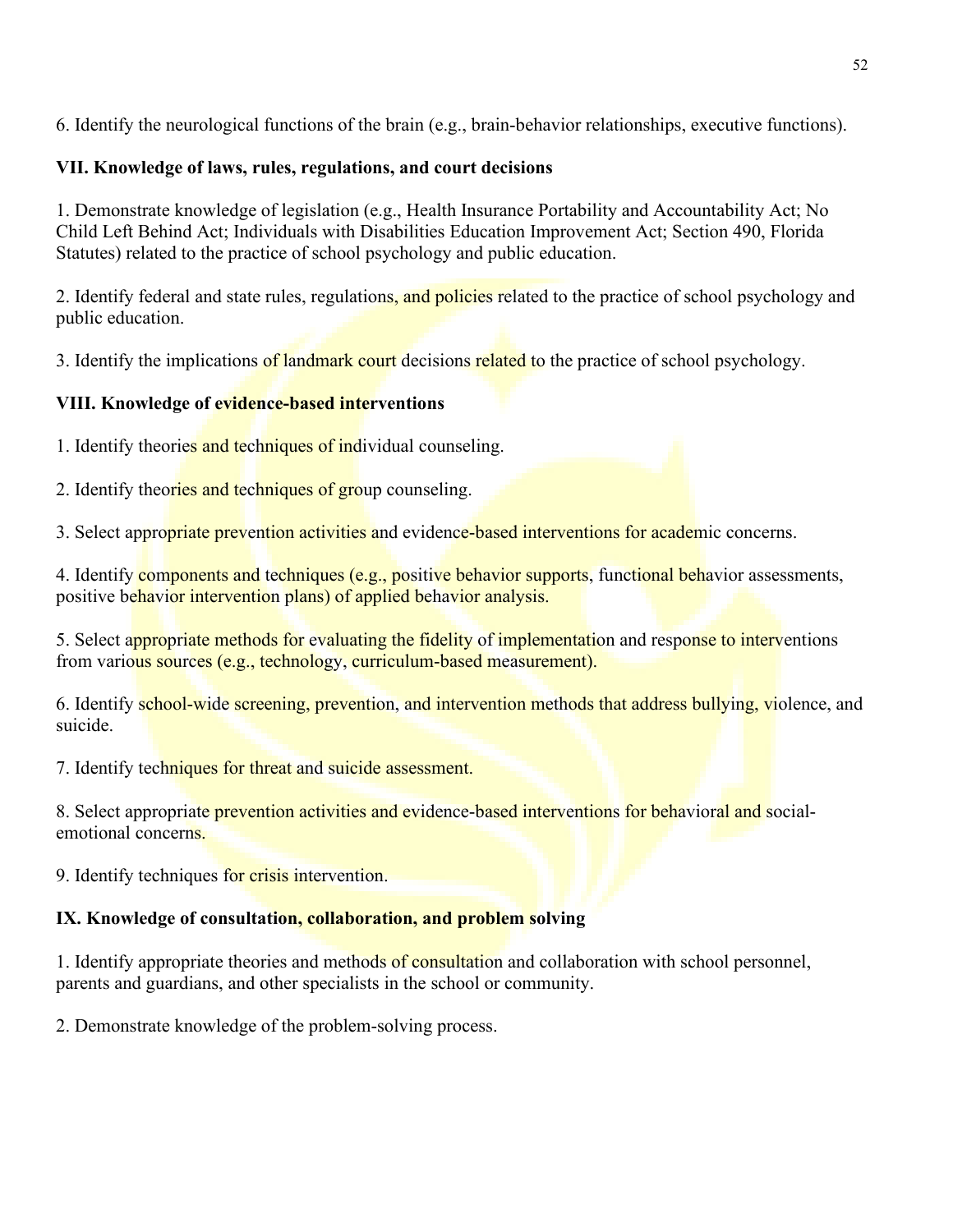3. Apply methods of consultation, collaboration, and problem solving to academic, behavioral, and social-emotional concerns.

## **X. Knowledge of professional school psychology and ethical decision making**

1. Identify elements of the organizational and operational structures of public schools.

2. Identify important milestones in the development of the profession of school psychology.

3. Identify professional standards of practice in school psychology.

4. Identify the guidelines for professional conduct as stated in the ethical codes of the Florida Association of School Psychologists, National Association of School Psychologists, and American Psychological Association, and in the Code of Ethics of the Education Profession in Florida.

5. Apply appropriate decision making to standards of practice and ethical dilemmas.

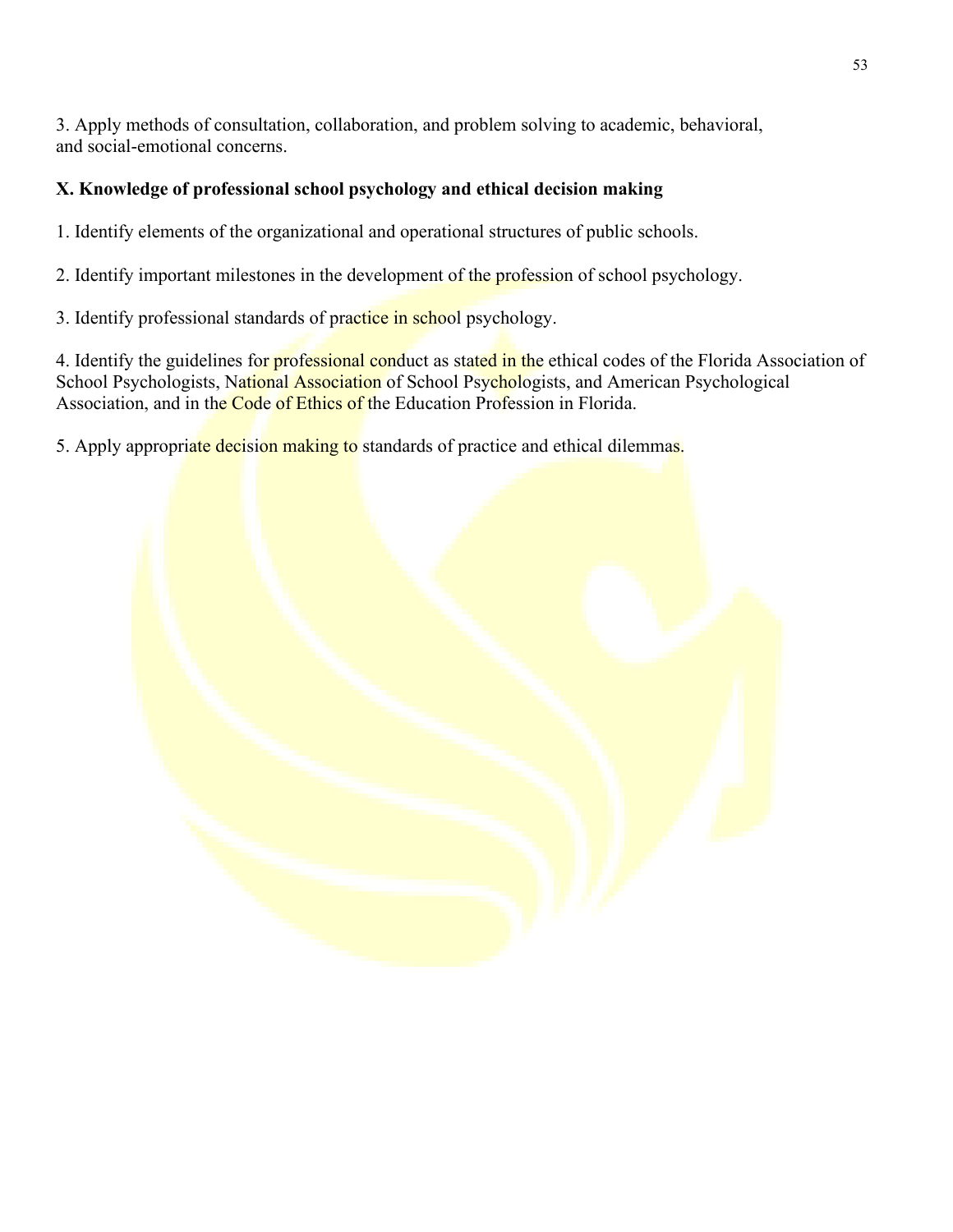## **Appendix D**

## **NASP 2020 STANDARDS SCHOOL PSYCHOLOGY TRAINING AND PRACTICE**

School psychology candidates demonstrate entry-level competency in each of the following domains of professional practice. Competency requires both knowledge and skills. School psychology programs ensure that candidates have a foundation in the knowledge base for psychology and education, including theories, models, empirical findings, and techniques in each domain. School psychology programs ensure that candidates demonstrate the professional skills necessary to deliver effective services that result in positive outcomes in each domain. The domains below are not mutually exclusive and Standards for Training and Field Placement Programs in School Psychology should be fully integrated into graduate level curricula, practica, and internship.

#### **Domain 1: Data-Based Decision Making**

School psychologists understand and utilize assessment methods for identifying strengths and needs; developing effective interventions, services, and programs; and measuring progress and outcomes within a multitiered system of supports. School psychologists use a problem-solving framework as the basis for all professional activities. School psychologists systematically collect data from multiple sources as a foundation for decision making at the individual, group, and systems levels, and they consider ecological factors (e.g., classroom, family, and community characteristics) as a context for assessment and intervention.

#### **Domain 2: Consultation and Collaboration**

School psychologists understand varied models and strategies of consultation and collaboration applicable to individuals, families, groups, and systems, as well as methods to promote effective implementation of services. As part of a systematic and comprehensive process of effective decision-making and problem solving that permeates all aspects of service delivery, school psychologists demonstrate skills to consult, collaborate, and communicate effectively with others.

#### **Domain 3: Academic Interventions and Instructional Supports**

School psychologists understand the biological, cultural, and social influences on academic skills; human learning, cognitive, and developmental processes; and evidence-based curricula and instructional strategies. School psychologists, in collaboration with others, use assessment and data collection methods to implement and evaluate services that support academic skill development in children.

#### **Domain 4: Mental and Behavioral Health Services and Interventions**

School psychologists understand the biological, cultural, developmental, and social influences on mental and behavioral health; behavioral and emotional impacts on learning; and evidence-based strategies to promote social–emotional functioning. School psychologists, in collaboration with others, design, implement, and evaluate services that promote resilience and positive behavior, support socialization and adaptive skills, and enhance mental and behavioral health.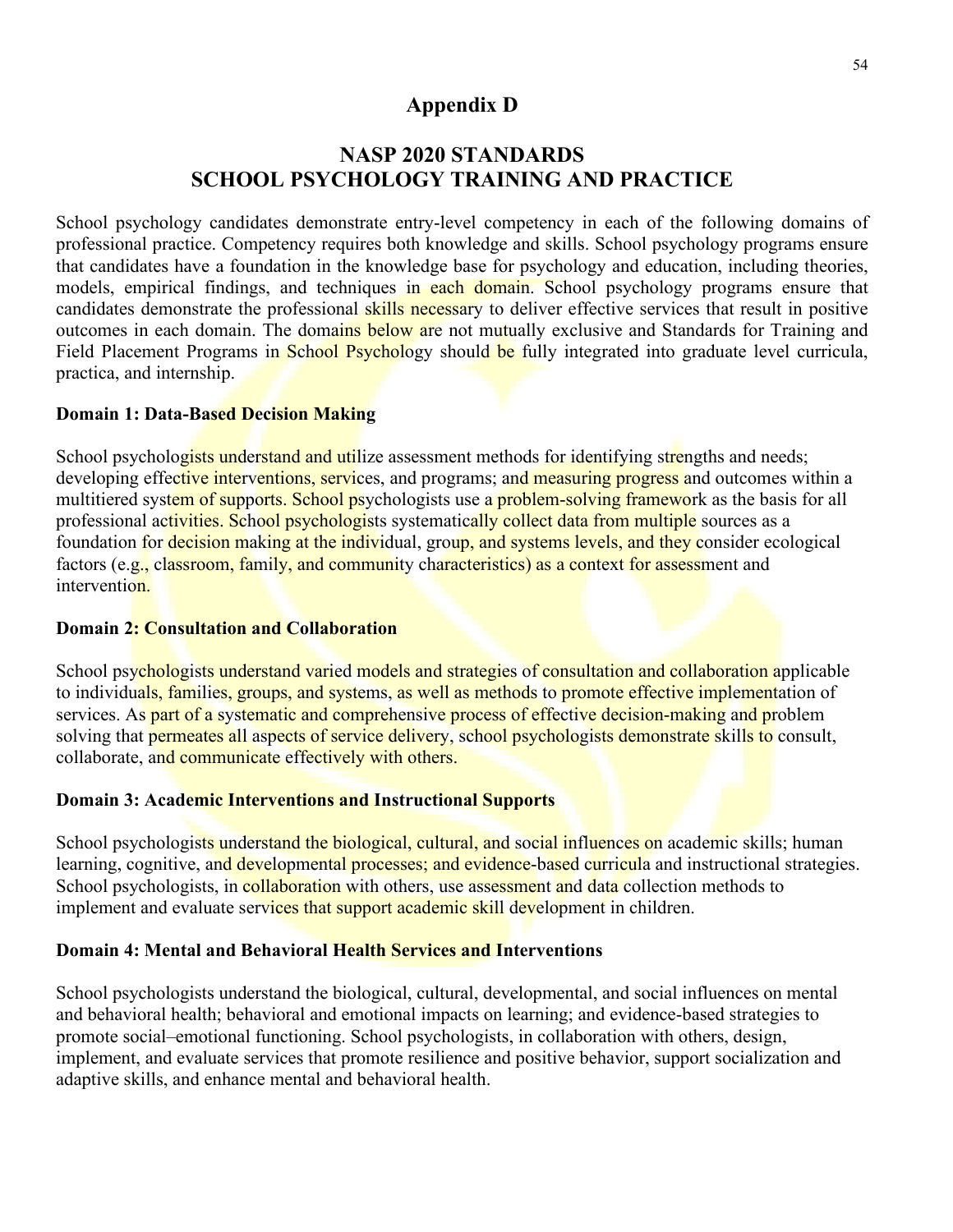#### **Domain 5: School-Wide Practices to Promote Learning**

School psychologists understand systems structures, organization, and theory; general and special education programming; implementation science; and evidence-based, school-wide practices that promote learning, positive behavior, and mental health. School psychologists, in collaboration with others, develop and implement practices and strategies to create and maintain safe, effective, and supportive learning environments for candidates and school staff.

#### **Domain 6: Services to Promote Safe and Supportive Schools**

School psychologists understand principles and research related to social–emotional well-being, resilience and risk factors in learning, mental and behavioral health, services in schools and communities to support multitiered prevention and health promotion, and evidence-based strategies for creating safe and supportive schools. School psychologists, in collaboration with others, promote preventive and responsive services that enhance learning, mental and behavioral health, and psychological and physical safety and implement effective crisis prevention, protection, mitigation, response, and recovery.

#### **Domain 7: Family, School, and Community Collaboration**

School psychologists understand principles and research related to family systems, strengths, needs, and cultures; evidence-based strategies to support positive family influences on children's learning and mental health; and strategies to develop collaboration between families and schools. School psychologists, in collaboration with others, design, implement, and evaluate services that respond to culture and context. They facilitate family and school partnerships and interactions with community agencies to enhance academic and social–behavioral outcomes for children.

#### **Domain 8: Equitable Practices for Diverse Candidate Populations**

School psychologists have knowledge of individual differences, abilities, disabilities, and other diverse characteristics and of the impact they have on development and learning. They also understand principles and research related to diversity in children, families, schools, and communities, including factors related to child development, religion, culture and cultural identity, race, sexual orientation, gender identity and expression, socioeconomic status, and other variables. School psychologists implement evidence-based strategies to enhance services in both general and special education and address potential influences related to diversity. School psychologists demonstrate skills to provide professional services that promote effective functioning for individuals, families, and schools with diverse characteristics, cultures, and backgrounds through an ecological lens across multiple contexts. School psychologists recognize that equitable practices for diverse candidate populations, respect for diversity in development and learning, and advocacy for social justice are foundational to effective service delivery. While equality ensures that all children have the same access to general and special educational opportunities, equity ensures that each candidate receives what they need to benefit from these opportunities.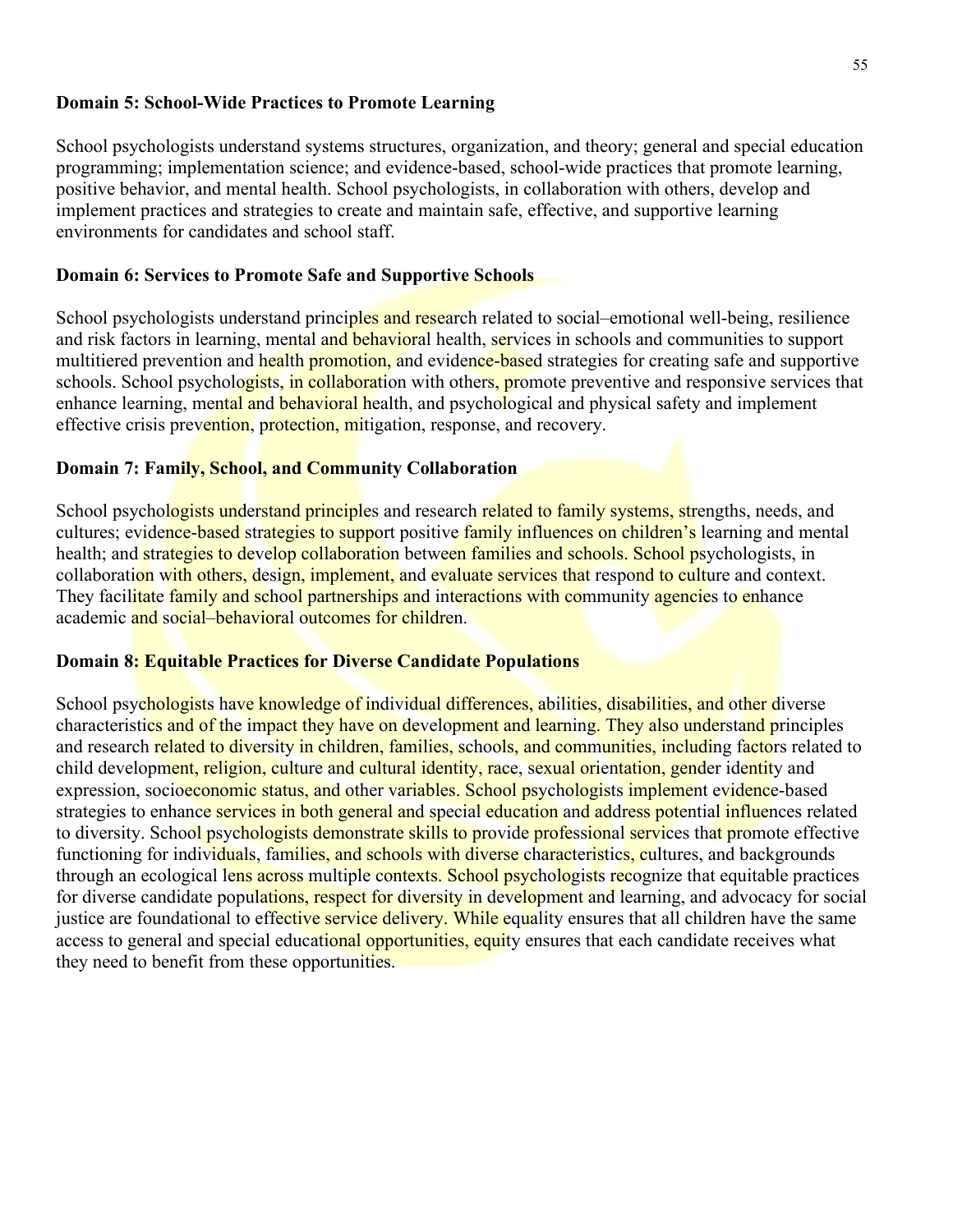#### **Domain 9: Research and Evidence-Based Practice**

School psychologists have knowledge of research design, statistics, measurement, and varied data collection and analysis techniques sufficient for understanding research, interpreting data, and evaluating programs in applied settings. As scientist practitioners, school psychologists evaluate and apply research as a foundation for service delivery and, in collaboration with others, use various techniques and technology resources for data collection, measurement, and analysis to support effective practices at the individual, group, and/or systems levels.

#### **Domain 10: Legal, Ethical, and Professional Practice**

School psychologists have knowledge of the history and foundations of school psychology; multiple service models and methods; ethical, legal, and professional standards; and other factors related to professional identity and effective practice as school psychologists. School psychologists provide services consistent with ethical, legal, and **professional standards**; engage in responsive ethical and professional decision making; collaborate with other professionals; and apply professional work characteristics needed for effective practice as school psychologists, including effective interpersonal skills, responsibility, adaptability, initiative, dependability, technological competence, advocacy skills, respect for human diversity, and a **commitment to social justice** and equity.

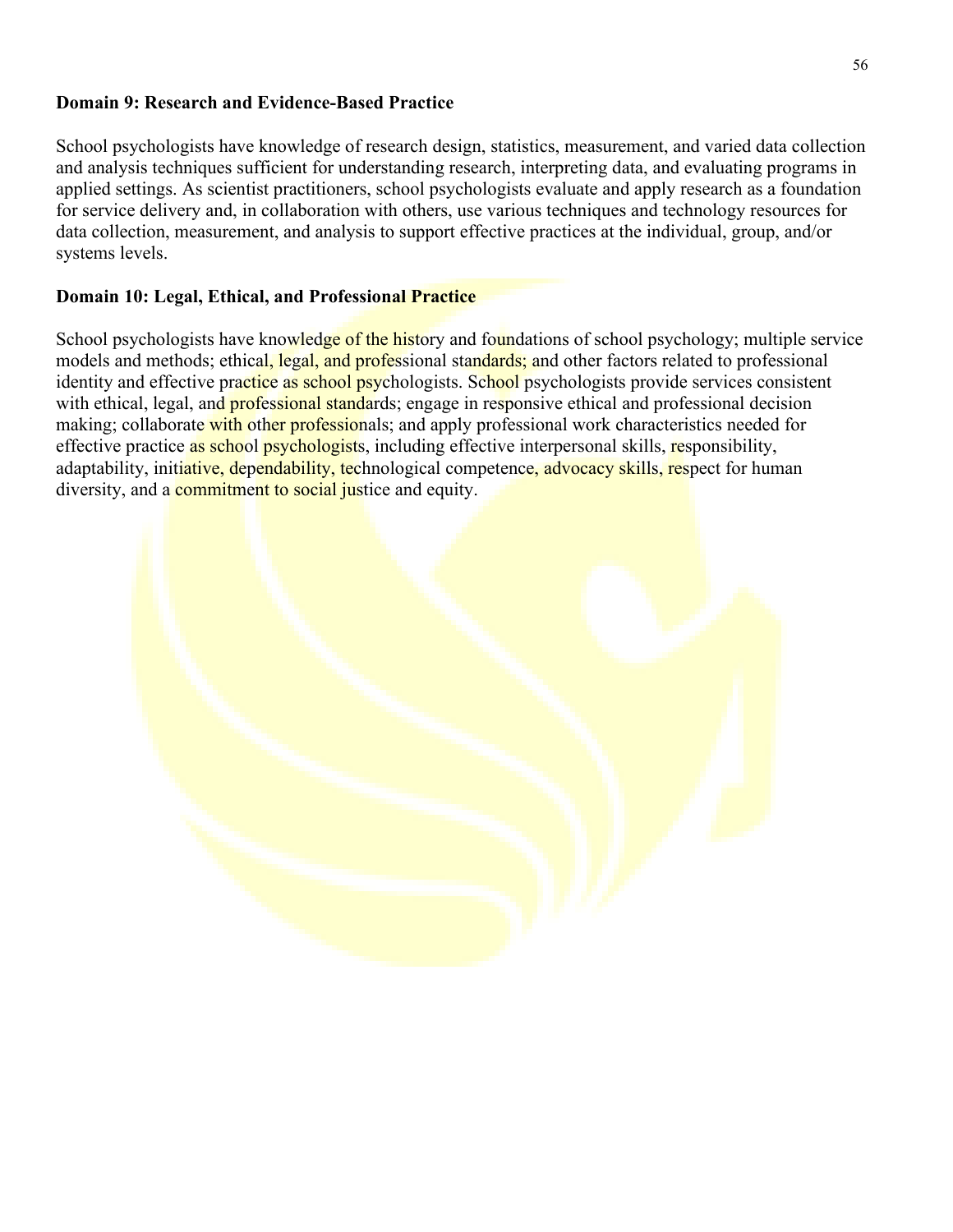## **Appendix E**

## **Curriculum Map of Required Courses by 2020 NASP Standards**

**UCF School Psychology Program required courses as aligned with NASP Domains for Training and Field Placement Programs in School Psychology (2020 Standards)** 

| Domains of Training and Practices |              |                |                |                |   |   |                  |                |   |    |
|-----------------------------------|--------------|----------------|----------------|----------------|---|---|------------------|----------------|---|----|
|                                   | $\mathbf{1}$ | $\overline{2}$ | $\overline{3}$ | $\overline{4}$ | 5 | 6 | $\boldsymbol{7}$ | $8\phantom{.}$ | 9 | 10 |
| EDF 6401                          |              |                |                |                |   |   |                  |                |   |    |
| EEX 6061                          |              |                |                |                |   |   |                  |                |   |    |
| <b>EEX 6218</b>                   |              |                |                |                |   |   |                  |                |   |    |
| MHS 6401                          |              |                |                |                |   |   |                  |                |   |    |
| SPS 6125                          |              |                |                |                |   |   |                  |                |   |    |
| SPS 6175                          |              |                |                |                |   |   |                  |                |   |    |
| SPS 6191                          |              |                |                |                |   |   |                  |                |   |    |
| SPS 6192                          |              |                |                |                |   |   |                  |                |   |    |
| SPS 6194                          |              |                |                |                |   |   |                  |                |   |    |
| SPS 6206                          |              |                |                |                |   |   |                  |                |   |    |
| SPS 6225                          |              |                |                |                |   |   |                  |                |   |    |
| SPS 5605                          |              |                |                |                |   |   |                  |                |   |    |
| SPS 6909                          |              |                |                |                |   |   |                  |                |   |    |
| SPS 6601                          |              |                |                |                |   |   |                  |                |   |    |
| SPS 6606                          |              |                |                |                |   |   |                  |                |   |    |
| SPS 6608                          |              |                |                |                |   |   |                  |                |   |    |
| SPS 6700                          |              |                |                |                |   |   |                  |                |   |    |
| SPS 6801                          |              |                |                |                |   |   |                  |                |   |    |
| SPS 6931                          |              |                |                |                |   |   |                  |                |   |    |
| SPS 6946                          |              |                |                |                |   |   |                  |                |   |    |
| SPS 6948                          |              |                |                |                |   |   |                  |                |   |    |
| <b>TSL 5085</b>                   |              |                |                |                |   |   |                  |                |   |    |
|                                   |              |                |                |                |   |   |                  |                |   |    |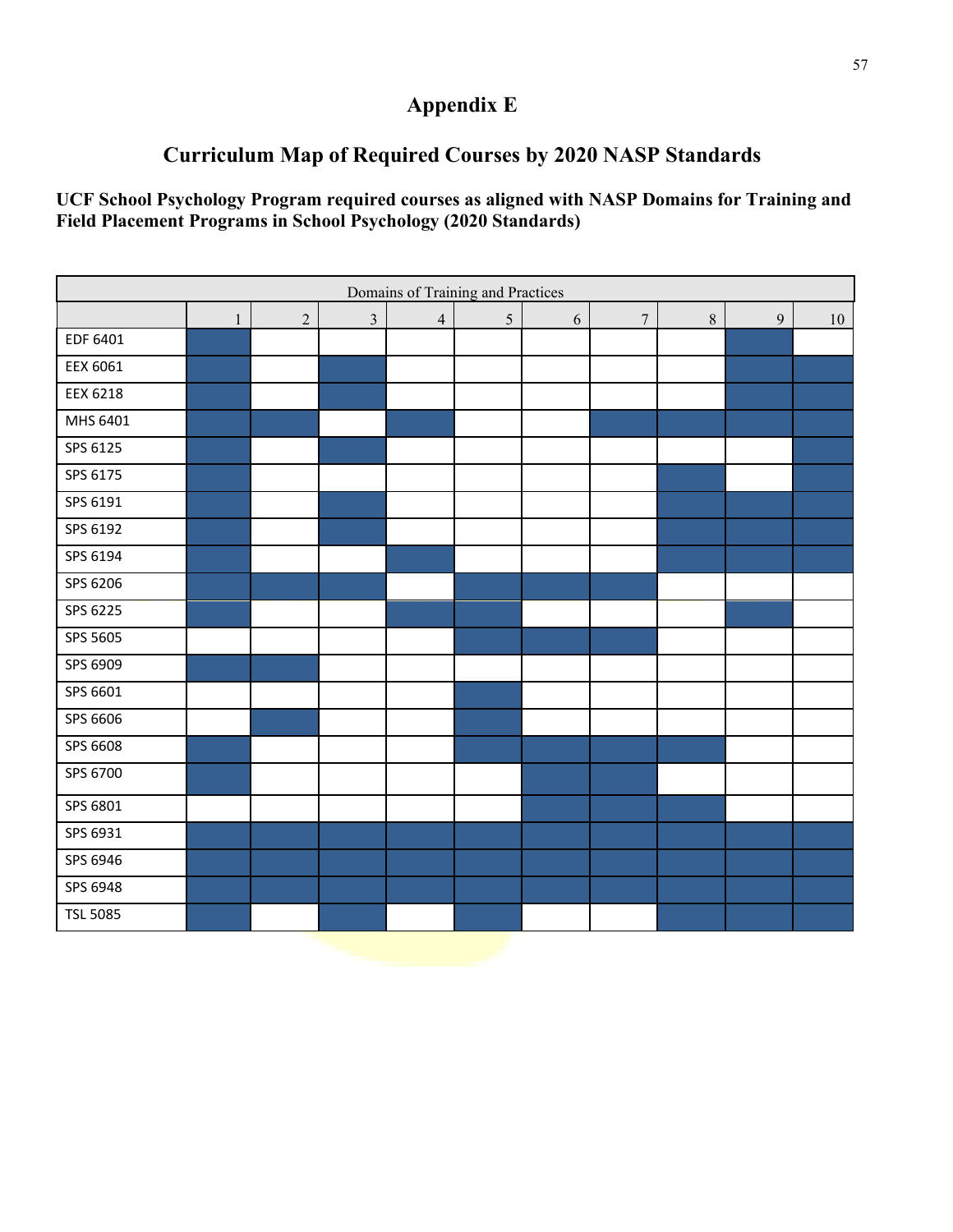## **Appendix F**

## UNIVERSITY OF CENTRAL FLORIDA EVIDENCE OF FLORIDA EDUCATOR ACCOMPLISHED PRACTICES BY COURSES SCHOOL OF PSYCHOLOGY

NASP Standards for Training and Field Placement Programs in School Psychology (2020)

## **MEANS TO MEASURE ACHIEVEMENT BY COURSE**

| <b>Courses</b>  | Activities – see syllabi for precise description |  |  |  |                           |  |  |
|-----------------|--------------------------------------------------|--|--|--|---------------------------|--|--|
| <b>EDF 6401</b> |                                                  |  |  |  | Course- based Assessment  |  |  |
| <b>EEX 6061</b> |                                                  |  |  |  |                           |  |  |
| <b>EEX 6218</b> |                                                  |  |  |  | Assessment video          |  |  |
| <b>MHS 6401</b> |                                                  |  |  |  |                           |  |  |
| SPS 6125        |                                                  |  |  |  | Case studies              |  |  |
| SPS 6175        |                                                  |  |  |  |                           |  |  |
| SPS 6191        |                                                  |  |  |  | Class presentation        |  |  |
| SPS 6192        |                                                  |  |  |  |                           |  |  |
| SPS 6194        |                                                  |  |  |  | Electronic Portfolio      |  |  |
| SPS 6206        |                                                  |  |  |  |                           |  |  |
| SPS 6225        |                                                  |  |  |  | Research papers           |  |  |
| SPS 5605        |                                                  |  |  |  |                           |  |  |
| SPS 6909        |                                                  |  |  |  | Computer assignments      |  |  |
| SPS 6601        |                                                  |  |  |  |                           |  |  |
| SPS 6606        |                                                  |  |  |  | <b>Class</b> observations |  |  |
| <b>SPS 6608</b> |                                                  |  |  |  |                           |  |  |
| SPS 6700        |                                                  |  |  |  | <b>Reflection Paper</b>   |  |  |
| SPS 6801        |                                                  |  |  |  |                           |  |  |
| SPS 6931        |                                                  |  |  |  | Annual progress report    |  |  |
| SPS 6946        |                                                  |  |  |  |                           |  |  |
| SPS 6948        |                                                  |  |  |  | Assignment Completion     |  |  |
| <b>TSL 5085</b> |                                                  |  |  |  | Log                       |  |  |
|                 |                                                  |  |  |  | Internship Activity       |  |  |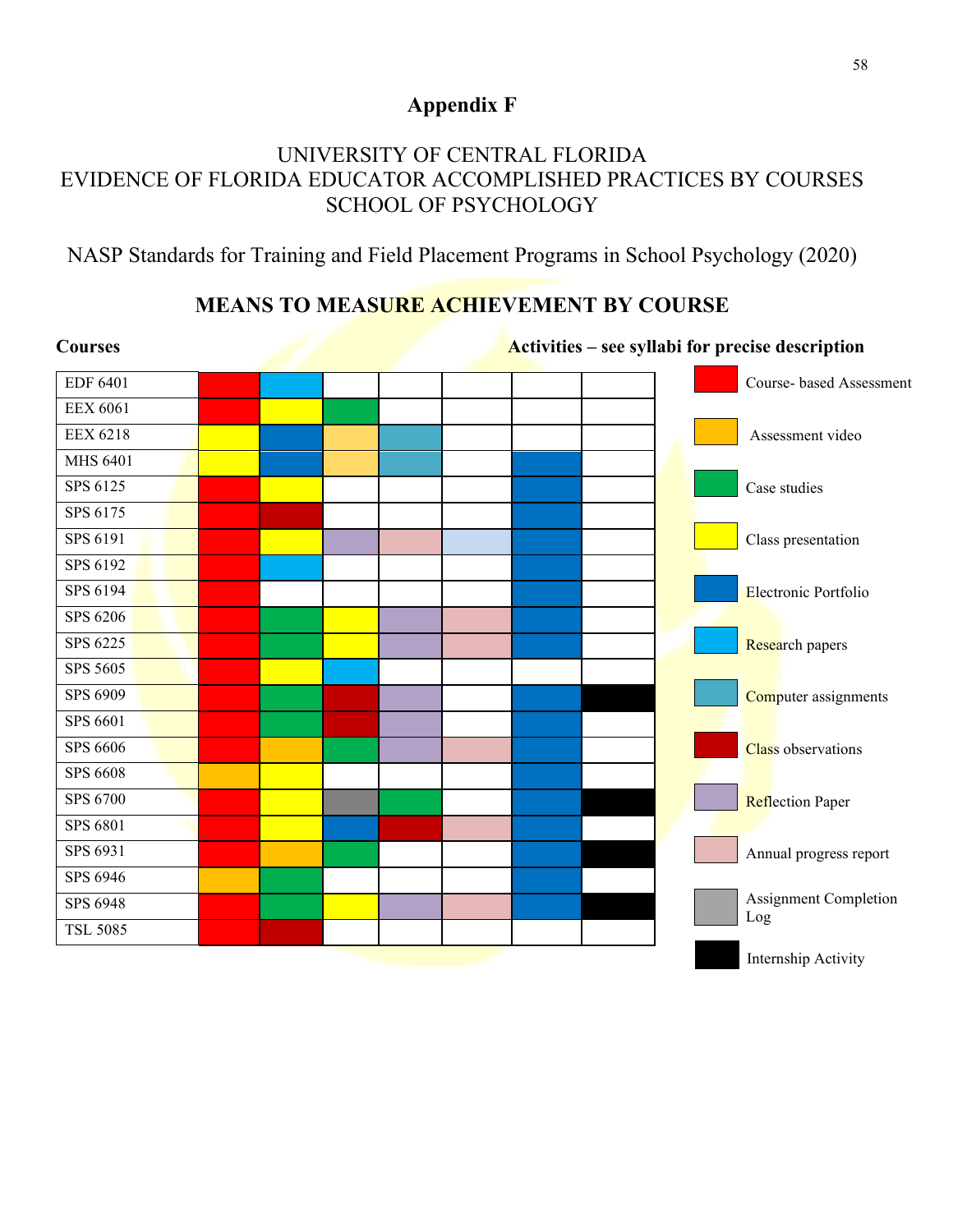|                                                                                                                  | University of Central Florida<br>College of Community Innovation and Education<br>School Psychology Program<br><b>Admissions Credentials Review</b> |                                |                                                                                                                     |  |        |  |  |
|------------------------------------------------------------------------------------------------------------------|-----------------------------------------------------------------------------------------------------------------------------------------------------|--------------------------------|---------------------------------------------------------------------------------------------------------------------|--|--------|--|--|
| Name                                                                                                             |                                                                                                                                                     |                                |                                                                                                                     |  |        |  |  |
| 1. GPA<br><b>POINTS</b>                                                                                          | <b>GPA</b>                                                                                                                                          | <b>POINTS</b>                  |                                                                                                                     |  |        |  |  |
| 3.00-3.09<br>$\,8\,$                                                                                             | 3.50-3.59                                                                                                                                           | 13                             |                                                                                                                     |  |        |  |  |
| 3.10-3.19<br>9                                                                                                   | 3.60-3.69                                                                                                                                           | 14                             |                                                                                                                     |  |        |  |  |
| 3.20-3.29<br>10                                                                                                  | 3.70-3.79                                                                                                                                           | 15                             |                                                                                                                     |  |        |  |  |
| 3.30-3.39<br>11                                                                                                  | 3.80-3.89                                                                                                                                           | 16                             |                                                                                                                     |  |        |  |  |
| 3.40-3.49<br>12                                                                                                  | 3.90-4.00                                                                                                                                           | 17                             |                                                                                                                     |  |        |  |  |
| 2. POINTS For Verbal                                                                                             |                                                                                                                                                     | <b>POINTS For Quantitative</b> |                                                                                                                     |  |        |  |  |
| 1 130-134                                                                                                        | $\mathbf{1}$                                                                                                                                        | 130-134                        |                                                                                                                     |  |        |  |  |
| 2 135-139                                                                                                        | $\overline{2}$                                                                                                                                      | 135-139                        |                                                                                                                     |  |        |  |  |
| 3 140-144                                                                                                        | $\mathfrak{Z}$                                                                                                                                      | 140-144                        |                                                                                                                     |  |        |  |  |
| 5 145-149                                                                                                        |                                                                                                                                                     | 4 145-149                      |                                                                                                                     |  |        |  |  |
| 8 150-154                                                                                                        |                                                                                                                                                     | 5 150-154                      |                                                                                                                     |  |        |  |  |
| 9<br>155-159                                                                                                     |                                                                                                                                                     | 6 155-159                      |                                                                                                                     |  |        |  |  |
| $10 \ge 160$                                                                                                     | 7                                                                                                                                                   | >160                           |                                                                                                                     |  |        |  |  |
|                                                                                                                  |                                                                                                                                                     |                                |                                                                                                                     |  |        |  |  |
| 3. LETTERS OF RECOMMENDATION<br>Letter #1<br>$3 - 1 - 0$<br>Letter #2<br>$3 - 1 - 0$<br>Letter #3<br>$3 - 1 - 0$ |                                                                                                                                                     |                                |                                                                                                                     |  |        |  |  |
|                                                                                                                  |                                                                                                                                                     |                                |                                                                                                                     |  |        |  |  |
| <b>4. PREVIOUS GRADUATE DEGREE</b><br>(Education, Psychology, or Related areas)<br>(2 point)                     |                                                                                                                                                     |                                |                                                                                                                     |  |        |  |  |
|                                                                                                                  |                                                                                                                                                     |                                |                                                                                                                     |  |        |  |  |
| 5. INFORMATION SESSION ATTENDED                                                                                  |                                                                                                                                                     | DATE:                          | <u> 1950 - Johann John Stone, mars eta bainar eta bainar eta bainar eta bainar eta bainar eta bainar eta bainar</u> |  |        |  |  |
| YES 5 Points                                                                                                     | $NO$ <sub>——</sub>                                                                                                                                  |                                |                                                                                                                     |  |        |  |  |
|                                                                                                                  |                                                                                                                                                     |                                |                                                                                                                     |  |        |  |  |
| <b>6. PERSONAL INTERVIEW</b>                                                                                     |                                                                                                                                                     |                                |                                                                                                                     |  |        |  |  |
| $(0-45$ points)                                                                                                  |                                                                                                                                                     |                                |                                                                                                                     |  |        |  |  |
|                                                                                                                  |                                                                                                                                                     |                                |                                                                                                                     |  | TOTAL: |  |  |

## **Appendix G Sample Matrix of Applicant Credentials and Rating**

 **ADMISSIONS CREDENTIALS REVIEW COMMITTEE SIGNATURES**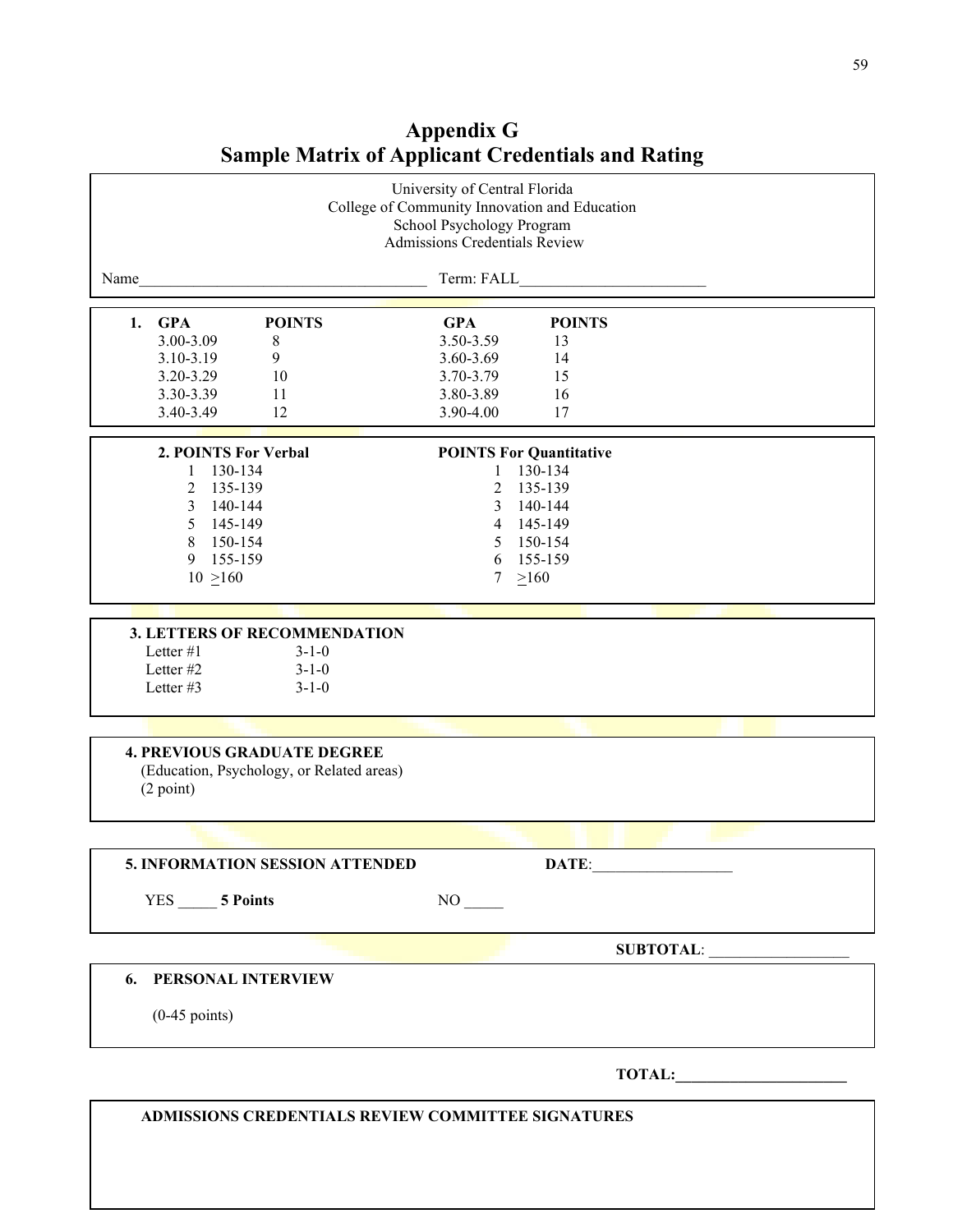| <b>Candidate's Name:</b>                                                                                                                                                                                                               | Date: |                       |                 |                         |                         |  |  |  |  |  |
|----------------------------------------------------------------------------------------------------------------------------------------------------------------------------------------------------------------------------------------|-------|-----------------------|-----------------|-------------------------|-------------------------|--|--|--|--|--|
| Please rate applicant in each of the following areas:<br>$(9$ indicates a positive rating, 7 is average, and $0$ is negative)                                                                                                          |       |                       |                 |                         |                         |  |  |  |  |  |
| 1.                                                                                                                                                                                                                                     | 15    | $\blacksquare$ 11     | $\overline{7}$  | $\overline{4}$          | $\mathbf{0}$            |  |  |  |  |  |
| Good judgment <b>All Constitution Cool</b> in the second second second second second second second second second second second second second second second second second second second second second second second second second<br>2. | 15    | 11                    | $7\overline{ }$ | $\overline{\mathbf{4}}$ | $\mathbf 0$             |  |  |  |  |  |
| <b>Communication skills</b><br>3.                                                                                                                                                                                                      | 15    | 11                    | $\overline{7}$  | $\overline{\mathbf{4}}$ | $\bf{0}$                |  |  |  |  |  |
| 4.                                                                                                                                                                                                                                     | 15    | <b>11</b>             | $\overline{7}$  | $\overline{\mathbf{4}}$ | $\bf{0}$                |  |  |  |  |  |
| 5. Eye contact                                                                                                                                                                                                                         |       | $15 \quad 11 \quad 7$ |                 | $\overline{4}$          | $\bf{0}$                |  |  |  |  |  |
| 6.                                                                                                                                                                                                                                     | 15    | 11                    | $7\phantom{.0}$ | $\overline{\mathbf{4}}$ | $\mathbf 0$             |  |  |  |  |  |
| 7. Awareness of the structure of the Program                                                                                                                                                                                           | 15    | <b>11</b>             | $\overline{7}$  | $\overline{4}$          | $\bf{0}$                |  |  |  |  |  |
|                                                                                                                                                                                                                                        | 15    | 11                    | 7 <sup>7</sup>  | $\overline{4}$          | $\overline{\mathbf{0}}$ |  |  |  |  |  |
|                                                                                                                                                                                                                                        | 15    | <b>11</b>             | $7\phantom{.0}$ | $\overline{\mathbf{4}}$ | $\bf{0}$                |  |  |  |  |  |
|                                                                                                                                                                                                                                        | 15    | <b>11</b>             | $7\phantom{.0}$ | $\overline{\mathbf{4}}$ | $\bf{0}$                |  |  |  |  |  |
| <b>RECOMMENDATION (Circle):</b>                                                                                                                                                                                                        |       |                       |                 |                         |                         |  |  |  |  |  |
| I recommend the applicant as an EXCELLENT candidate<br><u>15</u>                                                                                                                                                                       |       |                       |                 |                         |                         |  |  |  |  |  |
| I recommend the applicant as a GOOD candidate<br><u> 11</u>                                                                                                                                                                            |       |                       |                 |                         |                         |  |  |  |  |  |
| I have some reservations but feel the applicant MAY BE a good candidate<br>$\overline{\mathcal{I}}$                                                                                                                                    |       |                       |                 |                         |                         |  |  |  |  |  |
| I have SUBSTANTIAL DOUBTS about the applicant's suitability for this program<br>$\overline{4}$                                                                                                                                         |       |                       |                 |                         |                         |  |  |  |  |  |
| I believe that the applicant is UNSUITED for this program<br>$\overline{\mathbf{0}}$                                                                                                                                                   |       |                       |                 |                         |                         |  |  |  |  |  |

## **Appendix H UCF School Psychology Program Interview Matrix**